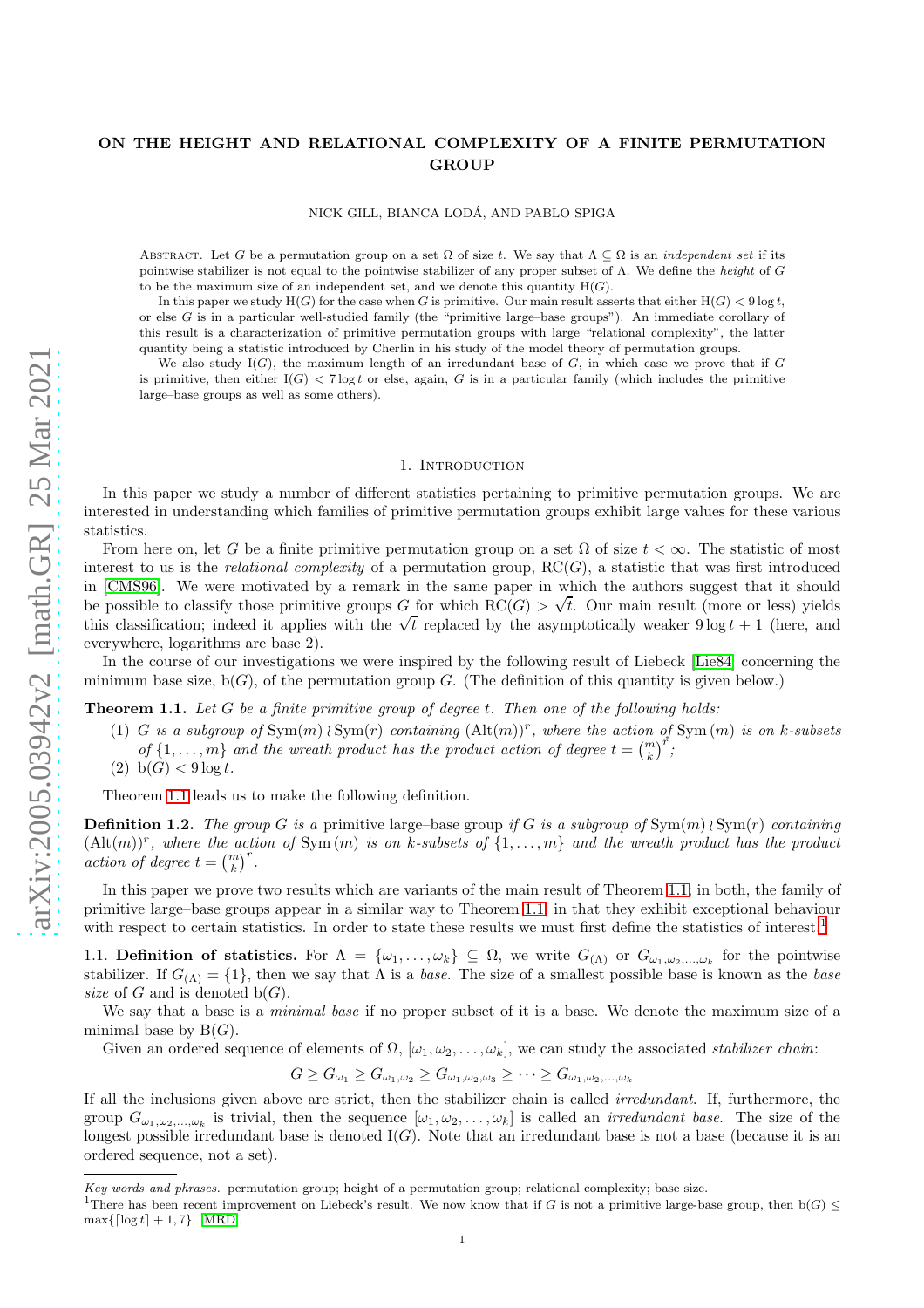Finally, let  $\Lambda$  be any subset of  $\Omega$ . We say that  $\Lambda$  is an *independent set* if its pointwise stabilizer is not equal to the pointwise stabilizer of any proper subset of Λ. We define the *height* of G to be the maximum size of an independent set, and we denote this quantity  $H(G)$ .

<span id="page-1-0"></span>There is a basic connection between the four statistics we have defined so far:

(1.1) 
$$
b(G) \leq B(G) \leq H(G) \leq I(G) \leq b(G) \log t.
$$

The proof of [\(1.1\)](#page-1-0) goes as follows: The first inequality is obvious. For the second, suppose that  $\Lambda = {\omega_1, \ldots, \omega_k}$ is a minimal base; then observe that  $\Lambda$  is also an independent set. For the third, suppose that  $\Lambda = {\omega_1, \ldots, \omega_k}$ is an independent set; then observe that the ordered list  $[\omega_1, \ldots, \omega_k]$  can be extended to form an irredundant base.

The fourth inequality has been attributed to Blaha [\[Bla92\]](#page-25-3) who, in turn, describes it as an "observation of Babai" [\[Bab81\]](#page-25-4). Suppose that G has a base of size  $b = b(G)$ . Then, in particular  $|G| \leq t^b$ . On the other hand, any irredundant base and any independent set have size at most  $log |G|$ . We conclude that  $H(G) \le log(t^b)$ , and the result follows.

We have one more statistic to define. To start, suppose that  $r, n \in \mathbb{N}$  with  $r \leq n$ . If  $I, J \in \Omega^n$ , then we write <sup>I</sup> ∼<sup>r</sup> <sup>J</sup>, and say that <sup>I</sup> is <sup>r</sup>*-equivalent* to <sup>J</sup> with respect to the action of <sup>G</sup>, if <sup>G</sup> contains elements that map every subtuple of size  $r$  in  $I$  to the corresponding subtuple in  $J$  i.e.

for every  $k_1, k_2, \ldots, k_r \in \{1, \ldots, n\}$ , there exists  $h \in G$  with  $I_{k_i}^h = J_{k_i}$ , for every  $i \in \{1, \ldots, r\}$ .

Here  $I_k$  denotes the  $k^{\text{th}}$  element of tuple I and I<sup>g</sup> denotes the image of I under the action of g. Note that *n*-equivalence simply requires the existence of an element of  $G$  mapping  $I$  to  $J$ .

The group G is said to be of *relational complexity* r if r is the smallest integer such that, for all  $n \in \mathbb{N}$  with  $n \geq r$  and for all *n*-tuples  $I, J \in \Omega^n$ ,

<span id="page-1-1"></span>
$$
I \sim J \implies I \sim J.
$$

In this case we write  $RC(G) = r$ . The fact that relational complexity is well-defined takes a little proving. There is an equivalent definition of  $RC(G)$  in terms of relational structures:  $RC(G)$  is the least k for which G can be viewed as an automorphism group acting naturally on a homogeneous relational system whose relations are k-ary [\[Che16\]](#page-25-5).

The relationship between relational complexity and the statistics defined above is given by the following inequality (which is proved in §[2\)](#page-2-0):

$$
RC(G) \leq H(G) + 1.
$$

Note that in what follows, we may sometimes include the set on which we are acting in our statistical notation, if this set is in any doubt. So, for instance,  $H(H)$  and  $H(H, \Delta)$  both mean "the height of the permutation group H on a set  $\Delta$ ".

1.2. Main results. Our first main result is a Liebeck-type result for height.

<span id="page-1-3"></span>Theorem 1.3. *Let* G *be a finite primitive group of degree* t*. If* G *is not a primitive large–base group, then*

 $H(G) < 9 \log t$ .

Equation [\(1.2\)](#page-1-1) immediately yields the following corollary.

<span id="page-1-2"></span>Corollary 1.4. *Let* G *be a finite primitive group of degree* t*. If* G *is not a primitive large–base group, then*

$$
\mathrm{RC}(G) < 9\log t + 1.
$$

Corollary [1.4](#page-1-2) yields the classification proposed in [\[CMS96\]](#page-25-0) in a very strong form (since our bound is logarithmic in t, whereas the original suggestion was for  $\sqrt{t}$ ). Note, however, that we do not assert that all of the primitive large–base groups genuinely violate the bound in Corollary [1.4.](#page-1-2) A precise analysis of the relational complexity of the primitive large–base groups was started in [\[CMS96\]](#page-25-0) but, although a great deal of progress was made, much remains to be done. Note, though, that [\[Che16,](#page-25-5) Theorem 2] implies that the family of primitive large–base groups contain an infinite number of groups violating the bound in Corollary [1.4](#page-1-2) including, in particular, the alternating groups in their natural action. It is clear that the same is true with respect to Theorem [1.3:](#page-1-3) both  $\text{Alt}(t)$  and  $\text{Sym}(t)$  in their natural action violate the bound in Theorem [1.3](#page-1-3) for t large enough. In future work we will show that the same is true of  $\text{Alt}(t)$  and  $\text{Sym}(t)$  in their action on k-sets.

Equation [\(1.1\)](#page-1-0) yields a second corollary.

Corollary 1.5. *Let* G *be a finite primitive group of degree* t*. If* G *is not a primitive large–base group, then*

$$
\mathcal{B}(G) < 9\log t.
$$

Of course, we could get yet another corollary by replacing  $B(G)$  by  $b(G)$  here, but this would only reprise Theorem [1.1.](#page-0-0) What, then, of  $I(G)$ ? Our main result concerning this statistic is the following.

<span id="page-1-4"></span>Theorem 1.6. *Let* G *be a finite primitive group of degree* t*. Then one of the following holds:*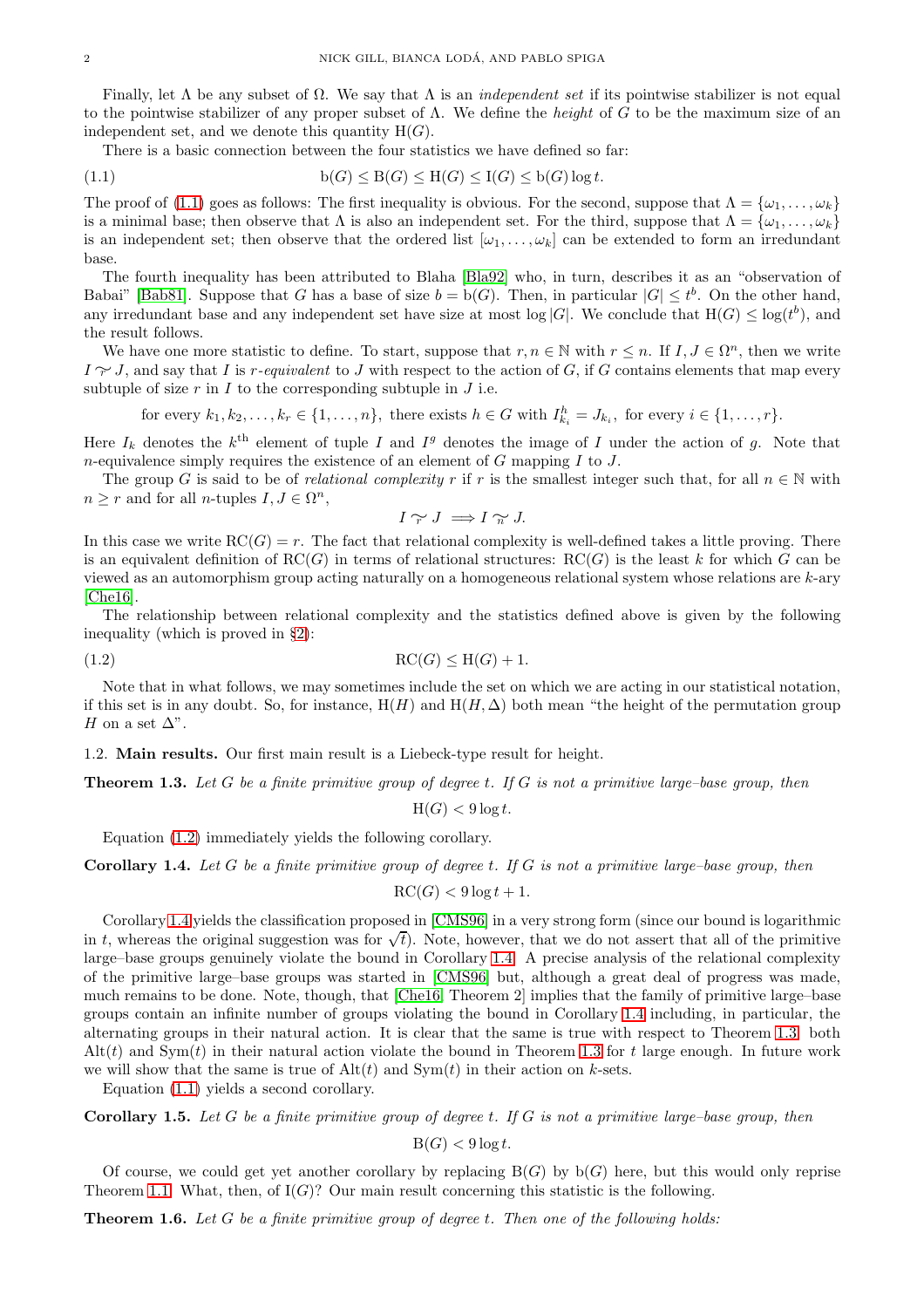- (1) *There exists an almost simple group* A*, with socle* S*, such that* G *is a subgroup of* A ≀ Sym(r) *containing* S r *, the action of* A *is one of the following:*
	- (a) the action of Sym $(m)$  on k-subsets of  $\{1, \ldots, m\}$  (so degree  $s = {m \choose k}$ );
	- (b) *the action of a classical group on a set of subspaces of the natural module, or on a set of pairs of subspaces;*
	- and the action of the wreath product has the product action of degree  $t = s^r$ , where s is the degree of the *action of* A*.*
- (2)  $I(G) < 7 \log t$ .

The listed possible actions of A are a subset of the so-called "standard actions" of almost simple groups. In the second case, let V be a finite-dimensional vector space over  $\mathbb{F}_q$ ; if  $S = \text{PSL}(V)$ , then such an action is on all subspaces of some fixed dimension k in V; if  $S = Cl(V)$ , one of the other classical groups defined on V, then such an action is either on all non-degenerate subspaces of some fixed dimension  $k$  in  $V$ , or on totally-isotropic subspaces of some fixed dimension  $k$  and of a given type in  $V$ .

Theorem [1.6](#page-1-4) is not as strong as we would like – we would like to eliminate the groups listed at item (1b), so that we end up with the same exceptional family as in the other main results. Indeed we conjecture that something like Theorem [1.3](#page-1-3) should hold for  $I(G)$  also:

<span id="page-2-1"></span>Conjecture 1.7. *There exists a constant* C > 0 *such that if* G *is a finite primitive group of degree* t *that is not a primitive large–base group, then*

$$
I(G) < C \log t.
$$

1.3. Structure of the paper. Our proofs of Theorems [1.3](#page-1-3) and [1.6](#page-1-4) make use of the O'Nan–Scott Theorem which divides the class of primitive permutation groups into various families. There are various ways of stating the O'Nan–Scott Theorem; in this paper we make use of the division into eight types which is described in [\[Pra90\]](#page-25-6).

After proving some useful background lemmas in §[2,](#page-2-0) the work in §§[3,](#page-5-0) [4](#page-6-0) and [5](#page-7-0) when combined with the O'Nan– Scott Theorem reduces the problem of proving Theorem [1.6](#page-1-4) to a question about almost simple groups. This question is addressed in §[6](#page-8-0) where the proof of Theorem [1.6](#page-1-4) is completed.

The work in §[5,](#page-7-0) when combined with Theorem [1.6](#page-1-4) reduces the problem of proving Theorem [1.3](#page-1-3) to a question about almost simple groups. This question is addressed in §[7](#page-16-0) where the proof of Theorem [1.3](#page-1-3) is completed.

1.4. Acknowledgments. The results in this paper are based on the PhD thesis of the second author. The authors would like to thank Colva Roney-Dougal and Dugald Macpherson who, in the course of examining the thesis, made many useful remarks which have helped to improve the current paper.

<span id="page-2-0"></span>The first and third authors would like to acknowledge the support of EPSRC grant EP/R028702/1 over the course of this research.

## 2. Some background lemmas

In this section we collect together a number of lemmas, mostly about height, which will be useful later. We also introduce one final statistic: for a group G, we define  $\ell(G)$  to be the length of the longest subgroup chain in G. It is clear that  $\ell(G)$  is greater than or equal to I(G) (and, hence, all of the other statistics defined in §[1\)](#page-0-2); it is equally clear that  $\ell(G) \leq \log |G|$ .

We start with a proof of  $(1.2)$ 

# **Lemma 2.1.**  $RC(G) < H(G) + 1$ .

*Proof.* Let  $h = H(G)$  and consider a pair  $(I, J) \in \Omega^n$  such that  $I \ncong J$  with  $r = h + 1$ . We must show that  $I \ncong J$ . Observe that we can reorder the tuples without affecting their equivalence. Hence, without loss of generality, we can assume that

$$
G_{I_1} > G_{I_1,I_2} > \cdots > G_{I_1,I_2,\ldots,I_\ell}
$$

for some  $\ell \leq h$  and then this chain stabilizes, i.e.

$$
G_{I_1,...,I_{\ell}} = G_{I_1,...,I_{\ell+j}}
$$

for all  $1 \leq j \leq n - \ell$ . From the assumption of  $(h + 1)$ -equivalence it follows that there exists an element  $g \in G$ such that  $I_i^g = J_i$  for all  $1 \leq i \leq \ell$  and observe that the set of all such elements g forms a coset of  $G_{I_1,...,I_\ell}$ .

The assumption of  $(h + 1)$ -equivalence implies, moreover, that for all  $1 \leq j \leq n - \ell$  there exists  $g_j \in G$  such that

$$
\begin{cases} I_i^{g_j} = J_i, & \text{for} \quad 1 \le i \le \ell; \\ I_{\ell+j}^{g_j} = J_{\ell+j}.\end{cases}
$$

The set of all such elements  $g_j$  forms a coset of  $G_{I_1,...,I_\ell,I_{\ell+j}}$ , which is, again, a coset of  $G_{I_1,...,I_\ell}$ . Indeed, since any coset of  $G_{I_1,...,I_\ell}$  is defined by the image of the points  $I_1,...,I_\ell$  under an element of the coset, we conclude that elements of the same coset of  $G_{I_1,...,I_\ell}$  map  $I_{\ell+j}$  to  $J_{\ell+j}$  for all  $1 \leq j \leq n-\ell$ . In particular,  $I \nrightarrow J$ , as required. required.  $\Box$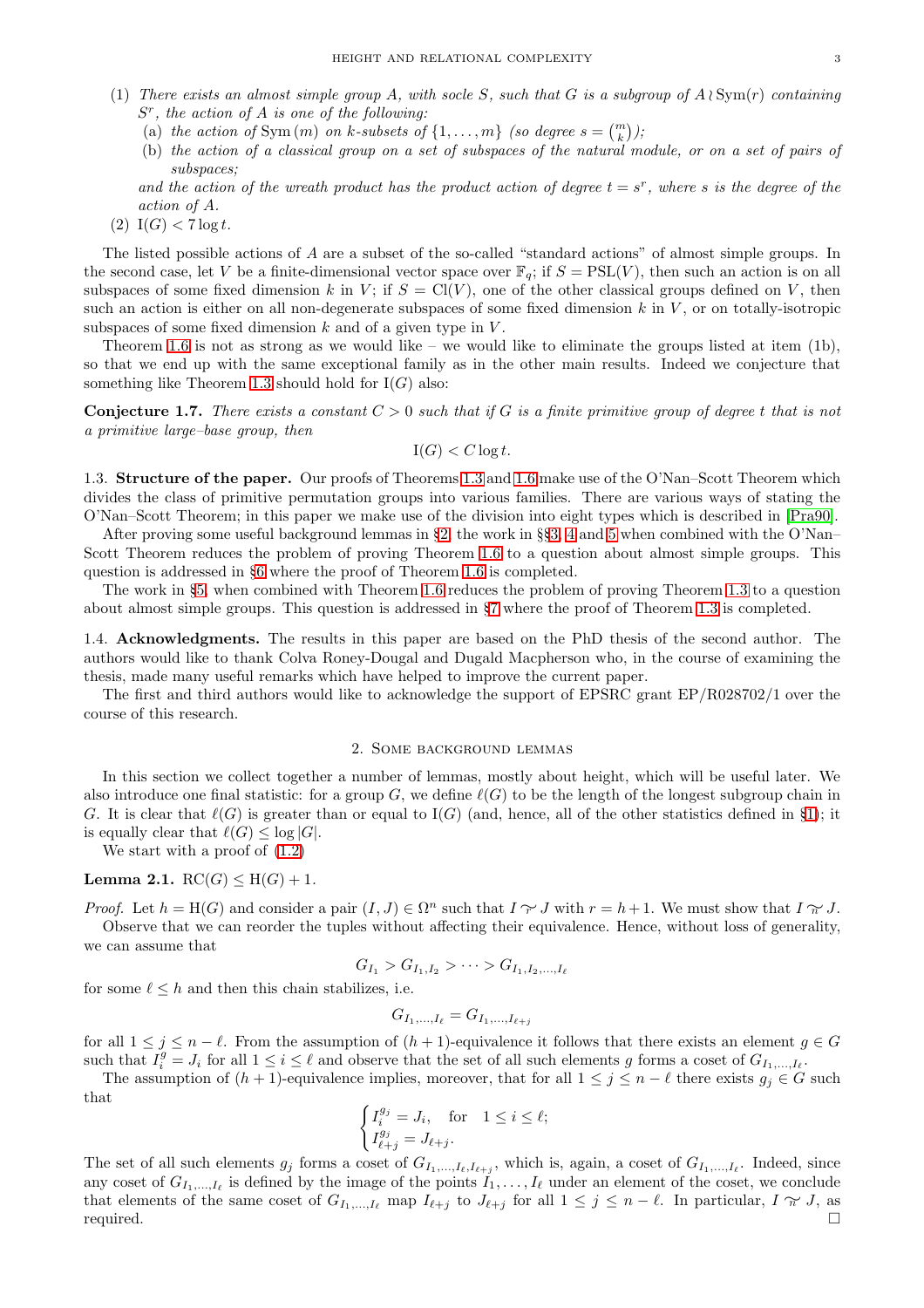The next two lemmas are little more than observations and require no proof.

<span id="page-3-2"></span>**Lemma 2.2.** Let  $H \leq G$  and let  $\Lambda \subseteq \Omega$  be an independent set with respect to H. Then  $\Lambda$  is an independent set *with respect to G. In particular,*  $H(H) \leq H(G)$ *.* 

<span id="page-3-1"></span>**Lemma 2.3.** *Let*  $\Lambda = {\alpha_1, \ldots, \alpha_n}$ *. Then*  $\Lambda$  *is independent if and only if* 

 $G_{(\Lambda)} \nleq G_{(\Lambda \setminus {\{\alpha_i\}})}$ 

*for all*  $i = 1, \ldots, n$ *.* 

<span id="page-3-0"></span>**Lemma 2.4.** Let  $\Lambda \subseteq \Omega$ . Then there exists  $\Gamma \subseteq \Lambda$  such that  $\Gamma$  is independent and  $G_{(\Lambda)} = G_{(\Gamma)}$ .

*Proof.* If  $\Lambda$  is an independent set then the claim is trivially true. So assume it is not. Then there exists a proper subset  $\Lambda_0 \subset \Lambda$  such that  $G_{(\Lambda_0)} = G_{(\Lambda)}$ . If  $\Lambda_0$  is independent then we are done, otherwise consider  $\Lambda_0$  and repeat the same argument. the same argument.

The next three results give information about the behaviour of the statistics  $H(G)$ ,  $I(G)$  and  $\ell(G)$  when the permutation group  $G$  is a direct product.

<span id="page-3-4"></span>**Lemma 2.5.** *Let* A and B permutation groups on  $\Omega_1$  and  $\Omega_2$ , then

$$
H(A \times B, \Omega_1 \times \Omega_2) \le H(A, \Omega_1) + H(B, \Omega_2).
$$

*Proof.* Let  $\pi_A : A \times B \to A$  be the projection onto A and observe that the kernel of  $\pi_A$  is  $\{1\} \times B$ . Let  $\Lambda = \{(\alpha_1, \beta_1), \ldots, (\alpha_k, \beta_k)\}\$ be an independent set for  $A \times B$ . Set  $G := A \times B$  and, for every  $j \in \{1, \ldots, k\}$ , set  $G_j := G_{(\alpha_1,\beta_1)} \cap \cdots \cap G_{(\alpha_j,\beta_j)}.$ 

Now consider the set  $\Lambda_1 = {\alpha_1, \ldots, \alpha_k} \subseteq \Omega_1$ . Observe that, *a priori*, this set may not be independent. However, by Lemma [2.4,](#page-3-0) there exists a subset  $\{j_1, \ldots, j_s\} \subseteq \{1, \ldots, k\}$  such that the set  $\Delta_1 = \{\alpha_{j_1}, \ldots, \alpha_{j_s}\}$  is independent and  $A_{(\Delta_1)} = A_{(\Lambda_1)}$ . After relabeling elements, we can assume  $\Delta_1 = {\alpha_1, \ldots, \alpha_s}$  and observe that  $A_{(\Delta_1)} = \pi_A(G_s)$ . In particular,  $s \leq H(A, \Omega_1)$ .

Now let  $H := G_s$ . It is clear that the set  $\{(\alpha_{s+1}, \beta_{s+1}), \ldots, (\alpha_k, \beta_k)\}\$ is independent with respect to H. Moreover, for all  $j \in \{s+1,\ldots,k\}$ , we have

$$
\pi_A\left(\bigcap_{i=s+1}^k H_{(\alpha_i,\beta_i)}\right) = \pi_A\left(\bigcap_{\substack{i=s+1\\i\neq j}}^k H_{(\alpha_i,\beta_i)}\right)
$$

and this implies that

$$
\bigcap_{i=s+1}^k H_{(\alpha_i,\beta_i)} \cap (\{1\} \times B) \n\leq \left( \bigcap_{\substack{i=s+1 \\ i \neq j}}^k H_{(\alpha_i,\beta_i)} \right) \cap (\{1\} \times B).
$$

Therefore, by Lemma [2.3,](#page-3-1) the set  $\Delta_2 = \{\beta_{s+1}, \ldots, \beta_k\}$  is an independent set for  $B \cap H$  and hence  $k - s \leq$  $H(B \cap H, \Omega_2)$ . As  $H(B \cap H, \Omega_2) \leq H(B, \Omega_2)$ , by Lemma [2.2,](#page-3-2) we have

$$
k \le \mathcal{H}(A, \Omega_1) + \mathcal{H}(B, \Omega_2)
$$

and we conclude that  $H(G, \Omega_1 \times \Omega_2) \leq H(A, \Omega_1) + H(B, \Omega_2)$ .

<span id="page-3-3"></span>**Lemma 2.6.** *Let* A and B *be non-identity permutation groups on*  $\Omega_1$  *and*  $\Omega_2$ *, then* 

 $I(A \times B, \Omega_1 \times \Omega_2) = I(A, \Omega_1) + I(B, \Omega_2) - 1.$ 

*Proof.* Let  $[\alpha_1, \ldots, \alpha_k]$  and  $[\beta_1, \ldots, \beta_s]$  be irredundant bases for A and B acting on  $\Omega_1$  and on  $\Omega_2$  and with  $k := I(A, \Omega_1)$  and  $s := I(B, \Omega_2)$ . As A and B are not the identity,  $s, k \ge 1$ . Now consider the ordered sequence

$$
[(\alpha_1,\beta_1),(\alpha_1,\beta_2),\ldots,(\alpha_1,\beta_s),(\alpha_2,\beta_s),(\alpha_3,\beta_s),\ldots,(\alpha_k,\beta_s)].
$$

Using the fact that  $[\alpha_1, \ldots, \alpha_k]$  and  $[\beta_1, \ldots, \beta_s]$  are irredundant bases, it follows that this sequence of elements of  $\Omega_1 \times \Omega_2$  is an irredundant base for  $A \times B$  acting on  $\Omega_1 \times \Omega_2$ . Thus

$$
I(A \times B, \Omega_1 \times \Omega_2) \geq s + k - 1 = I(A, \Omega_1) + I(B, \Omega_2) - 1.
$$

Now, let  $[(\alpha_1, \beta_1), \ldots, (\alpha_t, \beta_t)]$  be an irredundant base for  $A \times B$  acting on  $\Omega_1 \times \Omega_2$  with  $t = I(A \times B, \Omega_1 \times \Omega_2)$ . Let  $S_A := \{i \in \{2, ..., t\} \mid A_{\alpha_1, ..., \alpha_{i-1}} > A_{\alpha_1, ..., \alpha_{i-1}, \alpha_i}\}\$  and  $S_B := \{i \in \{2, ..., t\} \mid B_{\beta_1, ..., \beta_{i-1}} > B_{\beta_1, ..., \beta_{i-1}, \beta_i}\}.$ As, for each  $i \in \{2, \ldots, t\}$ , we have

$$
A_{\alpha_1,...,\alpha_{i-1}} \times B_{\beta_1,...,\beta_{i-1}} = \bigcap_{j=1}^{i-1} (A \times B)_{(\alpha_j,\beta_j)} > \bigcap_{j=1}^{i} (A \times B)_{(\alpha_j,\beta_j)} = A_{\alpha_1,...,\alpha_i} \times B_{\beta_1,...,\beta_i},
$$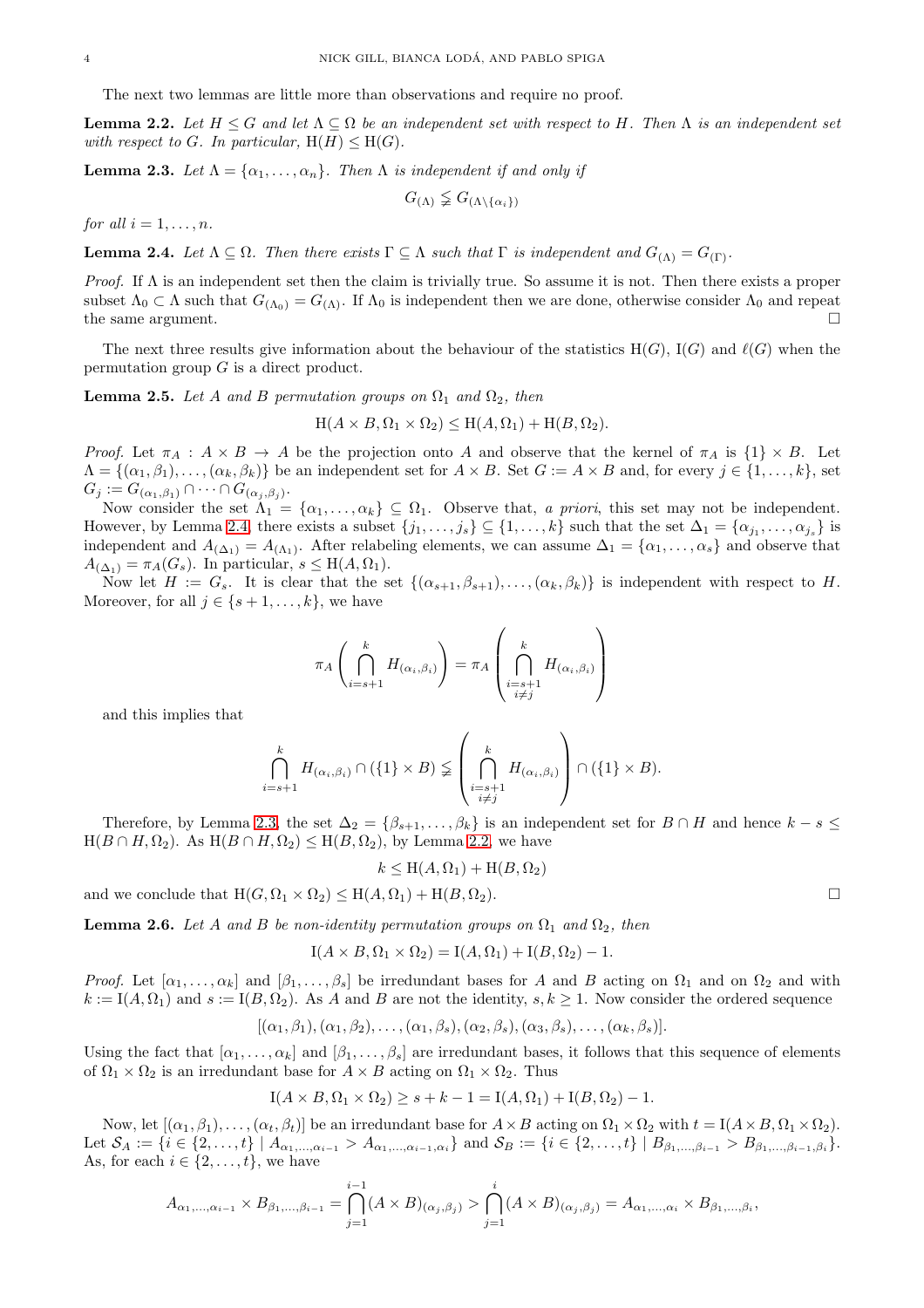we deduce  $S_A \cup S_B = \{2, \ldots, t\}$ . Moreover, if  $S_A = \{i_1, i_2, \ldots, i_r\}$ , then  $[\alpha_1, \alpha_{i_1}, \alpha_{i_2}, \ldots, \alpha_{i_r}]$  is an irredundant base for A acting on  $\Omega_1$  and hence  $I(A, \Omega_1) \geq |\mathcal{S}_A| + 1$ . Similarly,  $I(B, \Omega_2) \geq |\mathcal{S}_B| + 1$ . Therefore,

$$
I(A, \Omega_1) + I(B, \Omega_2) \ge |\mathcal{S}_A| + |\mathcal{S}_B| + 2 \ge |\mathcal{S}_A \cup \mathcal{S}_B| + 2 = |\{2, ..., t\}| + 2 = t + 1
$$
  
=  $I(A \times B, \Omega_1 \times \Omega_2) + 1$ .

<span id="page-4-2"></span>**Lemma 2.7.** Let A and B be groups. Then  $\ell(A \times B) \leq \ell(A) + \ell(B)$ .

*Proof.* Let  $G = A \times B$  and let

 $G_{\kappa} < G_{\kappa-1} < \cdots < G_1 < G_0 = G$ 

be a chain of subgroups of length  $\kappa$ . Let  $\pi : G \to B$  be the projection onto B. Let  $\tau$ .  $1! = (C) \cdot (-C)$ 

$$
L := \{i \in \{0, \ldots, \kappa - 1\} \mid \pi(G_i) > \pi(G_{i+1})\}
$$

and let  $s := |\mathcal{I}|$ . We may write  $\mathcal{I} = \{i_1, \ldots, i_s\}$  with  $i_1 < i_2 < \cdots < i_s$ . Now,

$$
\pi(G_{i_s+1}) < \pi(G_{i_s}) < \cdots < \pi(G_{i_2}) < \pi(G_{i_1}) \leq B
$$

is a strictly increasing chain of subgroups of B and hence  $s \leq \ell(B)$ .

Let j be an arbitrary element in  $\{1, \ldots, s-1\}$ . Define  $i_{s+1} = \kappa$ . By definition

(2.1) 
$$
\pi(G_{i_{j+1}}) = \cdots = \pi(G_{i_j+3}) = \pi(G_{i_j+2}) = \pi(G_{i_j+1}).
$$

Since, by assumption, we have the strictly increasing sequence

<span id="page-4-0"></span>
$$
G_{i_{j+1}} < \cdots < G_{i_j+3} < G_{i_j+2} < G_{i_j+1},
$$

the first isomorphism theorem and [\(2.1\)](#page-4-0) give

$$
A \cap G_{i_{j+1}} < \cdots < A \cap G_{i_j+3} < A \cap G_{i_j+2} < A \cap G_{i_j+1}.
$$

This increasing sequence consists of  $i_{j+1} - i_j$  subgroups.

The argument in the previous paragraph can be applied for every  $j \in \{1, \ldots, s-1\}$  and hence we obtain s chains of strictly increasing sequences of subgroups of A consisting of  $i_1 - i_2, i_2 - i_3, \ldots, i_{s-1} - i_s$  terms. By sticking these strictly increasing sequences together we obtain a longer increasing sequence of subgroups of A of length  $\kappa$ . This longer increasing sequence is not necessarily strictly increasing, however the only positions where an equality can occur are the positions where we attach two strictly increasing chains, that is, in the positions

$$
A \cap G_{i_{j+1}} \leq A \cap G_{i_{j+1}-1}.
$$

Since the number of these positions is s and since  $s \leq \ell(B)$ , we have a strictly increasing chain in A of length  $\kappa - \ell(B)$ . We conclude that  $\kappa - \ell(B) \leq \ell(A)$ , and the result follows.  $\kappa - \ell(B)$ . We conclude that  $\kappa - \ell(B) \leq \ell(A)$ , and the result follows.

<span id="page-4-3"></span>**Lemma 2.8.** *Let*  $G \leq \text{Sym}(\Omega)$  *and let*  $N \leq G$ *. Then* 

$$
H(G) \le H(N) + \ell(G/N)
$$

*and*

$$
I(G) \leq I(N) + \ell(G/N).
$$

*Proof.* Let  $\{\omega_1, \ldots, \omega_k\}$  be an independent set for G in its action on  $\Omega$ .

Let us consider the action of N on  $\Omega$ . Observe that, *a priori*, the set  $\{\omega_1, \ldots, \omega_k\}$  is not independent for this action. However, by Lemma [2.4,](#page-3-0) there exists a subset  $J := \{j_1, \ldots, j_s\} \subseteq \{1, \ldots, k\}$ , such that  $\{\omega_{j_1}, \ldots, \omega_{j_s}\}$  is independent for  $N$  on  $\Omega$  and

$$
N \cap \left(\bigcap_{i=1}^s G_{\omega_{j_i}}\right) = N \cap \left(\bigcap_{i=1}^k G_{\omega_i}\right).
$$

After relabeling elements, we can assume  $J = \{1, \ldots, s\}$ . In particular, this yields that

 $s \leq H(N, \Omega)$ .

Observe that, for all  $j \in \{s, \ldots, k\}$ , we have

(2.2) 
$$
N \cap \left(\bigcap_{i=1}^{s} G_{\omega_i}\right) = N \cap \left(\bigcap_{i=1}^{j} G_{\omega_i}\right)
$$

Let  $\pi: G \to G/N$  be the natural projection and let  $I = \{s, \ldots, k\}$ . Suppose that there exist  $i_1, i_2 \in I$ , with  $i_1 < i_2$ , such that  $\sim$ 

<span id="page-4-1"></span>
$$
\pi\left(\bigcap_{j=1}^{i_1} G_{\omega_j}\right) = \pi\left(\bigcap_{j=1}^{i_2} G_{\omega_j}\right).
$$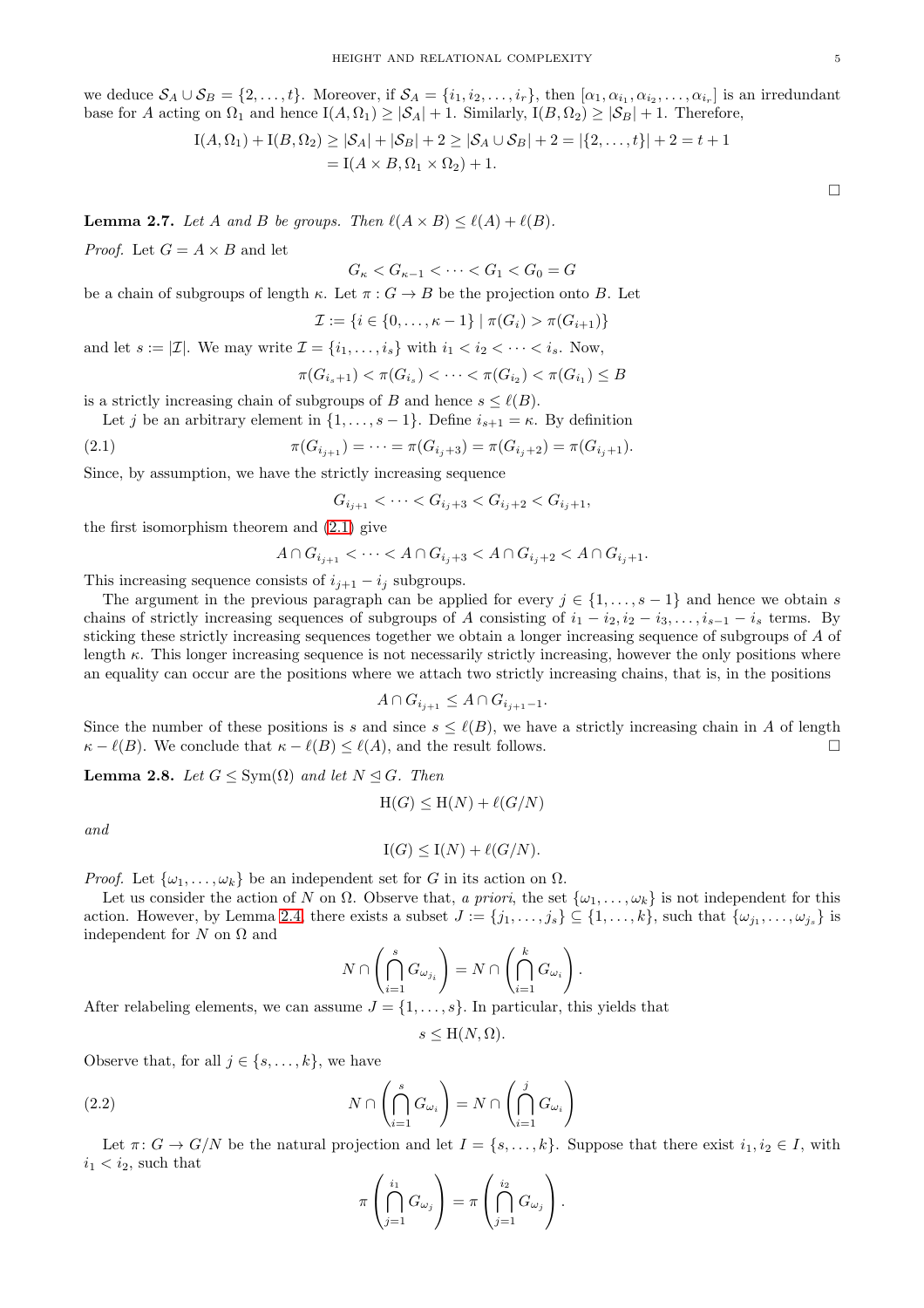This equality, [\(2.2\)](#page-4-1) and the first isomorphism theorem imply that

$$
\bigcap_{j=1}^{i_1} G_{\omega_j} = \bigcap_{j=1}^{i_2} G_{\omega_j}.
$$

Therefore

$$
\bigcap_{j=1}^{k} G_{\omega_j} = \bigcap_{j=1}^{i_2} G_{\omega_j} \cap \bigcap_{j=i_2+1}^{k} G_{\omega_j} = \bigcap_{j=1}^{i_1} G_{\omega_j} \cap \bigcap_{j=i_2+1}^{k} G_{\omega_j}.
$$

Since  $\{1,\ldots,i_1\} \cup \{i_2+1,\ldots,k\} \subseteq \{1,\ldots,k\}$ , we have a contradiction with the independence of  $\{\omega_1,\ldots,\omega_k\}$ for the action of G on  $\Omega$ . We conclude that, for  $i_1, i_2 \in I = \{s, \ldots, k\}$ , with  $i_1 < i_2$ , we have

$$
\pi\left(\bigcap_{j=1}^{i_1} G_{\omega_j}\right) < \pi\left(\bigcap_{j=1}^{i_2} G_{\omega_j}\right).
$$

We conclude that  $\ell(G/N) \geq k - s = H(G) - H(N)$ , as required.

We now prove that  $I(G) \leq I(N) + \ell(G/N)$ . Let  $[\omega_1, \ldots, \omega_s]$  be an irredundant base for G with  $s := I(G)$ . Now, set  $G_0 := G$  and, for  $i \in \{1, ..., t\}$ ,  $G_i := \bigcap_{j=1}^i G_{\omega_j}$ . In particular, we have a strictly decreasing chain

$$
G_0 > G_1 > \cdots > G_{s-1} > G_s = 1.
$$

Now, let  $S_1 := \{i \in \{0, ..., s-1\} \mid G_iN > G_{i+1}N\}$  and  $S_2 := \{i \in \{0, ..., s-1\} \mid G_i \cap N > G_{i+1} \cap N\}$ . We claim that  $S_1 \cup S_2 = \{0, \ldots, s-1\}$ . We argue by contradiction and we let  $i \in \{0, \ldots, s-1\} \setminus (S_1 \cup S_2)$ . This means that  $G_iN = G_{i+1}N$  and  $G_i \cap N = G_{i+1} \cap N$ . Let  $g \in G_i \subseteq G_{i+1}N$ . Then, there exist  $h \in G_{i+1}$  and  $n \in N$ with  $g = hn$ . Thus  $h^{-1}g = n \in G_i \cap N = G_{i+1} \cap N$ . As  $h \in G_{i+1}$ , this yields  $g \in G_{i+1}$ . Therefore  $G_i = G_{i+1}$ , which is clearly a contradiction.

We have  $|S_1| \leq \ell(G/N)$ . Now, let  $S_2 = \{i_1, i_2, \ldots, i_r\}$  with  $i_1 < i_2 < \ldots < i_r$  and consider the sequence  $[\omega_{i_1+1}, \omega_{i_2+1}, \ldots, \omega_{i_r+1}]$ . We claim that this is an irredundant sequence for N, from which it follows that  $I(N) \geq$  $r = |\mathcal{S}_2|$ . Suppose, by contradiction, that

$$
N_{\omega_{i_1+1}} \cap \cdots \cap N_{\omega_{i_j+1}} = N_{\omega_{i_1+1}} \cap \cdots \cap N_{\omega_{i_j+1}} \cap N_{\omega_{i_j+1}+1}.
$$

This gives

$$
G_{\omega_{i_1+1}} \cap \cdots \cap G_{\omega_{i_j+1}} \cap N = G_{\omega_{i_1+1}} \cap \cdots \cap G_{\omega_{i_j+1}} \cap G_{\omega_{i_j+1}+1} \cap N.
$$

We now intersect both sides of this equality with  $G_{i_{j+1}} = \bigcap_{u=1}^{i_{j+1}} G_{\omega_u}$  and we obtain

$$
G_{i_{j+1}} \cap N = (G_{i_{j+1}} \cap G_{\alpha_{i_{j+1}+1}}) \cap N = G_{i_{j+1}+1} \cap N,
$$

contradicting the fact that  $i_{i+1} \in \mathcal{S}_2$ .

Summing up,

$$
I(N) + \ell(G/N) \geq |\mathcal{S}_1| + |\mathcal{S}_2| \geq |\mathcal{S}_1 \cup \mathcal{S}_2| = |\{0, \ldots, s-1\}| = s = I(G).
$$

 $\Box$ 

#### 3. Groups with a regular normal subgroup

<span id="page-5-0"></span>In this section we prove Theorem [1.6](#page-1-4) under the supposition that G contains a regular normal subgroup. In fact here we use a general argument, which also holds in the case of imprimitive groups containing a regular normal subgroup. The primitive groups containing a regular normal subgroup are the groups of type HA, TW, HS or HC in the language of [\[Pra90\]](#page-25-6).

The main result of this section is the following.

<span id="page-5-1"></span>Proposition 3.1. *Let* G *be a permutation group on a finite set* Ω *of size* t*. If* G *contains a regular normal subgroup, then*

$$
I(G) \le \log t + 1.
$$

*Proof.* Suppose that G has a regular normal subgroup N and fix  $\omega_0 \in \Omega$ . The action of G on  $\Omega$  is permutation isomorphic to the "affine" action of G on N, where the group N acts on N via translations and the group  $G_{\omega_0}$ acts by group conjugation. In particular, if  $n, v \in N$  and  $x \in G_{\omega}$ , then

$$
v^{xn} = v^x \cdot n = x^{-1}vx \cdot n.
$$

In what follows, we identify  $\Omega$  with N. We let  $[\omega_1,\ldots,\omega_k]$  be an irredundant base and we set  $H := G_{\omega_0}$ . We may assume, without loss of generality, that  $\omega_1 = 1 \in N$ . Now,  $H_{\omega_2} = C_H(\omega_2)$  fixes  $\omega_2$  and hence it fixes each element of  $\langle \omega_2 \rangle$ . Similarly,

$$
H_{\omega_2,\omega_3}=C_H(\omega_2)\cap C_H(\omega_3)=C_H(\langle \omega_2,\omega_3\rangle).
$$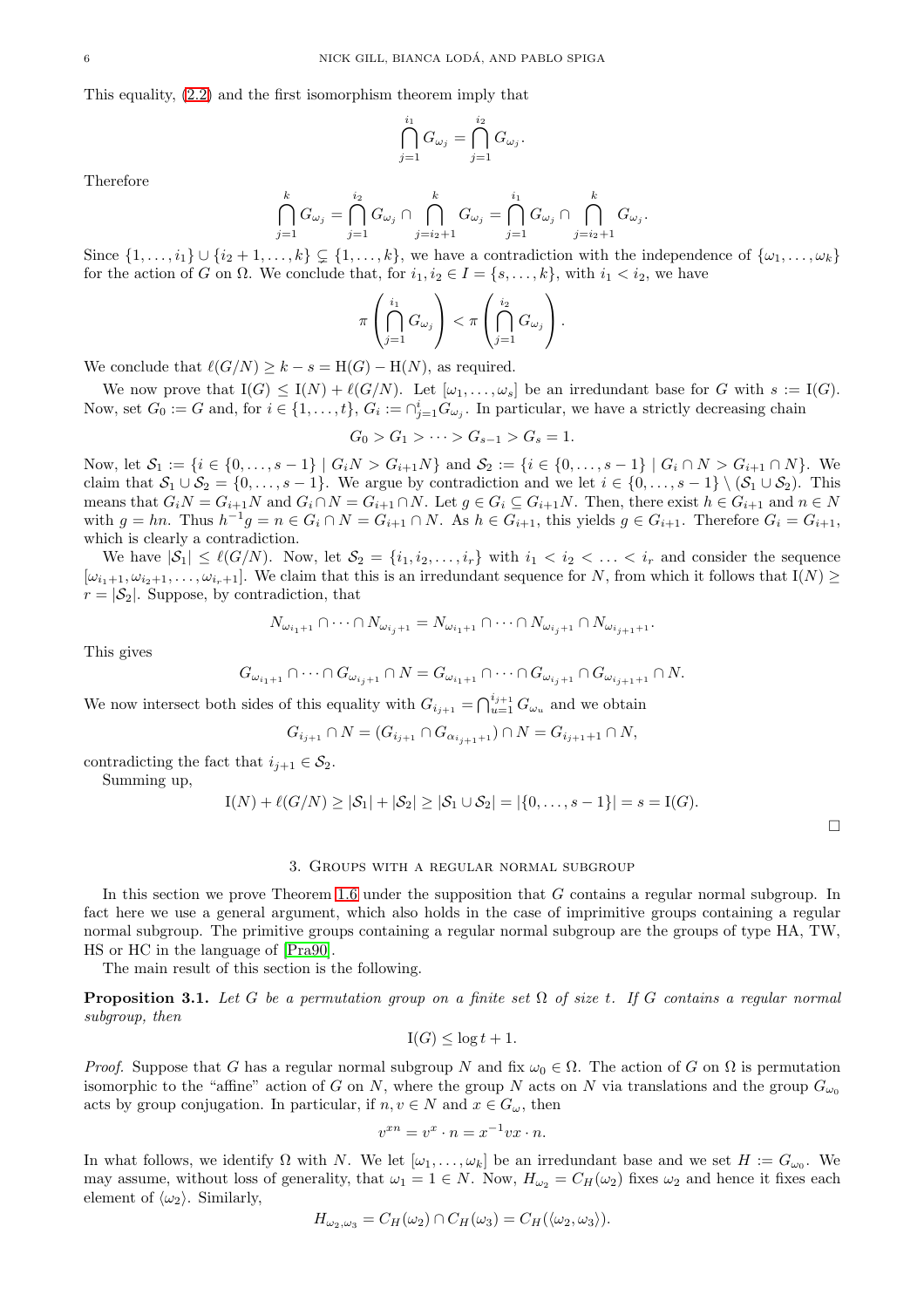Continuing in this way, we obtain a chain of subgroups of  $H$ ,

<span id="page-6-1"></span>(3.1) 
$$
H \ge H_{\omega_2} = C_H(\omega_2) \ge H_{\omega_2, \omega_3} = C_H(\langle \omega_2, \omega_3 \rangle) \ge \cdots
$$

$$
\cdots \ge H_{\omega_2, \omega_3, \dots, \omega_k} = C_H(\langle \omega_2, \omega_3, \dots, \omega_k \rangle),
$$

and a chain of subgroups of N,

<span id="page-6-2"></span>(3.2) 
$$
\langle 1 \rangle \leq \langle \omega_2 \rangle \leq \cdots \leq \langle \omega_2, \ldots, \omega_k \rangle \leq N.
$$

Since  $[\omega_1, \ldots, \omega_k]$  is an irredundant base, the inequalities in [\(3.1\)](#page-6-1) are strict inequalities. This yields that the inequalities in [\(3.2\)](#page-6-2) must also be strict. In particular,

$$
k \leq \log |N| + 1.
$$

# 4. Diagonal action

<span id="page-6-0"></span>In this section we prove Theorem [1.6](#page-1-4) under the supposition that G is a primitive group of type SD, see [\[Pra90\]](#page-25-6). Our main result is the following.

<span id="page-6-3"></span>Proposition 4.1. *Let* G *be a primitive permutation group on a finite set* Ω *of size* t*. If* G *is of type SD, then*

$$
I(G) \le \log t.
$$

We start by reviewing the structure of primitive groups of diagonal type, this will also help us to set some notation.

Let T be a non-abelian simple group, let m be a positive integer with  $m \geq 2$  and let  $S := T^m$  be the Cartesian product of m copies of T. We denote by  $D := \{(t, \ldots, t) | t \in T\}$  the diagonal subgroup of S and we set

$$
\Omega := [D : S]
$$

the set of right cosets of D in S. Each element of  $\Omega$  has a distinguished coset representative, that is, an element whose first coordinate begins with a 1. In other words,

<span id="page-6-5"></span>
$$
D(t_1, t_2, \ldots, t_m) = D(1, t_1^{-1}t_2, \cdots, t_1^{-1}t_m).
$$

In particular,  $\Omega$  is in one-to-one correspondence with the elements of  $T^{m-1}$  and hence

(4.1) 
$$
\log |\Omega| = (m-1) \log |T|.
$$

Observe, first, that the elements of S act on  $\Omega$  by coset multiplication, that is, for every  $D(t_1, \ldots, t_m) \in \Omega$  and  $(x_1, \ldots, x_m) \in S$  we have

$$
D(t_1, \ldots, t_m)^{(x_1, \ldots, x_m)} = D(t_1 x_1, \ldots, t_m x_m).
$$

Observe, second, that the elements of Aut(T) act on  $\Omega$  "componentwise", that is, for every  $D(t_1, \ldots, t_m) \in \Omega$ and  $\varphi \in \text{Aut}(T)$  we have

$$
D(t_1,\ldots,t_m)^{\varphi}=D(t_1^{\varphi},\ldots,t_m^{\varphi}).
$$

Two comments are in order. First, this does indeed define an action of  $Aut(T)$  on  $\Omega$  because D is  $Aut(T)$ invariant. Second, the inner automorphisms of  $Aut(T)$  induce on  $\Omega$  permutations appearing in S. (Let us denote by  $\iota_x$  the inner-automorphism of T defined by  $x \in T$ .) Indeed, for every  $D(t_1, \ldots, t_m) \in \Omega$  and  $x \in T$ , we have

$$
D(t_1, ..., t_m)^{t_x} = D(t_1^x, ..., t_m^x) = D(x^{-1}t_1x, ..., x^{-1}t_mx)
$$
  
=  $D(t_1x, ..., t_mx) = D(t_1, ..., t_m)^{(x, ..., x)}$ .

Therefore,  $\iota_x$  and  $(x, \ldots, x)$  induce the same permutation on  $\Omega$ .

Observe, third, that  $Sym(m)$  acts on  $\Omega$  by permuting the coordinates. Again, this action is well defined because D is Sym(m)-invariant. It is easy to see that  $Aut(T)$  and  $Sym(m)$  centralize each other and they normalize S. We define

$$
W:=S(\operatorname{Aut}(T)\times \operatorname{Sym}(m))\cong T^m\cdot (\operatorname{Out}(T)\times \operatorname{Sym}(m)).
$$

The group W acts primitively on  $\Omega$  and any subgroup G of W containing the socle S and projecting primitively on  $Sym(m)$  is said to be a primitive group of diagonal type. With the notation just established we have the following.

<span id="page-6-4"></span>Lemma 4.2. *Let* G *be a primitive group of SD type with socle* T <sup>m</sup>*, for some non-abelian simple group* T *and for some integer*  $m > 2$ *. Then* 

$$
I(G) \le \begin{cases} \frac{3m}{2} + \log |\operatorname{Aut}(T)|, & when \ m \ge 3, \\ \log |T|, & when \ m = 2. \end{cases}
$$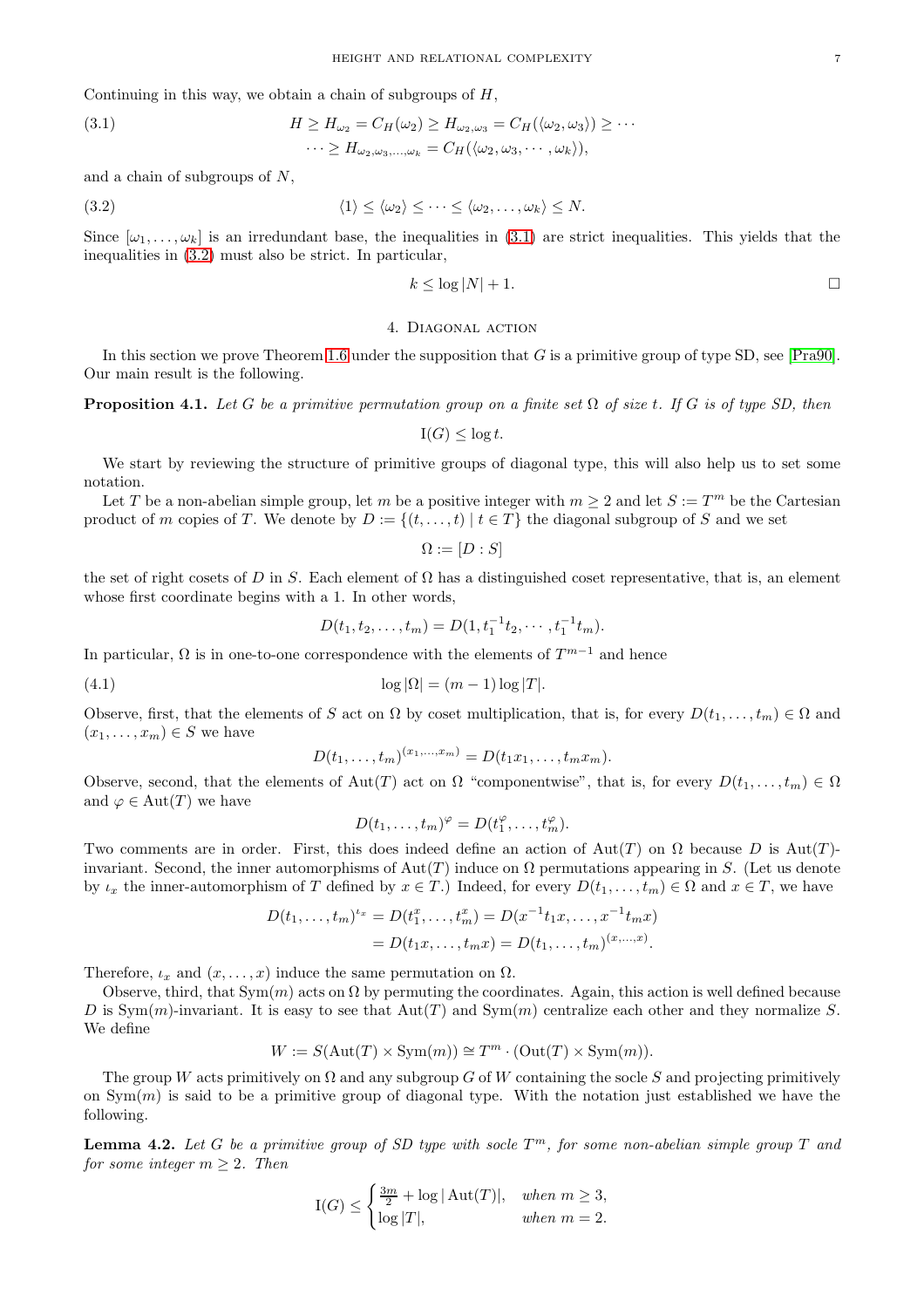*Proof.* By Lemma [2.2,](#page-3-2) we can assume  $G = W$ . Set  $\omega := D(1, \ldots, 1)$ . A computation shows that

$$
W_{\omega} = \text{Aut}(T) \times \text{Sym}(m).
$$

Suppose first that  $m \geq 3$ . Lemma [2.7](#page-4-2) implies that

$$
\ell(W_{\omega}) \leq \ell(\operatorname{Aut}(T)) + \ell(\operatorname{Sym}(m)).
$$

By [\[CST89\]](#page-25-7), we know that  $\ell(\text{Sym}(m)) \leq \frac{3m}{2}$ . On the other hand  $\ell(\text{Aut}(T)) \leq \log |\text{Aut}(T)| - 1$ , where the -1 accounts for the fact that  $|T|$  is divisible by at least two distinct odd primes. We conclude that

(4.2) 
$$
I(G) \le \ell(W_{\omega}) + 1 \le \frac{3m}{2} + \log |\text{Aut}(T)|.
$$

Suppose next that  $m = 2$ . We identify  $\Omega$  with T. Set  $H := T^2 \cdot Out(T)$  and observe that H has a regular normal subgroup and that  $|W : H| = 2$ . Arguing as in the proof of Proposition [3.1,](#page-5-1) we deduce that

$$
I(H) \le \omega(|T|) + 1,
$$

where  $\omega(|T|)$  is the number of prime divisors of |T|. Write  $|T| = 2^{\nu}o$ , where  $v, o \in \mathbb{N}$  and o is odd. If  $o \geq 43$ , we have  $\log_3(\rho) \leq \log(\rho) - 2$  and hence  $\omega(|T|) \leq \log(2^v) \log_3(\rho) \leq \log |T| - 2$  and hence  $I(H) \leq \log |T| - 1$ . If  $\sigma < 43$ , then  $T$  has a Sylow 2-subgroup of index at most 41 in  $T$  and hence  $T$  admits a faithful primitive permutation representation of degree at most 41. Thus we have only a finite number of simple groups satisfying this property. A direct analysis yields that T is either Alt(5) or  $PSL_3(2)$ . When  $T = \text{PSL}_3(2)$ , we have  $\omega(|T|) = 5 < \log |T| - 2$ and hence we obtain again  $I(H) \leq \log |T| - 1$ . Therefore, except when  $T = \text{Alt}(5)$ , as  $|G : H| = 2$ , we have  $I(G) \leq I(H) + 1 \leq \log |T|$ . When  $T = \text{Alt}(5)$ , we have checked that  $I(G) = 5 \leq \log |T|$  $I(G) \leq I(H) + 1 \leq \log |T|$ . When  $T = \text{Alt}(5)$ , we have checked that  $I(G) = 5 \leq \log |T|$ .

*Proof of Proposition* [4.1.](#page-6-3) When  $m = 2$ , the proof follows immediately from Lemma [4.2.](#page-6-4) Assume that  $m > 3$ . Lemma [4.2](#page-6-4) and [\(4.1\)](#page-6-5) imply that it is sufficient to prove that

$$
\frac{3m}{2} + \log |\operatorname{Aut}(T)| \le (m-1)\log |T|.
$$

We argue by contradiction and we suppose that this inequality does not hold.

In [\[Qui04,](#page-25-8) Lemma 2.2] it is shown that, for a non-abelian simple group  $T$ 

$$
\frac{|T|}{|\operatorname{Out}(T)|} \ge 30.
$$

Now, for a centerless group, we have  $|\text{Aut}(T)| = |\text{Out}(T)||T|$ , hence  $|\text{Aut}(T)| \leq \frac{1}{30}|T|^2$ . Thus

$$
\frac{3m}{2} + \log |\operatorname{Aut}(T)| \le \frac{3m}{2} + 2\log |T| - \log 30.
$$

Therefore,

$$
(m-1)\log |T| < \frac{3m}{2} + 2\log |T| - \log 30.
$$

Rearranging the terms and dividing by  $log |T|$ , we obtain

$$
m - 3 < \frac{3m}{2\log|T|} - \frac{\log 30}{\log|T|}.
$$

<span id="page-7-0"></span>An easy computation (using  $|T| \ge 60$ ) shows that this is never satisfied.

### 5. PRODUCT ACTIONS

In the break-down described in [\[Pra90\]](#page-25-6) there are three classes of groups left to deal with to prove Theorems [1.6](#page-1-4) and [1.3.](#page-1-3) In this section we deal with groups of type CD or PA. Note that our result for type CD wil be definitive, whereas our result for type PA will involve input from groups of type AS – and these will be dealt with in the remainder of the paper.

Note, furthermore, that we will need a result for groups of type PA that is specific to  $I(G)$ , and another that is specific to H(G). In all cases we let H be a primitive non-regular group on  $\Delta$  of type AS or SD and let n be a positive integer with  $n \geq 2$ . We define  $W := HwrSym(m)$  endowed with its primitive product action on the Cartesian product  $\Omega := \Delta^m$ , that is, for every  $(h_1, \ldots, h_m) \sigma \in W$  and  $(\delta_1, \ldots, \delta_m) \in \Omega$  we have

$$
(\delta_1, \ldots, \delta_m)^{(h_1, \ldots, h_m)\sigma} = \left(\delta_1^{h_1}, \ldots, \delta_m^{h_m}\right)^{\sigma} = \left(\delta_{1^{\sigma^{-1}}}^{h_{1^{\sigma^{-1}}}}, \ldots, \delta_{m^{\sigma^{-1}}}^{h_{m^{\sigma^{-1}}}}\right).
$$

Let  $t := |\Omega| = |\Delta|^m$  and let  $\pi : W \to \text{Sym}(m)$  be the natural projection. Observe that the kernel of  $\pi$  is the base group of  $W$ , that is,  $H^m$ .

With the notation just established, the result we need is the following.

<span id="page-7-2"></span><span id="page-7-1"></span>**Proposition 5.1.** Let G be a primitive permutation group on a finite set,  $\Omega = \Delta^m$ , of size t.

- (1) If H is of type SD, then  $I(G) < 2 \log t$ .
- (2) If H is of type AS and  $I(H, \Delta) < C \log |\Delta|$ , then  $I(G) < (C + \frac{3}{2 \log |\Delta|}) \log t$ .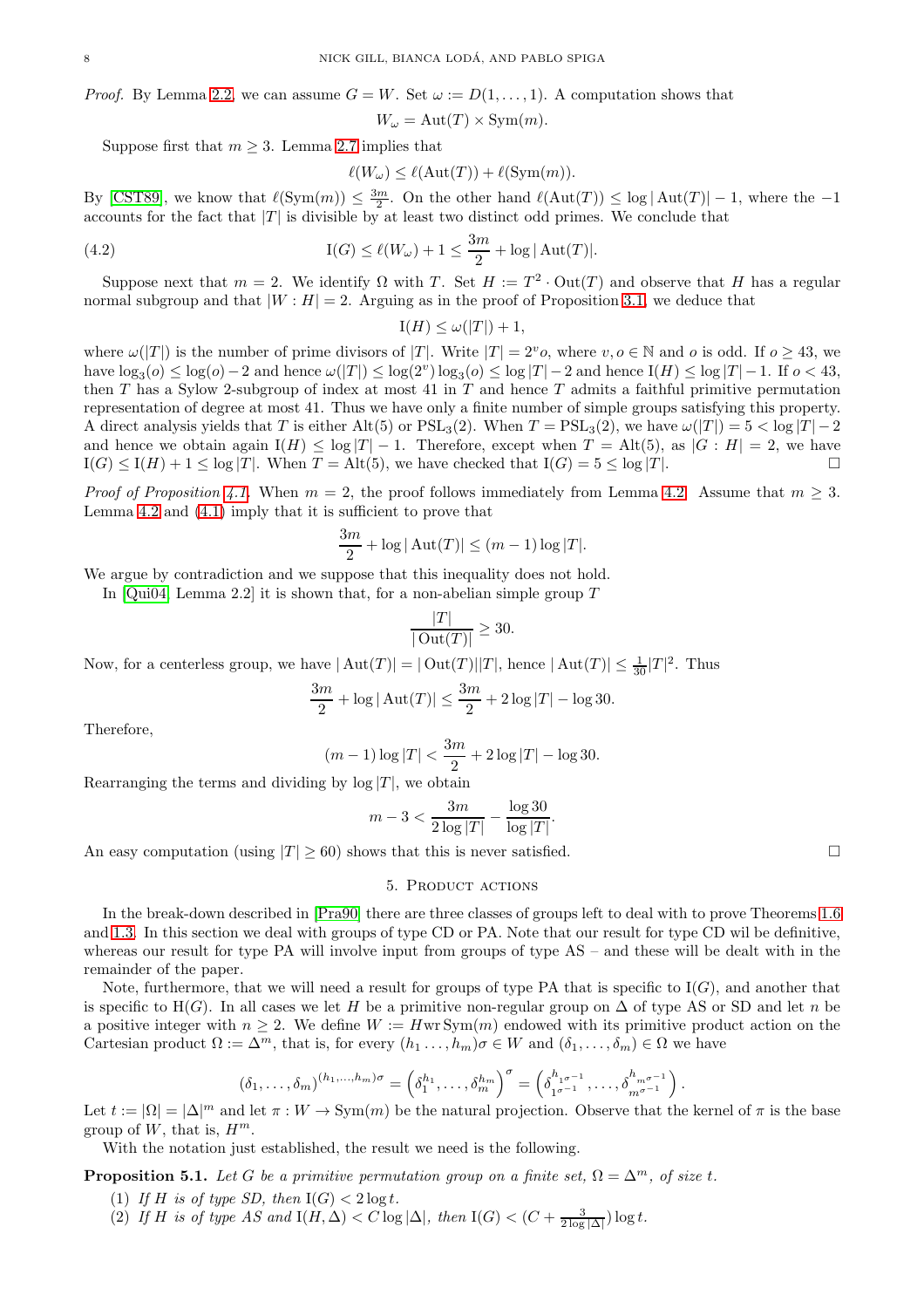(3) If H is of type AS and  $H(H, \Delta) < C \log |\Delta|$ , then  $H(G) < (C + \frac{3}{2 \log |\Delta|}) \log t$ .

*Proof.* We use, once again, the fact that a subgroup chain in  $Sym(m)$  has length at most  $\frac{3}{2}m$ , i.e.  $\ell(Sym(m)) \le$  $\frac{3}{2}m$  [\[CST89\]](#page-25-7).

We start with [\(1\)](#page-7-1): From Lemma [2.8,](#page-4-3) we have

$$
\mathrm{I}(W,\Omega) \le \mathrm{I}(H^m,\Delta^m) + \ell(W/H^m) = \mathrm{I}(H^m,\Delta^m) + \ell(\mathrm{Sym}(m)) \le \mathrm{I}(H^m,\Delta^m) + \frac{3m}{2}.
$$

Now, Lemma [2.6](#page-3-3) yields  $I(G, \Omega) \leq mI(H, \Delta) + 3m/2$ . Thus

(5.1) 
$$
I(W, \Omega) \leq mI(H, \Delta) + \frac{3}{2}m.
$$

Let  $G \leq W$  be primitive. Then we obtain that

<span id="page-8-1"></span>
$$
I(G, \Omega) \le mI(H, \Delta) + \frac{3m}{2}.
$$

If H is of type SD, then Proposition [4.1](#page-6-3) implies that  $I(H, \Delta) \leq \log |\Delta|$  and hence

$$
I(G) \le m \log |\Delta| + \frac{3}{2}m < 2m \log |\Delta| = 2 \log t,
$$

where the second inequality follows with a computation using  $|\Delta| \geq 60$ .

For  $(2)$  and  $(3)$ , recall that if H is of type AS, then G is of type PA. Now, for item  $(2)$  we know, by supposition, that  $I(H) < C \log t$ . This fact combined with [\(5.1\)](#page-8-1) yields the result. For item (3) the argument is the same, provided all occurrences of  $I(X, Y)$  are replaced with  $H(X, Y)$  (for varying X and Y) and replacing Lemma [2.6](#page-3-3) with Lemma [2.5.](#page-3-4)  $\Box$ 

# 6. ALMOST SIMPLE GROUPS: BOUNDS FOR  $I(G)$

<span id="page-8-0"></span>Here we deal with groups "of type AS" in the language of [\[Pra90\]](#page-25-6); in other words, we study almost simple primitive permutation groups. The main result of this section is the following.

<span id="page-8-2"></span>**Proposition 6.1.** *Let* G *be a primitive almost simple permutation group on a set,*  $\Omega$ *, of size t. Either* I(G)  $\leq$ 6 log t *or else* G *is one of the groups listed at (1) in Theorem [1.6.](#page-1-4)*

The proof of Proposition [6.1](#page-8-2) splits into several parts. To start with we use well-known results bounding  $b(G)$ to deal with so-called "non-standard actions". The terminology below follows [\[Bur07\]](#page-25-9).

<span id="page-8-4"></span>**Definition 6.2.** Let G be a classical group with socle  $G_0$ , and associated natural module V. A subgroup H of G *not containing*  $G_0$  *is a* subspace subgroup *if for each maximal subgroup* M of  $G_0$  *containing*  $H \cap G_0$  *one of the following holds:*

- (1) M *is the stabilizer in*  $G_0$  *of a proper non-zero subspace* U *of* V, where U *is totally singular, non-degenerate or, if*  $G_0$  *is orthogonal and*  $p = 2$ *, a non-singular* 1*-space (U can be any subspace if*  $G_0 = PSL(V)$ *).*
- (2)  $G_0 = \text{Sp}_{2m}(q)$ ,  $p = 2$  and  $M = \text{O}_{2m}^{\pm}(q)$ .

*A* subspace action *of the classical group* G *is the action of* G *on the coset space* [G : H]*, where* H *is a subspace subgroup of* G*.*

Note that the definition above amounts precisely to this: a maximal subgroup of  $G$  is a subspace subgroup if it lies in any  $C_1$  class, or is the even–characteristic symplectic case in the  $C_8$  class. This definition requires that we follow [\[KL90\]](#page-25-10) in labeling the classes  $C_1 - C_8$ . A small extra collection of maximal subgroups arises when  $G_0 = Sp_4(2^a)$  and G contains a graph automorphism, or if  $G_0 = \mathrm{P}\Omega_8^+(q)$  and G contains a triality graph automorphism. We note that [\[KL90\]](#page-25-10) explicitly exclude these cases.

Definition 6.3. *A transitive action of* G *on a set* Ω *is said to be* standard *if, up to equivalence of actions, one of the following holds:*

- (1)  $G_0 = \text{Alt}(m)$  and  $\Omega$  *is an orbit of subsets or uniform partitions of*  $\{1, \ldots, m\}$ .
- (2) *G is a classical group in a subspace action.*

For an almost simple primitive permutation group in a non-standard action, the base size is bounded by an absolute constant. This was conjectured by Cameron and Kantor ([\[Cam92\]](#page-25-11),[\[CK97\]](#page-25-12)) and then settled in the affirmative by Liebeck and Shalev in [\[LS99,](#page-25-13) Theorem 1.3]. The constant was then made explicit in subsequent work [\[BGS11,](#page-25-14) [Bur07,](#page-25-9) [BOW10,](#page-25-15) [BLS09\]](#page-25-16). The following theorem summarizes these results.

<span id="page-8-3"></span>**Theorem 6.4.** Let G be a finite almost simple group in a primitive faithful non-standard action. Then  $b(G) \leq 7$ , *with equality if and only if* G *is the Mathieu group* M<sup>24</sup> *in its natural action of degree 24.*

Theorem [6.4](#page-8-3) and [\(1.1\)](#page-1-0) immediately yield Proposition [6.1](#page-8-2) for non-standard actions.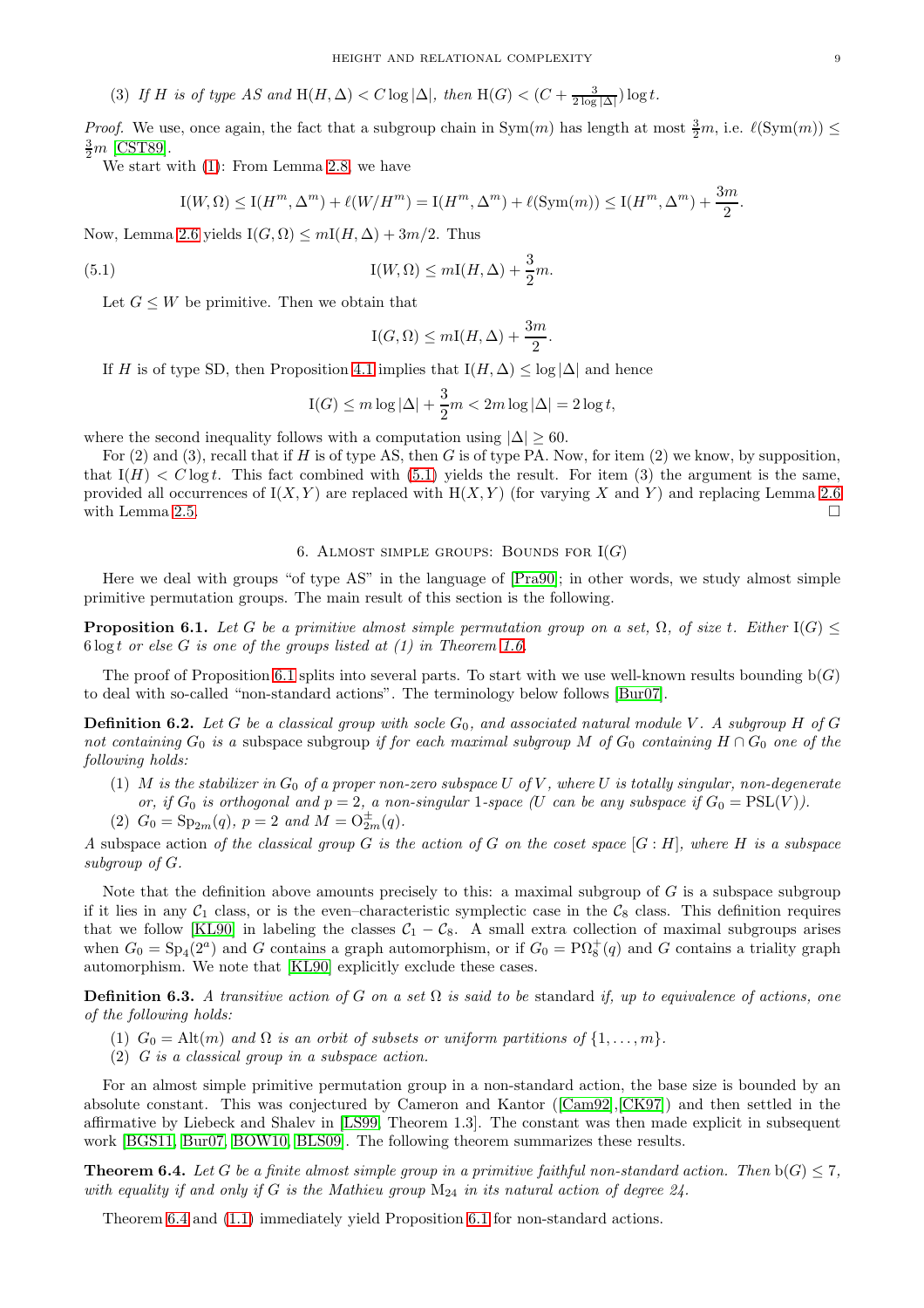<span id="page-9-0"></span>**Lemma 6.5.** Let G be a finite almost simple permutation group on a set  $\Omega$  of size t, in a non-standard action. *Then*

$$
\mathrm{I}(G) \le 6 \log t.
$$

One can compute that  $I(M_{24}) = 8$  (where we consider the natural action of  $M_{24}$  on 24 points), hence we have a constant "6" in the statement of Lemma [6.5](#page-9-0) rather than "7".

6.1. Standard actions of  $A_n$  and  $S_n$ . Let G be Sym(n) or Alt (n). We must prove Theorem [1.6](#page-1-4) for the action of G on partitions of n. Let  $n = ab$  for some positive integers a, b with  $a \geq 2$  and  $b \geq 2$ . We denote by  $\Omega_a^b$  the set of all uniform partitions of n, with a parts of size b. Let  $t = |\Omega_a^b|$ , then

$$
t = \frac{(ab)!}{a!(b!)^a}.
$$

We consider the action of G on  $\Omega_a^b$ . We have the following result:

<span id="page-9-4"></span>**Lemma 6.6.** Let G be an almost simple group with socle Alt $(n)$  acting on  $\Omega = \Omega_a^b$ . Then

 $I(G) < 2 \log t$ .

*Proof.* By [\[GMPS15,](#page-25-17) Lemma 5.6] we know that if  $a \geq 2$ ,  $b \geq 2$  and  $n \geq 17$  then

$$
\frac{(ab)!}{(b!)^a(a!)} \ge 3^{ab/2}
$$

.

Hence

(6.1) 
$$
\log t \ge \frac{\log(3)}{2}ab.
$$

Once again, we use the fact that  $\ell(\text{Sym}(n)) \leq \frac{3}{2}n = \frac{3}{2}ab$ . As  $3/2 < \log(3)$  for  $n \geq 17$ , we have

$$
\mathrm{I}(G) \le \ell(G) \le \frac{3}{2}ab < \log(3)ab \le 2\log t
$$

and the result follows. If  $n < 17$ , we check directly that  $\frac{3}{2}ab < 2 \log t$ , unless

$$
(a, b) \in \{(2, 3), (3, 2), (4, 2), (5, 2), (6, 2)\}.
$$

For these remaining cases, we have computed explicitly the value of  $Sym(n)$  acting on partitions of  $\{1, \ldots, n\}$  in b parts of cardinality a and we have verified that in each case  $I(G) < 2 \log t$ .

6.2. The symplectic/ orthogonal case. In this section we will deal with the actions listed at item (2) of Definition [6.2.](#page-8-4) In particular G is almost simple with socle  $G_0 = Sp_{2m}(q)$ , q a power of 2. Consulting [\[BHR13,](#page-25-18) [KL90\]](#page-25-10), it is clear that if H is a maximal subgroup of G not containing  $G_0$ , and  $H \cap G_0$  is a subgroup of  $M = O_{2m}^{\pm}(q)$ , then  $H \cap G_0 = M$ . In light of this the result that we need is the following.

<span id="page-9-3"></span>**Lemma 6.7.** Let G be almost simple with socle  $G_0 = \text{Sp}_{2m}(q)$ , q a power of 2. Let H be a subgroup of G such *that*  $H \cap \text{Sp}_{2m}(q) = O_{2m}^{\pm}(q)$ *, let*  $\Omega$  *be the set of cosets of*  $H$  *in*  $G$ *, and write*  $t = |\Omega|$ *. Then* 

$$
\mathrm{I}(G,\Omega) < \frac{11}{3}\log t.
$$

The treatment that follows is inspired by [\[DM96,](#page-25-19) §7.7], where the case of  $Sp_{2m}(2)$  is considered. Let e and m be positive integers, let  $q := 2^e$ , let  $\mathbb{F}_q$  be the finite field with q elements, and let  $V := \mathbb{F}_q^{2m}$  be the  $2m$ -dimensional vector space of row vectors over  $\mathbb{F}_q$ . To start with we adjust notation slightly, and assume that G is simple: let  $G := \mathrm{Sp}_{2m}(q)$  be the symplectic group defined by the symmetric matrix

$$
f:=\begin{pmatrix}0&I\\I&0\end{pmatrix},\quad
$$

where 0 and I are the zero and identity  $m \times m$ -matrices, respectively. In particular, G is the group of invertible matrices preserving the bilinear form  $\varphi: V \times V \to \mathbb{F}_q$  defined by

$$
\varphi(u,v) := u f v^T,
$$

for every  $u, v \in V$ , that is

<span id="page-9-2"></span><span id="page-9-1"></span>
$$
G = \left\{ g \in \mathrm{GL}_{2m}(q) \mid gfg^T = f \right\}.
$$

Note that the bilinear form  $\varphi$  is alternating, i.e. for all  $u \in V$ , we have

$$
(6.2) \qquad \qquad \varphi(u, u) = 0.
$$

Moreover, since  $\mathbb{F}_q$  is of characteristic 2, the form  $\varphi$  is symmetric, i.e. for all  $u, v \in V$  , we have

(6.3) 
$$
\varphi(u,v) = \varphi(v,u).
$$

Now we let  $\Omega$  be the set of quadratic forms  $\theta: V \to \mathbb{F}_q$  polarising to  $\varphi$ . Recall that this means that  $\theta: V \to \mathbb{F}_q$ is a function satisfying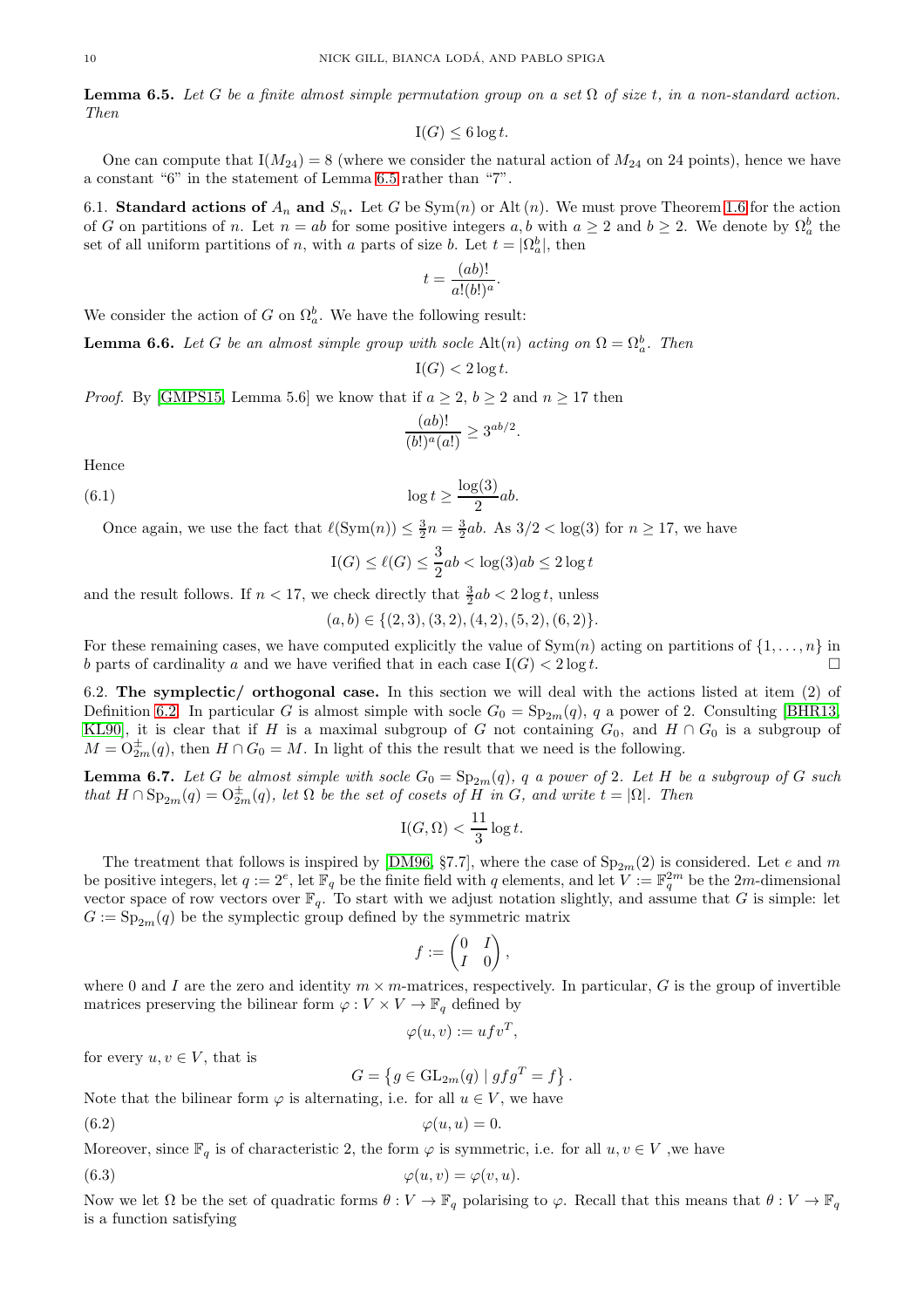- $\theta(u + v) \theta(u) \theta(v) = \varphi(u, v)$ , for every  $u, v \in V$ , and
- $\theta(cu) = c^2u$ , for every  $c \in \mathbb{F}_q$  and  $u \in V$ .

Next, consider the matrix

$$
e:=\begin{pmatrix}0&I\\0&0\end{pmatrix}
$$

and the quadratic form  $\theta_0 : V \to \mathbb{F}_q$  defined by

$$
\theta_0(u) := ueu^T,
$$

for every  $u \in V$ . For every  $u, v \in V$ , we have

<span id="page-10-3"></span>(6.4)  
\n
$$
\theta_0(u+v) - \theta_0(u) - \theta_0(v) := (u+v)e(u+v)^T - ueu^T - vev^T
$$
\n
$$
= ueu^T + vev^T + uev^T + veu^T - ueu^T - vev^T
$$
\n
$$
= uev^T + veu^T = uev^T + ue^Tv^T = u(e + e^T)v^T = ufv^T
$$
\n
$$
= \varphi(u,v).
$$

In particular,  $\theta_0$  is a quadratic form whose polarisation is the symplectic form  $\varphi$  and hence  $\theta_0 \in \Omega$ . Let  $\theta \in \Omega$  and define  $\lambda := \theta - \theta_0$ . We have

$$
\lambda(u + v) = \theta(u + v) - \theta_0(u + v) = \theta(u) + \theta(v) + \varphi(u, v) - \theta_0(u) - \theta_0(v) - \varphi(u, v)
$$
  
=  $\lambda(u) + \lambda(v),$   

$$
\lambda(cu) = \theta(cu) - \theta_0(cu) = c^2\theta(u) - c^2\theta_0(u) = c^2\lambda(u),
$$

for every  $u, v \in V$  and for every  $c \in \mathbb{F}_q$ . Therefore, since  $\mathbb{F}_q$  is of characteristic 2, the function  $\lambda : V \to \mathbb{F}_q$  is semilinear and hence there exists a unique  $b \in V$  such that  $\lambda(u) = (u \cdot b^T)^2$ , for every  $u \in V$  (see Lemma [7.3](#page-16-1) for a precise statement). Since f is an invertible matrix, there exists a unique  $a \in V$  with  $b = af$  and hence

$$
\lambda(u) = (ufa^T)^2 = \varphi(u, a)^2,
$$

for every  $u \in V$ . Summing up, we have shown that an arbitrary element of  $\Omega$  is of the form

<span id="page-10-2"></span>
$$
u \mapsto \theta_0(u) + \varphi(u, a)^2,
$$

where  $a \in V$ . We denote this element of  $\Omega$  simply by  $\theta_a$ . Thus

(6.5) 
$$
\theta_a(u) = \theta_0(u) + \varphi(u, a)^2, \text{ for every } u \in V.
$$

In particular, the elements of  $\Omega$  are parametrised by the vectors of V. Moreover, if  $\theta_a = \theta_{a'}$  for some  $a, a' \in V$ , then  $\theta_a(u) = \theta_{a'}(u)$  for every  $u \in V$  and this implies  $\varphi(u, a) = \varphi(u, a')$  for every  $u \in V$ . Since  $\varphi$  is nondegenerate, we obtain  $a = a'$ . Hence, the set  $\Omega$  is in one-to-one correspondence with V. This, in particular, yields that  $|\Omega| = q^{2m}$ .

**Lemma 6.8.** *The group* G *acts on the set*  $\Omega$ *.* 

*Proof.* First, we show that for every  $x \in G$  and for every  $\theta \in \Omega$ , the mapping

<span id="page-10-0"></span>(6.6) 
$$
\theta^x : V \to \mathbb{F}_q
$$

$$
u \mapsto \theta(ux^{-1})
$$

gives rise to an element of  $\Omega$ . For every  $u, v \in V$ , we have

$$
\theta^x(u+v) = \theta((u+v)x^{-1}) = \theta(ux^{-1} + vx^{-1}) = \theta(ux^{-1}) + \theta(vx^{-1}) + \varphi(ux^{-1}, vx^{-1})
$$
  
=  $\theta(ux^{-1}) + \theta(vx^{-1}) + \varphi(u, v) = \theta^x(u) + \theta^x(v) + \varphi(u, v).$ 

(Observe that in the fourth equality we used the fact that  $x \in G$  and hence x preserves the bilinear form  $\varphi$ .) Moreover,

$$
\theta^x(cu) = \theta((cu)x^{-1}) = \theta(c(ux^{-1})) = c^2\theta(ux^{-1}) = c^2\theta^x(u).
$$

Therefore,  $\theta^x \in \Omega$ . Finally, for every  $x, y \in G$ ,  $\theta \in \Omega$  and  $u \in V$ , we have

$$
(\theta^x)^y(u) = \theta^x(uy^{-1}) = \theta((uy^{-1})x^{-1}) = \theta(u(xy)^{-1}) = \theta^{xy}(u).
$$

Therefore,  $(\theta^x)^y = \theta^{xy}$  and hence G defines a genuine right action on  $\Omega$ .

Before continuing our discussion, we gather some information on G. Let  $a \in V$ , we define the mapping

<span id="page-10-1"></span>(6.7) 
$$
t_a: V \to V
$$

$$
u \mapsto u + \varphi(u, a)a.
$$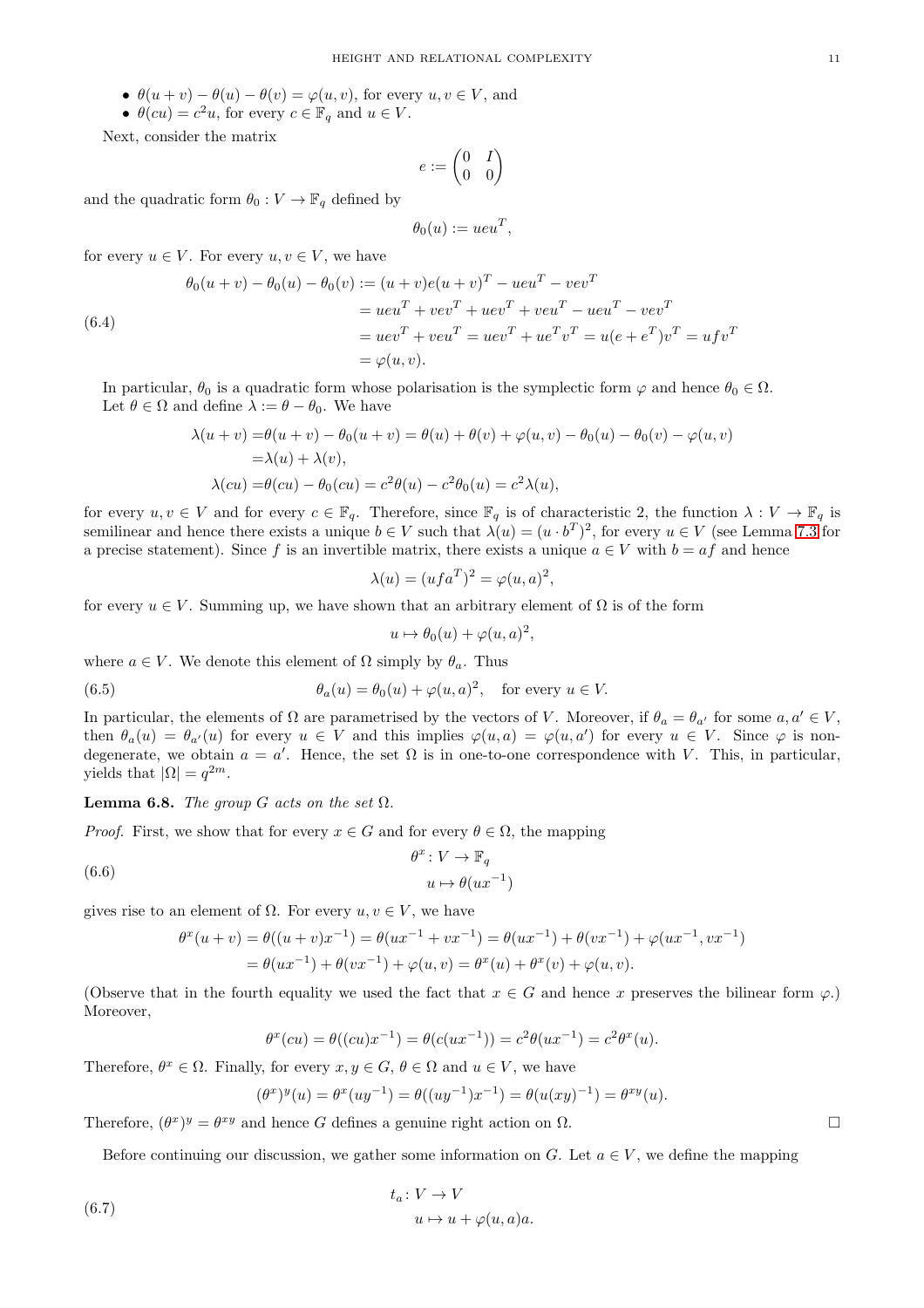Such a function is called a *transvection*. For every  $u, v \in V$  and  $c \in \mathbb{F}_q$  we have

$$
(u + v)t_a = (u + v) + \varphi(u + v, a)a = (u + \varphi(u, a)a) + (v + \varphi(v, a)a) = (u)t_a + (v)t_a;
$$
  

$$
(cu)t_a = cu + \varphi(cu, a)a = c(u + \varphi(u, a)a) = c(u)t_a.
$$

Hence  $t_a$  is linear. Moreover, for every  $u \in V$  we have

$$
(u)t_a^2 = (u + \varphi(u, a)a)t_a = u + \varphi(u, a)a + \varphi(u + \varphi(u, a)a, a)a
$$
  
=  $u + \varphi(u, a)a + \varphi(u, a)a + \varphi(u, a)\varphi(a, a)a = u + 2\varphi(u, a)a + \varphi(u, a)\varphi(a, a)a$   
=  $u + \varphi(u, a)\varphi(a, a)a = u,$ 

where in the second-last equality we use the fact that the characteristic of  $\mathbb{F}_q$  is 2. This shows that  $t_a$  is an involution. Finally, for every  $u, v \in V$ , we have

$$
\varphi((u)t_a, (v)t_a) = \varphi(u + \varphi(u, a)a, v + \varphi(v, a)a)
$$
  
\n
$$
= \varphi(u, v) + \varphi(v, a)\varphi(u, a) + \varphi(u, a)\varphi(a, v) + \varphi(u, a)\varphi(v, a)\varphi(a, a)
$$
  
\n
$$
= \varphi(u, v) + 2\varphi(v, a)\varphi(u, a) + \varphi(u, a)\varphi(v, a)\varphi(a, a)
$$
  
\n
$$
= \varphi(u, v) + \varphi(u, a)\varphi(v, a)\varphi(a, a)
$$
  
\n
$$
= \varphi(u, v).
$$

Therefore  $t_a$  preserves  $\varphi$  and hence lies in the symplectic group  $G$ .

We are now interested in computing the image of  $\theta_a$  under the transvection  $t_c$ . First recall that, in a field of characteristic 2, since  $x = -x$  for every  $x \in \mathbb{F}_q$ , the square root  $\sqrt{\cdot}$ :  $\mathbb{F}_q \to \mathbb{F}_q$  is a well-defined map. Moreover, for every  $a, b, x, y \in \mathbb{F}_q$  such that  $x = a^2$  and  $y = b^2$  we have  $(\sqrt{x} + \sqrt{y})^2 = (a + b)^2 = a^2 + b^2 = x + y$ , which implies  $\sqrt{x} + \sqrt{y} = \sqrt{x+y}$ . Moreover, recall that  $\theta_a$  is a quadratic form polarising to  $\varphi$  and that  $t_a$  is an involution, in particular  $t_c = t_c^{-1}$ . By using these facts, given  $v \in V$ , we have

$$
\theta_a^{t_c}(u) = \theta_a(ut_c^{-1}) = \theta_a(ut_c) = \theta_a(u + \varphi(u, c)c)
$$
  
\n
$$
= \theta_a(u) + \theta_a(\varphi(u, c)c) + \varphi(u, \varphi(u, c)c)
$$
  
\n
$$
= \theta_a(u) + \varphi(u, c)^2 \theta_a(c) + \varphi(u, c)^2
$$
  
\n
$$
= \theta_a(u) + (\theta_a(c) + 1)\varphi(u, c)^2 = \theta_a(u) + (\sqrt{\theta_a(c) + 1}\varphi(u, c))^2
$$
  
\n
$$
= \theta_a(u) + \varphi(u, (\sqrt{\theta_a(c) + 1})c)^2 = \theta_a(u) + \varphi(u, a)^2 + \varphi(u, (\sqrt{\theta_a(c) + 1})c)^2
$$
  
\n
$$
= \theta_0(u) + \varphi(u, a + (\sqrt{\theta_a(c) + 1})c)^2
$$
  
\n
$$
= \theta_a + (\sqrt{\theta_a(c) + 1})c^{(u)}.
$$

From this, we deduce

(6.8) 
$$
\theta_a^{t_c} = \theta_{a+(\sqrt{\theta_a(c)}+1)c}.
$$

We now recall some facts about Galois theory. For a reference see [\[Lan02,](#page-25-20) Chapter VI]. The Frobenius mapping  $\phi: x \mapsto x^2$  from  $\mathbb{F}_q$  to itself is a generator of the Galois group of  $\mathbb{F}_q$  over  $\mathbb{F}_2$ . There exists a well-defined  $\mathbb{F}_2$ -linear *trace* mapping Tr :  $\mathbb{F}_q \to \mathbb{F}_2$ . In what follows, we need only two basic facts about Tr: first, Tr is surjective and second, from Hilbert's 90 Theorem, the kernel of Tr consists of the set  $\{x^2 + x \mid x \in \mathbb{F}_q\}$  and has cardinality  $q/2$ . Define

<span id="page-11-0"></span> $\Omega^+ := \{ \theta_a \mid \text{Tr}(\theta_0(a)) = 0 \},$ 

$$
\Omega^- := \{ \theta_a \mid \text{Tr}(\theta_0(a)) = 1 \}.
$$

Observe that the above definition is a generalization of the definition of  $\Omega^+$  and  $\Omega^-$  in [\[DM96,](#page-25-19) Corollary 7.7 A]. Indeed, if  $q = 2$ , then the Galois group is the trivial group and hence the trace map is the identity.

Let  $N := \langle t_a | a \in V \rangle$  be the subgroup of G generated by the transvections. Observe that, for all  $a, u \in V$  and  $x \in G$ , we have

$$
(u)x^{-1}t_{a}x = (ux^{-1} + \varphi(ux^{-1}, a)a)x = u + \varphi(u, ax)ax = (u)t_{ax}.
$$

In particular, this shows that  $N \trianglelefteq G$ .

<span id="page-11-1"></span>**Lemma 6.9.** *The sets*  $\Omega^+$  *and*  $\Omega^-$  *are N*-*orbits on*  $\Omega$ *, with* 

$$
|\Omega^+|=\frac{q^m(q^m+1)}{2},\quad |\Omega^-|=\frac{q^m(q^m-1)}{2}.
$$

*These are also orbits for* G*.*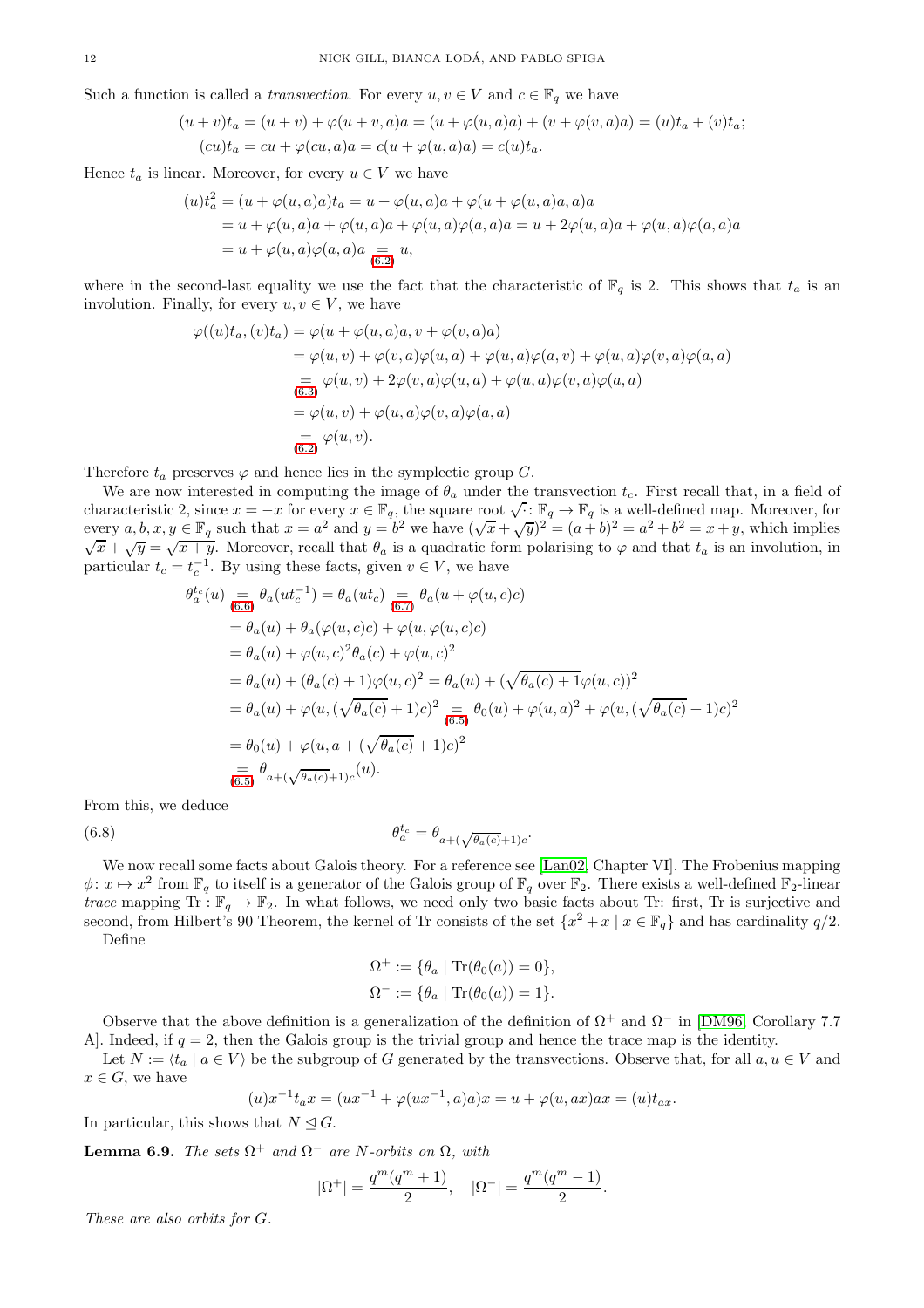*Proof.* We first prove that

$$
|\Omega^+| = \frac{q^m(q^m + 1)}{2}, \quad |\Omega^-| = \frac{q^m(q^m - 1)}{2}.
$$

Clearly, it suffices to prove the first equality because the second follows from the equality

$$
|\Omega^{-}| = |\Omega| - |\Omega^{+}| = q^{2m} - |\Omega^{+}|.
$$

By definition,  $\theta_0(a) = aea^T$ . Moreover, by using the canonical basis of V, we have

$$
\operatorname{Tr}\left(\theta_0\left(\sum_{i=1}^{2m} a_i e_i\right)\right) = \operatorname{Tr}\left(\sum_{i=1}^{m} a_i a_{i+m}\right) = \sum_{i=1}^{m} \operatorname{Tr}(a_i a_{i+m}).
$$

Using this equation we may compute the cardinality of  $|\Omega^+|$  arguing inductively on m. When  $m = 1$ , we have  $\text{Tr}(a_1a_2) = 0$ . When  $a_1 = 0$ , we have q solutions for  $a_2$ ; however, for every  $a_1 \in \mathbb{F}_q \setminus \{0\}$ , we have  $q/2$  solutions for  $a_2$ . Therefore when  $m = 1$ , we have

$$
q + (q - 1)\frac{q}{2} = \frac{q^2}{2} + \frac{q}{2} = \frac{q(q + 1)}{2}
$$

solutions to the equation  $\text{Tr}(a_1a_2) = 0$  and we have  $\frac{q(q-1)}{2}$  solutions to the equation  $\text{Tr}(a_1a_2) = 1$ . Arguing inductively, we may assume that

$$
\sum_{i=1}^{m-1} \text{Tr}(a_i a_{i+m})
$$

is equal to 0 for  $q^{m-1}(q^{m-1}+1)/2$  choices of  $(a_1, \ldots, a_{m-1})$  and is equal to 1 for  $q^{m-1}(q^{m-1}-1)/2$  choices of  $a_1, \ldots, a_{m-1}$ . Now,

$$
\sum_{i=1}^{m} \text{Tr}(a_i a_{i+m}) = \sum_{i=1}^{m-1} \text{Tr}(a_i a_{i+m}) + \text{Tr}(a_m a_{2m})
$$

has value 0 if and only if  $\sum_{i=1}^{m-1} \text{Tr}(a_i a_{i+m})$  and  $\text{Tr}(a_m a_{2m})$  have the same value. Therefore altogether the number of solutions of  $\sum_{i=1}^{m} \text{Tr}(a_i a_{i+m}) = 0$  is

$$
\frac{q^{m-1}(q^{m-1}+1)}{2}\frac{q(q+1)}{2}+\frac{q^{m-1}(q^{m-1}-1)}{2}\frac{q(q-1)}{2}=\frac{q^m(q^m+1)}{2}.
$$

Next, we prove that  $\Omega^+$  and  $\Omega^-$  are N-orbits. We start by considering  $\Omega^+$ . We first prove that  $\Omega^+$  is Ninvariant. To this end, it suffices to show that if  $\theta_a \in \Omega^+$  and  $c \in V$ , then  $\theta_a^{t_c} \in \Omega^+$ . In other words, using [\(6.8\)](#page-11-0), if  $\text{Tr}(\theta_0(a)) = 0$ , then  $\text{Tr}(\theta_0(a + (\sqrt{\theta_a(c)} + 1)c)) = 0$ . So let  $\text{Tr}(\theta_0(a)) = 0$  and recall that Tr is a linear map. We have

<span id="page-12-2"></span>
$$
\begin{split}\n\text{Tr}(\theta_{0}(a+(\sqrt{\theta_{a}(c)}+1)c)) &= \text{Tr}\left(\theta_{0}(a)+\theta_{0}((\sqrt{\theta_{a}(c)}+1)c)+\varphi(a,(\sqrt{\theta_{a}(c)}+1)c)\right) \\
&= \text{Tr}\left(\theta_{0}(a)\right)+\text{Tr}\left(\theta_{0}((\sqrt{\theta_{a}(c)}+1)c)\right)+\text{Tr}\left(\varphi(a,(\sqrt{\theta_{a}(c)}+1)c)\right) \\
&= \text{Tr}\left(\theta_{0}((\sqrt{\theta_{a}(c)}+1)c)\right)+\text{Tr}\left(\varphi(a,(\sqrt{\theta_{a}(c)}+1)c)\right) \\
&= \text{Tr}\left((\sqrt{\theta_{a}(c)}+1)^{2}\theta_{0}(c)\right)+\text{Tr}\left(\varphi(a,(\sqrt{\theta_{a}(c)}+1)c)\right) \\
&= \text{Tr}\left((\theta_{a}(c)+1)\theta_{0}(c)\right)+\text{Tr}\left((\sqrt{\theta_{a}(c)}+1)\varphi(a,c)\right) \\
&= \text{Tr}\left(\theta_{a}(c)\theta_{0}(c)\right)+\text{Tr}\left(\theta_{0}(c)\right)+\text{Tr}(\sqrt{\theta_{a}(c)}\varphi(a,c))+\text{Tr}(\varphi(a,c)).\n\end{split}
$$

Using  $\theta_a(c) = \theta_0(c) + \varphi(a, c)^2$  and  $\text{Tr}(x^2) = \text{Tr}(x)$  for every  $x \in \mathbb{F}_q$ , we obtain

<span id="page-12-0"></span>(6.10)  
\n
$$
\text{Tr}(\theta_a(c)\theta_0(c)) = \text{Tr}(\theta_0(c)^2) + \text{Tr}(\varphi(a,c)^2\theta_0(c))
$$
\n
$$
= \text{Tr}(\theta_0(c)) + \text{Tr}(\varphi(a,c)^2\theta_0(c)),
$$

<span id="page-12-1"></span>(6.11) 
$$
\text{Tr}(\sqrt{\theta_a(c)}\varphi(a,c)) = \text{Tr}(\sqrt{\theta_0(c)}\varphi(a,c)) + \text{Tr}(\varphi(a,c)^2)
$$

$$
= \text{Tr}(\sqrt{\theta_0(c)}\varphi(a,c)) + \text{Tr}(\varphi(a,c)).
$$

Putting  $(6.10)$  and  $(6.11)$  into  $(6.9)$ , we obtain

$$
\operatorname{Tr}(\theta_0(a + (\sqrt{\theta_a(c)} + 1)c)) = \operatorname{Tr}(\theta_0(c)) + \operatorname{Tr}(\varphi(a, c)^2 \theta_0(c)) + \operatorname{Tr}(\theta_0(c)) \n+ \operatorname{Tr}(\sqrt{\theta_0(c)}\varphi(a, c)) + \operatorname{Tr}(\varphi(a, c)) + \operatorname{Tr}(\varphi(a, c)) \n= 0.
$$

As  $\Omega^- = \Omega \setminus \Omega^+$ , we obtain that  $\Omega^-$  is also N-invariant.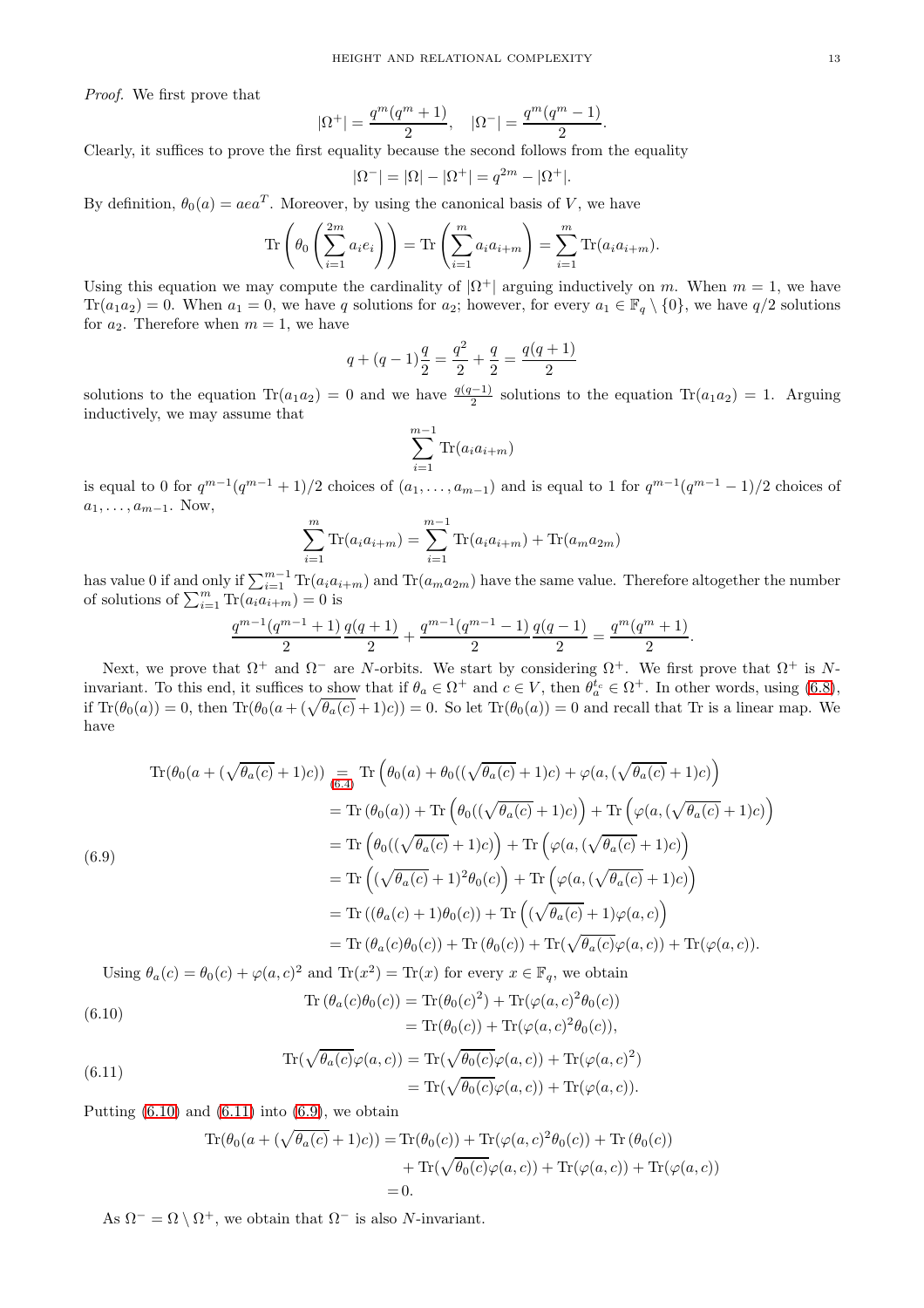Next, we show that  $\Omega^+$  is an N-orbit. Actually, we prove something stronger, we show that

$$
\Omega^+ = \{ \theta_0^{t_c} \mid c \in V \}.
$$

For every  $a \in V$  with  $\text{Tr}(\theta_0(a)) = 0$ , we need to show that there exists  $c \in V$  such that

$$
\theta_a = \theta_0^{t_c}.
$$

If  $\theta_0(a) = 0$ , then we may take  $c := a$  and [\(6.8\)](#page-11-0) yields

$$
\theta_0^{t_a} = \theta_{0 + (\sqrt{\theta_0(a)} + 1)a} = \theta_a
$$

and we are finished. Suppose  $\theta_0(a) \neq 0$ . Since  $\text{Tr}(\theta_0(a)) = 0$ , from Hilbert's 90 theorem, there exists  $x \in \mathbb{F}_q$  with  $\theta_0(a) = x + x^2$ . Since  $\theta_0(a) \neq 0$ , we have  $x \neq 0$ . Let  $y \in \mathbb{F}_q \setminus \{0\}$  with  $y^2 = x$  and set  $c := y^{-1}a$ . Thus

$$
\sqrt{\theta_0(c)} + 1 = \sqrt{\theta_0(y^{-1}a)} + 1 = \sqrt{y^{-2}\theta_0(a)} + 1 = y^{-1}\sqrt{\theta_0(a)} + 1
$$
  
=  $y^{-1}\sqrt{x + x^2} + 1 = y^{-1}(y + y^2) + 1 = y$ .

From [\(6.8\)](#page-11-0), we have

$$
\theta^{t_c}_0=\theta_{0+(\sqrt{\theta_0(c)}+1)c}=\theta_{yc}=\theta_{yy^{-1}a}=\theta_a.
$$

Next, we show that  $\Omega^-$  is an N-orbit. Actually, we prove something stronger, we show that

$$
\Omega^- = \{ \theta^{t_c}_\varepsilon \mid c \in V \}.
$$

First, we select a distinguished element of  $\Omega^-$ . Let  $\epsilon \in \mathbb{F}_q$  with Tr( $\epsilon$ ) = 1 and set  $\varepsilon := \epsilon e_1 + e_{m+1}$ , where  $(e_i)_{i\in\{1,\ldots,2m\}}$  is the standard basis of V. Since  $\theta_0(\epsilon e_1) = 0 = \theta_0(e_{m+1})$ , we have

$$
\theta_0(\varepsilon) = \theta_0(\epsilon e_1) + \theta_0(e_{m+1}) + \varphi(\epsilon e_1, e_{m+1}) = \epsilon \varphi(e_1, e_{m+1}) = \epsilon
$$

and hence  $\text{Tr}(\theta_0(\varepsilon)) = \text{Tr}(\varepsilon) = 1$ . Therefore,  $\theta_{\varepsilon} \in \Omega^-$ .

For every  $a \in V$  with  $\text{Tr}(\theta_0(a)) = 1$ , we need to show that there exists  $c \in V$  such that

$$
\theta_a = \theta_\varepsilon^{t_c}.
$$

If  $\theta_{\varepsilon}(a+\varepsilon) = 0$ , then we may take  $c := a + \varepsilon$  and [\(6.8\)](#page-11-0) yields

$$
\theta_{\varepsilon}^{t_c} = \theta_{\varepsilon + (\sqrt{\theta_{\varepsilon}(c)} + 1)c} = \theta_{\varepsilon + c} = \theta_a
$$

and we are finished. Suppose  $\theta_{\varepsilon}(a+\varepsilon) \neq 0$ . We have

$$
\theta_{\varepsilon}(a+\varepsilon) = \theta_0(a+\varepsilon) + \varphi(a+\varepsilon,\varepsilon)^2 = \theta_0(a+\varepsilon) + \varphi(a,\varepsilon)^2 + \varphi(\varepsilon,\varepsilon)^2
$$
  
= 
$$
\theta_0(a+\varepsilon) + \varphi(a,\varepsilon)^2
$$
  
= 
$$
\theta_0(a) + \theta_0(\varepsilon) + \varphi(a,\varepsilon) + \varphi(a,\varepsilon)^2.
$$
  
(6.4)

Since  $\text{Tr}(\theta_0(a)) = 1 = \text{Tr}(\theta_0(\varepsilon))$ , by using the previous equality, we deduce that

$$
\text{Tr}(\theta_{\varepsilon}(a+\varepsilon))=0.
$$

From Hilbert's 90 theorem, there exists  $x \in \mathbb{F}_q$  with  $\theta_{\varepsilon}(a+\varepsilon) = x + x^2$ . Since  $\theta_{\varepsilon}(a+\varepsilon) \neq 0$ , we have  $x \neq 0$ . Let  $y \in \mathbb{F}_q \setminus \{0\}$  with  $y^2 = x$  and set  $c := y^{-1}(a + \varepsilon)$ . Thus

$$
\sqrt{\theta_{\varepsilon}(c)} + 1 = \sqrt{\theta_{\varepsilon}(y^{-1}(a+\varepsilon))} + 1 = \sqrt{y^{-2}\theta_{\varepsilon}(a+\varepsilon)} + 1 = y^{-1}\sqrt{\theta_{\varepsilon}(a+\varepsilon)} + 1
$$

$$
= y^{-1}\sqrt{x+x^2} + 1 = y^{-1}(y+y^2) + 1 = y.
$$

From [\(6.8\)](#page-11-0), we have

$$
\theta^{t_c}_\varepsilon = \theta_{\varepsilon+(\sqrt{\theta_\varepsilon(c)}+1)c} = \theta_{\varepsilon+yc} = \theta_{\varepsilon+yy^{-1}(a+\varepsilon)} = \theta_a.
$$

The fact that  $\Omega^-$  and  $\Omega^+$  are also G-orbits follows from the fact that  $N \leq G$  and  $|\Omega^+| \neq |\Omega^-|$ .

We now compute the maximum length of a stabilizer chain in these two actions. Let  $\epsilon \in \{+, -\}$  (we deal simultaneously with both cases). Let  $\{\theta_{a_1}, \theta_{a_2}, \dots, \theta_{a_k}\}$  be a subset of  $\Omega^{\epsilon}$  such that the corresponding chain of stabilizers is strictly decreasing. Without loss of generality, we may suppose that  $a_1 = 0$  when  $\epsilon = +$  and  $a_1 = \epsilon$ when  $\epsilon = -$ . (Recall that  $\varepsilon$  is an element of V for which  $\theta_{\varepsilon}$  is a distinguished element of  $\Omega^-$ ; the definition of  $\varepsilon$ was given in the proof of the previous lemma.)

Let us define

<span id="page-13-0"></span>
$$
C_{G_{\theta_{a_1}}}(a_1 + a_i) = \{x \in G_{\theta_{a_1}} \mid (a_1 + a_i)x = a_1 + a_i\},\
$$

that is the set of matrices in  $G_{\theta a_1}$  fixing the vector  $a_1 + a_i \in V$ .

**Lemma 6.10.** For every 
$$
i \in \{2, ..., k\}
$$
,  
(6.14)  $G_{\theta_{a_1}} \cap G_{\theta_{a_i}} = C_{G_{\theta_{a_1}}}(a_1 + a_i),$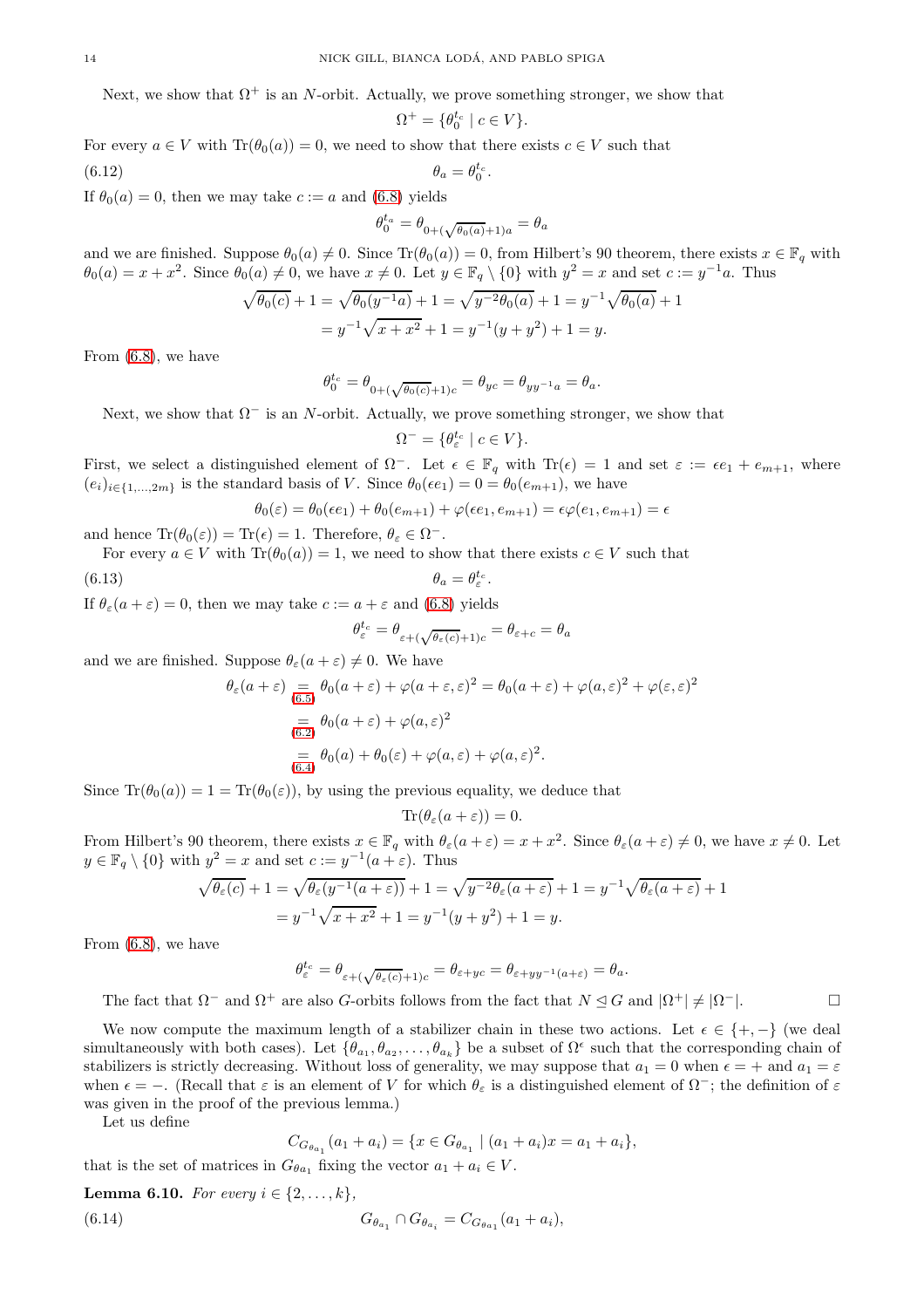*Proof.* First observe that, given  $j \in \{1, ..., k\}$ ,  $x \in G_{\theta_{a_j}}$  if and only if for every  $u \in V$  we have

(6.15) 
$$
\theta_0(ux^{-1}) + \varphi(ux^{-1}, a_j)^2 = \theta_0(u) + \varphi(u, a_j)^2.
$$

Fix  $i \in \{2,\ldots,k\}$  and let  $x \in G_{\theta_{a_1}} \cap G_{\theta_{a_i}}$ . Then, by applying [\(6.15\)](#page-14-0) with  $j := 1$  and with  $j := i$  and by using the fact that the characteristic of  $\mathbb{F}_q$  is 2, we obtain that, for every  $u \in V$ ,

<span id="page-14-0"></span>
$$
\varphi(ux^{-1}, a_1 + a_i)^2 = \varphi(u, a_1 + a_i)^2.
$$

Since  $\varphi$  is G-invariant, then  $\varphi(ux^{-1}, a_1 + a_i)^2 = \varphi(u, (a_1 + a_i)x)^2$ . Therefore, as  $\varphi$  is non-degenerate,  $(a_1 + a_i)x =$  $a_1 + a_i$  and hence  $x \in C_{G_{\theta_{a_1}}}(a_1 + a_i)$ .

Conversely, let  $x \in C_{G_{\theta_{a_1}}}(a_1 + a_i)$ . Then  $x \in G_{\theta_{a_1}}$  and  $(a_1 + a_i)x = a_1 + a_i$ . We need to show that  $x \in G_{\theta_{a_i}}$ . Note that [\(6.15\)](#page-14-0) applied with  $j = 1$  and the fact that we are in characteristic 2 imply that

(6.16) 
$$
\theta_0(ux^{-1}) = \theta_0(u) + \varphi(u, a_1)^2 + \varphi(ux^{-1}, a_1)^2.
$$

For every  $u \in V$  we have:

<span id="page-14-1"></span>
$$
\theta_{a_i}^x(u) = \theta_{a_i}(ux^{-1}) = \theta_0(ux^{-1}) + \varphi(ux^{-1}, a_i)^2
$$
  
\n
$$
= \theta_0(u) + \varphi(ux^{-1}, a_1)^2 + \varphi(u, a_1)^2 + \varphi(ux^{-1}, a_i)^2
$$
  
\n
$$
= \theta_0(u) + \varphi(ux^{-1}, a_1 + a_i)^2 + \varphi(u, a_1)^2
$$
  
\n
$$
= \theta_0(u) + \varphi(u, (a_1 + a_i)x)^2 + \varphi(u, a_i)^2
$$
  
\n
$$
= \theta_0(u) + \varphi(u, a_1 + a_i)^2 + \varphi(u, a_1)^2
$$
  
\n
$$
= \theta_0(u) + \varphi(u, a_1)^2 + \varphi(u, a_1)^2 + \varphi(u, a_1)^2
$$
  
\n
$$
= \theta_0(u) + 2\varphi(u, a_1)^2 + \varphi(u, a_i)^2
$$
  
\n
$$
= \theta_0(u) + 2\varphi(u, a_1)^2 + \varphi(u, a_i)^2
$$
  
\n
$$
= \theta_0(u) + \varphi(u, a_i)^2
$$
  
\n
$$
= \theta_0(u) + \varphi(u, a_i)^2
$$
  
\n
$$
= \theta_0(u) + \varphi(u, a_i)^2
$$
  
\n
$$
= \theta_0(u)
$$

Observe that in the sixth and seventh equalities we use, respectively, the fact that x preserves  $\varphi$  and the fact that x fixes the vector  $(a_1 + a_i)$ . Hence  $x \in G_{\theta_{a_i}}$  and therefore  $x \in G_{\theta_{a_1}} \cap G_{\theta_{a_i}}$ . — Первый процесс в получине производите в собстановки производите в собстановки производите собстановки и пр<br>В собстановки производите собстановки производите собстановки производите собстановки производите собстановки

For simplicity, for each  $i \in \{1,\ldots,k\}$ , write  $G_i := G_{\theta_{a_1}} \cap \cdots \cap G_{\theta_{a_i}}$  and, for each  $i \in \{2,\ldots,k\}$ , write  $b_i := a_1 + a_i$ . From [\(6.14\)](#page-13-0), the strictly decreasing sequence

$$
G_1>G_2>\cdots>G_{k-1}>G_k.
$$

equals

$$
G_1 > C_{G_1}(b_2) = C_{G_1}(\langle b_2 \rangle_{\mathbb{F}_q}) > C_{G_1}(b_2, b_3) = C_{G_1}(\langle b_2, b_3 \rangle_{\mathbb{F}_q}) > \cdots > C_{G_1}(b_2, \ldots, b_{k-1}) = C_{G_1}(\langle b_2, \ldots, b_{k-1} \rangle_{\mathbb{F}_q}) > C_{G_1}(b_2, \ldots, b_k) = C_{G_1}(\langle b_2, \ldots, b_k \rangle_{\mathbb{F}_q}).
$$

Here, if  $v_1, \ldots, v_j \in V$ , then we write  $\langle v_1, \ldots, v_j \rangle_{\mathbb{F}_q}$  to denote the  $\mathbb{F}_q$ -vector space generated by the  $v_1, \ldots, v_j$ . We obtain that

$$
0 < \langle b_2 \rangle_{\mathbb{F}_q} < \langle b_2, b_3 \rangle_{\mathbb{F}_q} < \cdots < \langle b_2, \ldots, b_k \rangle_{\mathbb{F}_q} \leq V.
$$

Observe that a strict inclusion in the above chain implies that the dimension has to go down by at least one at each step. Therefore  $k \leq 1 + 2m$ . Thus, we have proved the following lemma.

**Lemma 6.11.** Let  $G := \mathrm{Sp}_{2m}(q)$  act on  $\Omega^{\epsilon}$ , where  $\epsilon \in \{+, -\}$ . Then  $I(G, \Omega^{\epsilon}) \leq 1 + 2m$ .

We are now able to prove Lemma [6.7](#page-9-3) for  $m \geq 3$ . The proof is virtually identical when  $m = 2$ , however to avoid annoying details, we will use the fact that when  $m = 2$  the result follows from Lemma [6.12](#page-15-0) which we prove in a moment.

*Proof of Lemma [6.7](#page-9-3) for*  $m \geq 3$ . Let  $q = 2^e$ . Since  $m \geq 3$ ,

$$
Sp_{2m}(q) \le G \le FSp_{2m}(q) = Sp_{2m}(q) \rtimes \mathcal{C}_e.
$$

Since a strictly descending chain of subgroups of  $\mathcal{C}_e$  has length at most log e, we conclude that

 $I(\Gamma \text{Sp}_{2m}(q), \Omega^{\epsilon}) \leq 2m + 1 + \log e.$ 

Suppose  $2m + 1 + \log e \ge 2 \log t^{\epsilon}$ . (Recall the cardinality of  $\Omega^{\epsilon}$  from Lemma [6.9.](#page-11-1)) Then

$$
2^{2m+1} \cdot e \ge (t^{\epsilon})^2 = 2^{2em-2} (2^{em} + \epsilon 1)^2 \ge 2^{2em-2} (2^{em} - 1)^2
$$

When  $e \ge 2$ , with an easy computation we obtain a contradiction. When  $e = 1$ , we have  $2^{2m+1} \ge 2^{2m-2}(2^m-1)^2$ , which implies  $2^3 \ge (2^m - 1)^2$ . Again this is a contradiction, because  $m \ge 3$ .

Putting these things together, we obtain that  $I(G, \Omega^{\epsilon}) < 2 \log t^{\epsilon}$ 

.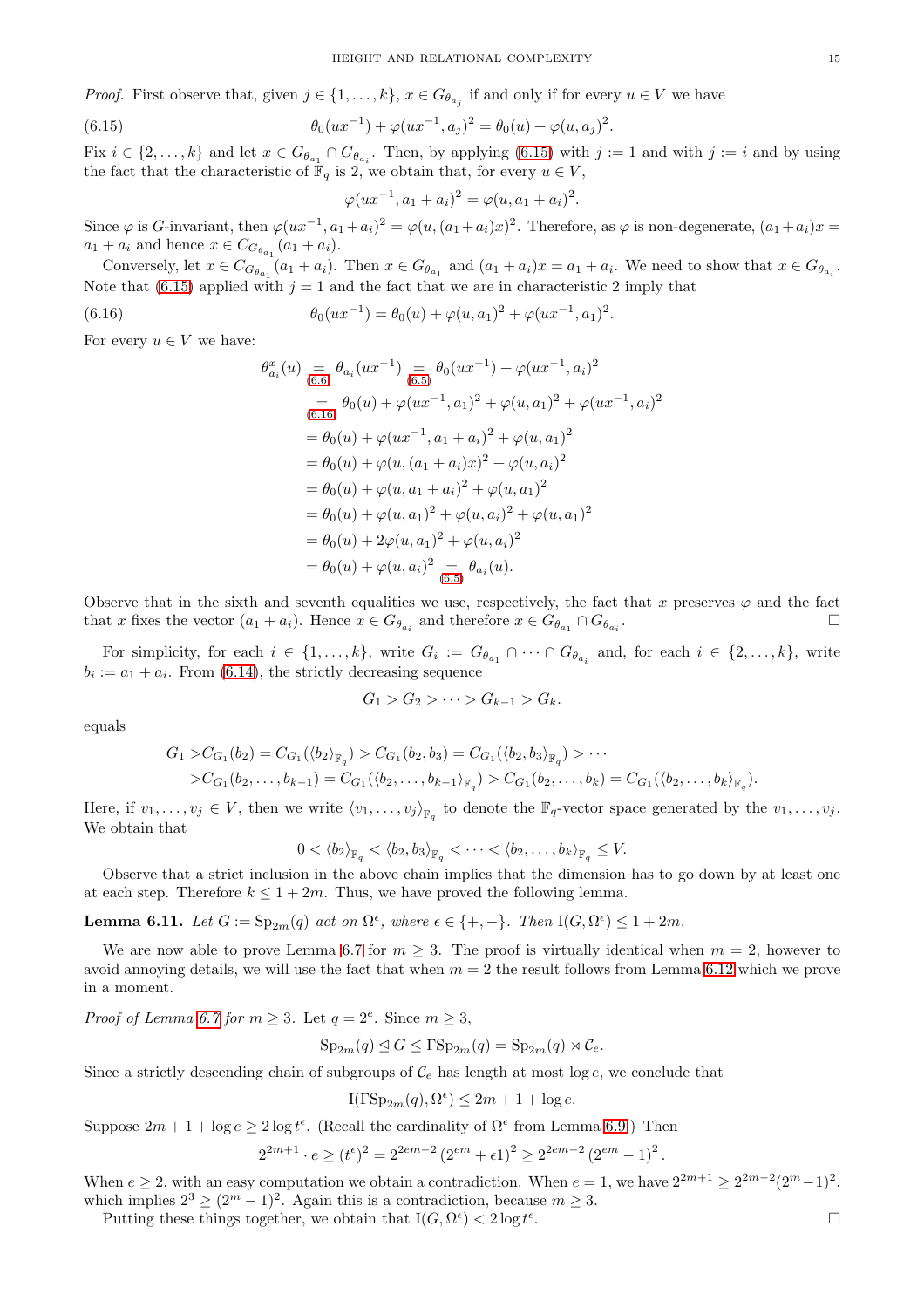6.3. Cases involving graph automorphisms. We remarked after Definition [6.2](#page-8-4) that the almost simple groups with socle  ${\rm Sp}_4(2^a)$  or  ${\rm P}\Omega_8^+(q)$  containing a graph automorphism or a triality graph automorphism were not covered by the definition. We briefly deal with these groups here.

<span id="page-15-0"></span>**Lemma 6.12.** Let G be an almost simple group with socle  $G_0 = \text{Sp}_4(2^a)'$ , and let G act faithfully and primitively *on* Ω*, a set of size* t*. Then*

$$
\mathrm{I}(G,\Omega) < \frac{11}{3}\log t.
$$

*Proof.* If  $a = 1$ , then  $G \leq PIL_2(9)$ . It is not hard to verify that the longest strictly increasing chain of subgroups of PΓL<sub>2</sub>(9) has length 6. Thus I(G)  $\leq$  6. On the other hand  $t \geq 6$  and so the result follows. Assume, then, that  $a > 2$ . Note that

$$
G_0 \le G \le \mathrm{Aut}(\mathrm{Sp}_4(2^a)) = \Gamma \mathrm{Sp}_4(2^a).\langle \gamma \rangle,
$$

where  $\gamma$  is a graph automorphism of order 2a. We obtain that

<span id="page-15-1"></span>(6.17) 
$$
|G| \leq |\text{Aut}(\text{Sp}_4(2^a))| = |\text{Sp}_4(2^a)| \cdot 2 \cdot a
$$

$$
= 2^{4a} (2^{2a} - 1)(2^{4a} - 1) \cdot 2 \cdot a \leq 2^{11a}.
$$

On the other hand [\[KL90,](#page-25-10) Theorem 5.2.2] implies that

(6.18) 
$$
t \ge \frac{2^{4a} - 1}{2^a - 1} = 2^{3a} + 2^{2a} + 2^a + 1 > 2^{3a}.
$$

Then  $(6.17)$  and  $(6.18)$  yield

<span id="page-15-2"></span>
$$
I(G) \le \log 2^{11a} = \log(2^{3a})^{\frac{11}{3}} = \frac{11}{3} \log 2^{3a} < \frac{11}{3} \log t.
$$

<span id="page-15-5"></span>**Lemma 6.13.** Let G be an almost simple group with socle  $G_0 = \text{P}\Omega_8^+(q)$ , where  $q = p^f$  for some prime p and *positive integer* f*, and let* G *act primitively on* Ω*, a set of size* t*. Then*

$$
\mathrm{I}(G,\Omega) < \frac{16}{3}\log t.
$$

*Proof.* Note that

$$
G_0 \le G \le \text{Aut}(\mathbf{P}\Omega_8^+(q)) = \mathbf{P}\Gamma\mathrm{O}_8^+(q).\langle \tau \rangle,
$$

with  $\tau$  a triality graph automorphism of order 3. Now, using the fact that  $6f < q^4$ , and recalling that

$$
|G_0| = \frac{1}{d}q^{12}(q^4 - 1)\prod_{i=1}^3 (q^{2i} - 1),
$$
  
 
$$
|\text{Out}(G_0)| = 6df,
$$

where  $d = (4, q<sup>4</sup> - 1)$ , we obtain that

<span id="page-15-3"></span>(6.19) 
$$
|G| \le |\operatorname{Aut}(G_0)| = |G_0| \cdot |\operatorname{Out}(G_0)|
$$

$$
= 6df \cdot \frac{1}{d}q^{12}(q^4 - 1)(q^2 - 1)(q^4 - 1)(q^6 - 1)
$$

$$
< 6fq^{28} < q^{32}.
$$

On the other hand [\[KL90,](#page-25-10) §5.2] implies that

(6.20) 
$$
\begin{cases} t \geq \frac{(q^4 - 1)(q^3 + 1)}{(q - 1)} = (q^3 + q^2 + q + 1)(q^3 + 1) > q^6, & \text{for } q > 2 ;\\ t \geq 2^3(2^4 - 1) > 2^6, & \text{for } q = 2. \end{cases}
$$

Then, [\(6.19\)](#page-15-3) and [\(6.20\)](#page-15-4) yield

<span id="page-15-4"></span>
$$
I(G) \le \log q^{32} = \log(q^6)^{\frac{32}{6}} < \frac{16}{3} \log t. \Box
$$

Now Proposition [6.1](#page-8-2) is a consequence of Lemmas [6.5,](#page-9-0) [6.6,](#page-9-4) [6.7,](#page-9-3) [6.12](#page-15-0) and [6.13.](#page-15-5) Similarly, Theorem [1.6](#page-1-4) is a consequence of Propositions [3.1,](#page-5-1) [4.1,](#page-6-3) [5.1](#page-7-2) and [6.1](#page-8-2) (observe that in Proposition [5.1](#page-7-2) we are using the fact that  $|\Delta| \geq 5$  and hence  $3/(2 \log |\Delta|) < 1$ .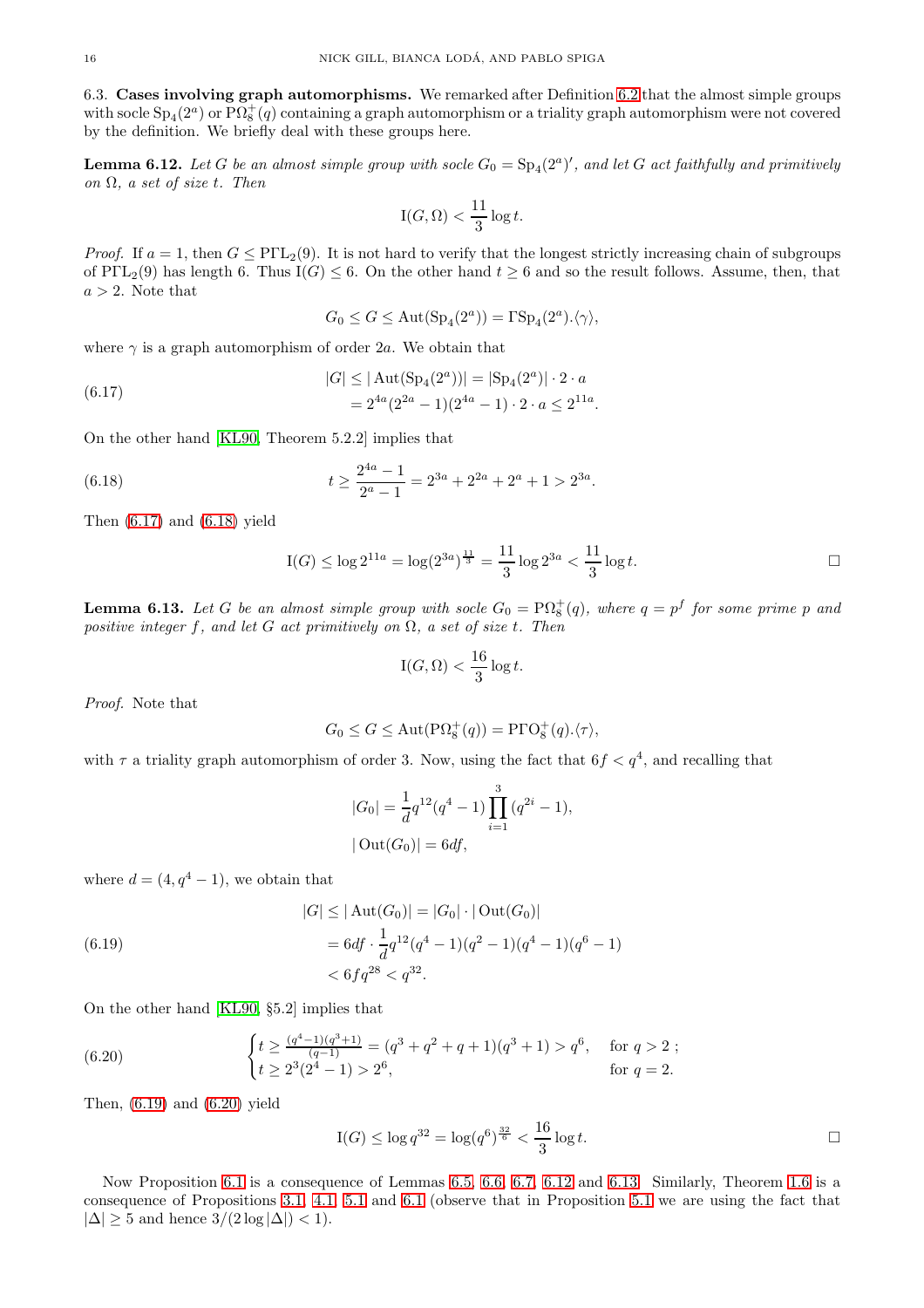# 7. ALMOST SIMPLE GROUPS: BOUNDS ON  $H(G)$

<span id="page-16-0"></span>Now that Theorem [1.6](#page-1-4) is proved, we turn our attention to the proof of Theorem [1.3.](#page-1-3) In light of Theorem [1.6](#page-1-4) and Proposition [5.1,](#page-7-2) all that is required is that we deal with the almost simple groups listed at item (1)(b) of Theorem [1.6](#page-1-4) – we must show that these conform to the bound given in Theorem [1.3.](#page-1-3) Thus the result that we need is the following.

<span id="page-16-6"></span>**Proposition 7.1.** Let G be an almost simple group with socle,  $G_0$ , a simple classical group. Let V be the *associated natural module, of dimension* n *over a field*  $\mathbb{F}_q$ *, let* m *be an integer with*  $0 < m < n$ *, let*  $\Omega$  *be a set of m*-dimensional subspaces of V on which G acts primitively and let  $t = |\Omega|$ . Then

$$
\text{H}(G) < \frac{17}{2} \log t.
$$

7.1.  $G_0 = \text{PSL}_n(q)$  and elements of  $\Omega$  are m-spaces. In this case we suppose that  $G_0 = \text{PSL}_n(q)$ , and that  $\Omega$  is the set of all m-dimensional subspaces of V, where V is the natural n-dimensional module for  $G_0$  over  $\mathbb{F}_q$ . Note that G is transitive on  $\Omega$ . We prove the following result.

<span id="page-16-2"></span>**Lemma 7.2.** Let G be an almost simple group with socle  $PSL_n(q)$  acting on  $\Omega$ , the set of all m-spaces in V. *Then*

<span id="page-16-5"></span>
$$
H(G) < \frac{11}{2} \log t.
$$

*Moreover, if*  $q = p^f$  *with*  $p$  *a prime number and*  $G \leq P\Gamma L_n(q)$ *, then* 

(7.1) 
$$
H(G) < 2 \min(m, n-m)n + \log \log_p q.
$$

Using the fact that duality conjugates m-space stabilizers to  $(n-m)$ -space stabilizers, in what follows we may suppose that  $m \leq n/2$ . Two notes concerning the actions considered in Lemma [7.2.](#page-16-2) First, it is easy to check that

$$
(7.2) \t\t t > q^{m(n-m)}
$$

Second, we note that if  $m < \frac{n}{2}$ , then  $G \leq P\Gamma L_n(q)$ . If  $m = \frac{n}{2}$ , then we must allow for the possibility that G contains a graph automorphism of  $PSL_n(q)$ .

<span id="page-16-4"></span>.

<span id="page-16-3"></span>7.2. Some preliminaries. Let V and W be finite-dimensional vector spaces over  $\mathbb{F}_q$ . We denote by  $\text{End}_{\mathbb{F}_q}^s(V)$ the set of all semilinear transformations  $V \to V$ . Moreover, we write  $\text{Hom}_{\mathbb{F}_q}(V, W)$  for the set of all linear maps  $V \to W$  and  $\operatorname{Hom}_{\mathbb{F}_q}^s(V,W)$  for the set of all semilinear maps  $V \to W$ .

If  $n = \dim(V)$ , then we write  $M_n(q)$  to denote the set of linear transformations  $V \to V$ ; where a basis has been chosen, we also allow  $M = M_n(q)$  to denote the set of all n-by-n matrices over  $\mathbb{F}_q$ . If  $W_1, \ldots, W_k \leq V$ , then we define

$$
M_{W_1,...,W_k} = \{ g \in M \mid W_i g \leq W_i \text{ for all } i = 1,...,k \}.
$$

Using this definition, it is natural to extend the concept of base, irredundant base and independent set in the context of the algebra  $M = M_n(q)$ . For instance, given a set  $\Lambda := \{W_1, \ldots, W_k\}$  of subspaces of V, we say that  $\Lambda$  is an independent set for  $M = M_n(q)$  if, for each  $i \in \{1, \ldots, k\}$ , we have

$$
M_{W_1,\ldots,W_k} < M_{W_1,\ldots,W_{i-1},W_{i+1},\ldots,W_k}.
$$

Recall that any element of  $Aut(\mathbb{F}_q)$  induces an automorphism of V: we first fix a basis for V and then act coordinate-wise. The following lemma is standard, but we include it for completeness.

<span id="page-16-1"></span>**Lemma 7.3.** *Let*  $g \in \text{Hom}_{\mathbb{F}_q}^s(V, W)$ *,*  $g \neq 0$ *. Then:* 

- (a) there exists a unique  $\sigma \in Aut(\mathbb{F}_q)$  *such that* g *is*  $\sigma$ -semilinear. We say that  $\sigma$  *is the* associated automorphism *of* g*;*
- (b) *if*  $\sigma$  *is the associated automorphism of* g, then  $g\sigma^{-1} \in \text{Hom}_{\mathbb{F}_q}(V, W)$ ;
- (c) there exists a unique  $h \in \text{Hom}_{\mathbb{F}_q}(V, W)$  such that  $g = h\sigma$ .
- *Proof.* (a) Assume that there exist  $\sigma_1, \sigma_2 \in \text{Aut}(\mathbb{F}_q)$  such that g is  $\sigma_1$ -semilinear and  $\sigma_2$ -semilinear. Hence for any  $v \in V$  and  $k \in \mathbb{F}_q$  we have  $(kv)g = k^{\sigma_1}(vg) = k^{\sigma_2}(vg)$ . In particular, as  $g \neq 0$ , there exists  $v_0 \in V$ such that  $(v_0)g \neq 0$ . Therefore  $k^{\sigma_1}(v_0g) = k^{\sigma_2}(v_0g)$ , which implies  $k^{\sigma_1} = k^{\sigma_2}$ , for any  $k \in \text{Aut}(\mathbb{F}_q)$ , and so  $\sigma_1 = \sigma_2$ .
	- (b) Let  $v_1, v_2 \in V$  and  $k \in \mathbb{F}_q$ , then  $- (v_1 + v_2)g\sigma^{-1} = (v_1)g\sigma^{-1} + (v_2)g\sigma^{-1};$  $-(kv_1)g\sigma^{-1} = (k^{\sigma}(v_1g))\sigma^{-1} = k((v_1)g\sigma^{-1}).$ Hence  $g\sigma^{-1}$  is linear.
	- (c) From (b) it follows that there exists  $h \in \text{Hom}_{\mathbb{F}_q}(V, W)$  such that  $g\sigma^{-1} = h$ . Hence  $g = h\sigma$ . Assume that there exist  $h_1, h_2 \in \text{Hom}_{\mathbb{F}_q}(V, W)$  such that  $g = h_1 \sigma = h_2 \sigma$ . Then for any  $v \in V$  we have  $(v)h_1 \sigma = (v)h_2 \sigma$ , which implies that  $(v)h_1 = (v)h_2$ . So, we conclude that  $h_1 = h_2$ .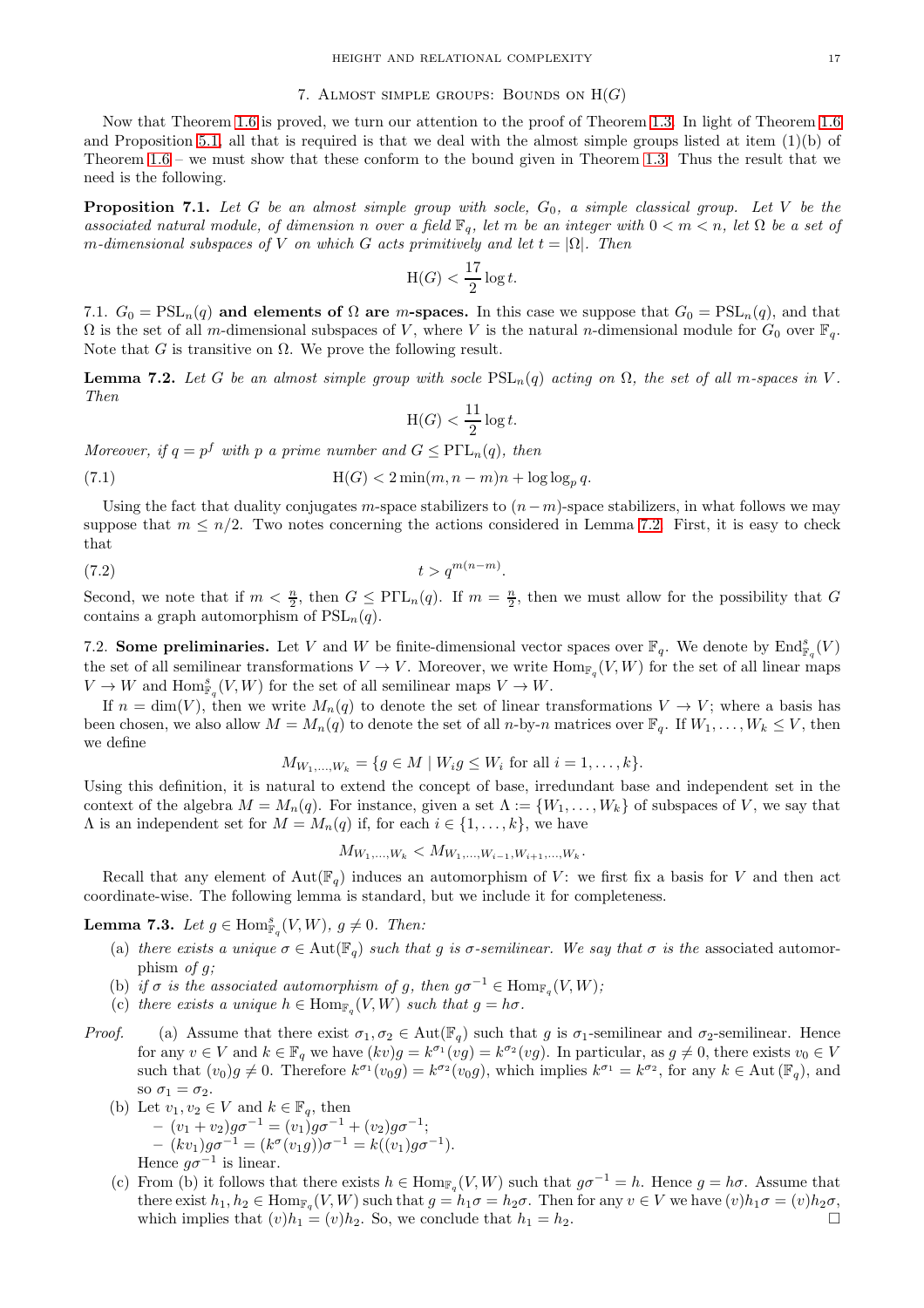Now let  $V = W \oplus X$  for some  $W, X \leq V$ . Then every  $v \in V$  can be written uniquely as  $v = w + x$ , for some  $w \in W$  and  $x \in X$ . Let  $f_W \in \text{End}_{\mathbb{F}_q}^s(W)$  and  $f_X \in \text{End}_{\mathbb{F}_q}^s(X)$ . We define  $f_W \oplus f_X \in \text{End}_{\mathbb{F}_q}^s(V)$  as  $v(f_W \oplus f_X) = wf_W + xf_X.$ 

<span id="page-17-0"></span>Remark 7.4. Let  $V = W \oplus X$  for some  $W, X \leq V$ . Let  $g \in \text{End}_{\mathbb{F}_q}^s(V)$ . Then g can be written as  $g = g|_W \oplus g|_X$ , *provided*  $g(W) \leq W$  *and*  $g(X) \leq X$ *.* 

<span id="page-17-2"></span>Finally, if  $v_1, \ldots, v_k \in V$ , then we write  $\langle v_1, \ldots, v_k \rangle_{\mathbb{F}_q}$  to denote the  $\mathbb{F}_q$ -span of  $v_1, \ldots, v_k$ .

7.3.  $G \leq \text{PGL}_n(q)$ . Let V be *n*-dimensional over  $\mathbb{F}_q$ . In what follows we write  $M_n(q)$  for the set of all linear transformations  $V \to V$ . Note that it will be convenient to swap between thinking of  $GL_n(q)$  or  $PGL_n(q)$ , depending on context – this makes no difference to the calculations in question, as the center of  $SL_n(q)$  is the kernel of the action on  $\Omega$ .

The following lemma is crucial.

<span id="page-17-3"></span>**Lemma 7.5.** Let  $SL_n(q) \leq G \subset GL_n(q)$  act on  $\Omega$ . Let  $\Lambda = \{W_1, \ldots, W_\ell\} \subseteq \Omega$  be an independent set for the *action of* G *on* Ω*, of maximal size. Then*

$$
\dim \langle W_1,\ldots,W_\ell\rangle_{\mathbb{F}_q}>n-m.
$$

*Proof.* Let  $W = \langle W_1, \ldots, W_\ell \rangle_{\mathbb{F}_q}$  and suppose, first, that  $k = \dim W = n-m$ . Then we can assume, by transitivity, that  $W = \langle e_1, \ldots, e_{n-m} \rangle_{\mathbb{F}_q}.$ 

Hence

$$
G_{(\Lambda)} \leq \left\{ \left( \frac{A}{B \mid C} \right) \mid A \in M_{n-m}(q), B \in M_{m,n-m}(q), C \in M_m(q) \right\}.
$$

Now we add to  $\Lambda$  the following m-subspace

$$
X = \langle e_{n-m+1}, \ldots, e_n \rangle_{\mathbb{F}_q},
$$

and we denote  $\bar{\Lambda} = \Lambda \cup \{X\}$ . Hence, by the maximality of  $\Lambda$ , we get

$$
G_{(\bar{\Lambda})} = G_{(\bar{\Delta})},
$$

for some  $\overline{\Delta} \subseteq \overline{\Lambda}$ .

We distinguish three cases:

**Case I** : if  $\bar{\Delta} = \Lambda$ , then  $G_{(\bar{\Lambda})} = G_{(\Lambda)}$ . Now

$$
G_{(\bar{\Lambda})} \leq \left\{ \left( \frac{A \mid 0}{0 \mid C} \right) \mid A \in \mathrm{M}_{n-m}(q), C \in \mathrm{M}_{m}(q) \right\},\,
$$

but

$$
G_{(\Lambda)} \ge \left\{ \left( \frac{I \mid 0}{B \mid I} \right) \mid B \in \mathcal{M}_{m,n-m}(q), B \neq 0 \right\},\
$$

and this is a contradiction.

**Case II** : if  $\bar{\Delta} \subset \Lambda$ , then  $G_{(\Lambda)} \leq G_{(\bar{\Delta})}$ . On the other hand,  $G_{(\bar{\Delta})} = G_{(\bar{\Lambda})} \leq G_{(\Lambda)}$ , which implies  $G_{(\Lambda)} = G_{(\bar{\Delta})}$ , and hence a contradiction of the independence of  $\Lambda$ .

**Case III**: if  $\bar{\Delta} \subsetneq \Lambda$ , then  $X \in \bar{\Delta}$  and we denote  $\Delta = \bar{\Delta} \setminus \{X\}$ . It is sufficient to prove that  $G_{(\Lambda)} = G_{(\Delta)}$ , as this leads to a contradiction. Observe that  $V = W \oplus X$  and so for any  $g \in \text{End}_{\mathbb{F}_q}(V)$  we can define

$$
\pi_W : \mathrm{End}_{\mathbb{F}_q}(V) \to \mathrm{Hom}_{\mathbb{F}_q}(W, V)
$$

$$
g \mapsto g|_W
$$

and

$$
\pi_X\colon \mathrm{End}_{\mathbb{F}_q}(V)\to \mathrm{Hom}_{\mathbb{F}_q}(X,V)
$$

$$
g\mapsto g\big|_X.
$$

Now, if  $g \in G_{(\bar{\Lambda})}$  or if  $g \in G_{(\bar{\Delta})}$ , then  $g|_W \in \text{End}_{\mathbb{F}_q}(W)$  and  $g|_X \in \text{End}_{\mathbb{F}_q}(X)$ , which, by Remark [7.4,](#page-17-0) imply that  $g = g|_W \oplus g|_X$ . Therefore, we have that

$$
g \in G_{(\bar{\Lambda})} \Leftrightarrow \begin{cases} g|_{W} \in \pi_{W}(G_{(\Lambda)}) \\ g|_{X}(X) = X \end{cases}
$$

and

<span id="page-17-1"></span>
$$
g \in G_{(\bar{\Delta})} \Leftrightarrow \begin{cases} g|_{W} \in \pi_{W}(G_{(\Delta)}) \\ g|_{X}(X) = X. \end{cases}
$$

Hence  $G_{(\bar{\Lambda})} = G_{(\bar{\Delta})}$  implies

$$
\pi_W(G_{(\Lambda)}) = \pi_W(G_{(\Delta)}).
$$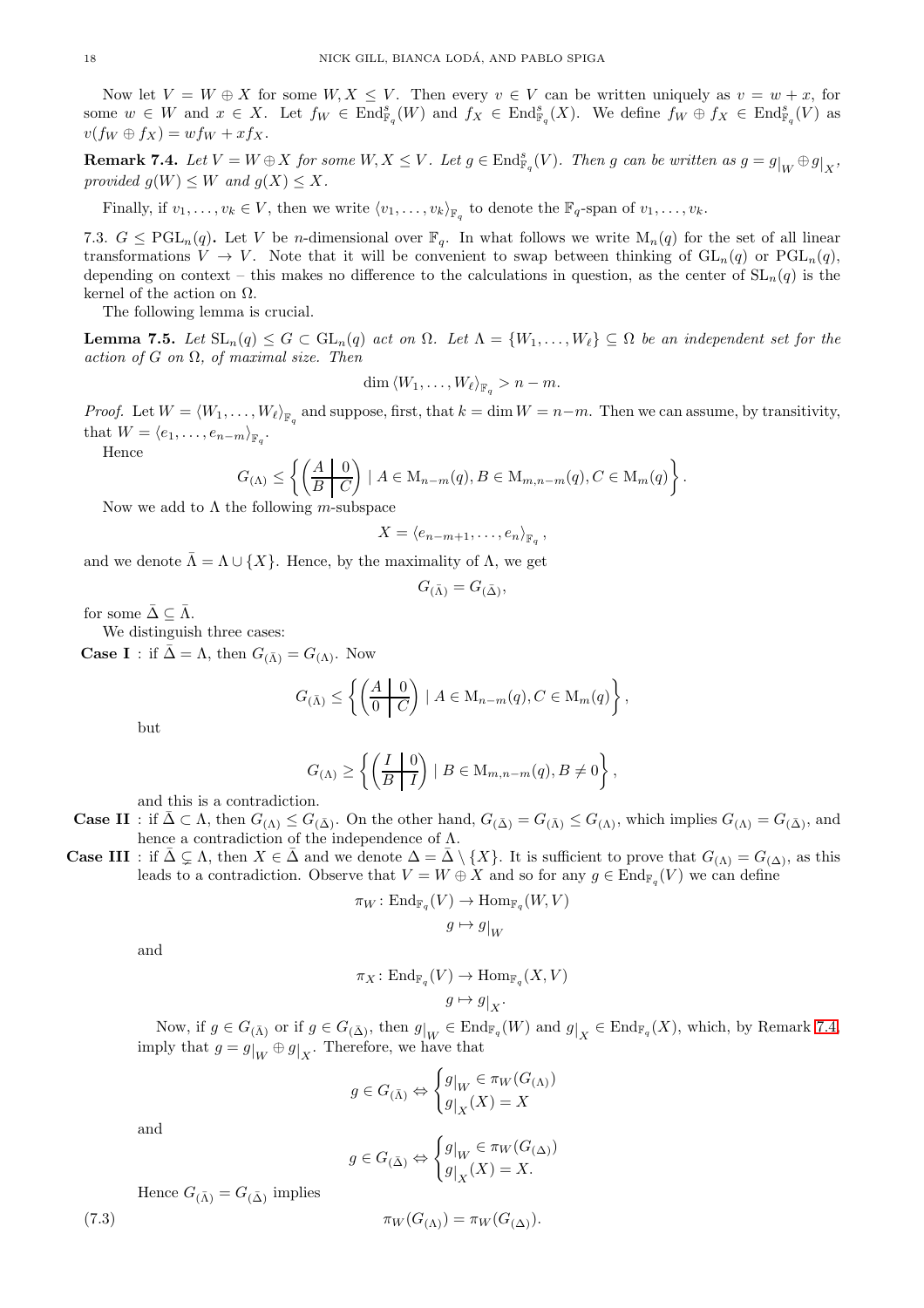On the other hand

$$
g \in G_{(\Lambda)} \Leftrightarrow g|_{W} \in \pi_{W}(G_{(\Lambda)})
$$

and

$$
f_{\rm{max}} = \frac{1}{2} \sum_{i=1}^{2} \frac{1}{2} \sum_{i=1}^{2} \frac{1}{2} \sum_{i=1}^{2} \frac{1}{2} \sum_{i=1}^{2} \frac{1}{2} \sum_{i=1}^{2} \frac{1}{2} \sum_{i=1}^{2} \frac{1}{2} \sum_{i=1}^{2} \frac{1}{2} \sum_{i=1}^{2} \frac{1}{2} \sum_{i=1}^{2} \frac{1}{2} \sum_{i=1}^{2} \frac{1}{2} \sum_{i=1}^{2} \frac{1}{2} \sum_{i=1}^{2} \frac{1}{2} \sum_{i=1}^{2} \frac{1}{2} \sum_{i=1}^{2} \frac{1}{2} \sum_{i=1}^{2} \frac{1}{2} \sum_{i=1}^{2} \frac{1}{2} \sum_{i=1}^{2} \frac{1}{2} \sum_{i=1}^{2} \frac{1}{2} \sum_{i=1}^{2} \frac{1}{2} \sum_{i=1}^{2} \frac{1}{2} \sum_{i=1}^{2} \frac{1}{2} \sum_{i=1}^{2} \frac{1}{2} \sum_{i=1}^{2} \frac{1}{2} \sum_{i=1}^{2} \frac{1}{2} \sum_{i=1}^{2} \frac{1}{2} \sum_{i=1}^{2} \frac{1}{2} \sum_{i=1}^{2} \frac{1}{2} \sum_{i=1}^{2} \frac{1}{2} \sum_{i=1}^{2} \frac{1}{2} \sum_{i=1}^{2} \frac{1}{2} \sum_{i=1}^{2} \frac{1}{2} \sum_{i=1}^{2} \frac{1}{2} \sum_{i=1}^{2} \frac{1}{2} \sum_{i=1}^{2} \frac{1}{2} \sum_{i=1}^{2} \frac{1}{2} \sum_{i=1}^{2} \frac{1}{2} \sum_{i=1}^{2} \frac{1}{2} \sum_{i=1}^{2} \frac{1}{2} \sum_{i=1}^{2} \frac{1}{2} \sum_{i=1}^{2} \frac{1}{2} \sum_{i=1}^{2} \frac{1}{2} \sum_{i=1}^{2} \frac{1}{2} \sum_{i=1}^{2} \frac{1}{2} \sum_{i=1}^{2} \frac{
$$

$$
g \in G_{(\Delta)} \Leftrightarrow g|_{W} \in \pi_{W}(G_{(\Delta)}).
$$

Therefore, by [\(7.3\)](#page-17-1), we get  $G_{(\Lambda)} = G_{(\Delta)}$ .

Finally, if  $k < n - m$ , then we can assume, by transitivity, that  $W = \langle e_1, \ldots, e_k \rangle_{\mathbb{F}_q}$  and consider  $V_0 =$  $\langle e_1,\ldots,e_{k+m}\rangle_{\mathbb{F}_q} \leq V$ . Let  $X = \langle e_{k+1},\ldots,e_{k+m}\rangle_{\mathbb{F}_q}$ . Hence we can apply to  $V_0$  the same argument as before, which leads to a contradiction.  $\Box$ 

The next lemma yields Lemma [7.2](#page-16-2) provided  $G \leq \text{PGL}_n(q)$ .

<span id="page-18-1"></span>**Lemma 7.6.** Let G be an almost simple group with socle  $PSL_n(q)$ , such that  $PSL_n(q) \leq G \leq PGL_n(q)$ , acting  $\Omega$ , the set of all m-spaces in V. Then

$$
H(G) < 4\log t.
$$

*Moreover,*

$$
H(G) < 2\min(m, n-m)n.
$$

*Proof.* As usual, we may suppose  $m \leq n/2$  and  $G = PGL_n(q)$ . Moreover, from the opening paragraph of Section [7.3,](#page-17-2) we may work with the linear group  $GL_n(q)$  and hence we may suppose  $G = GL_n(q)$ . Let  $\Lambda$ be an independent set for the action of G on  $\Omega$ , of maximal size. The previous lemma allows us to order  $\Lambda = \{W_1, \ldots, W_k, \ldots\}$  so that

 $\dim \left< W_1,\ldots,W_j \right>_{\mathbb{F}_q} > \dim \left< W_1,\ldots,W_{j-1} \right>_{\mathbb{F}_q}$ 

for  $j \leq k$ , where  $\dim(\Lambda) = \dim(\langle W_1, \ldots, W_k \rangle_{\mathbb{F}_q}) > n - m$ . Now  $\Lambda$  is an independent set for  $M = M_n(q)$ (see Section [7.2](#page-16-3) for the definition of independent set for the algebra of n-by-n matrices over the finite field  $\mathbb{F}_q$ ). Consider the following iterated process for  $i \leq k$ :

Step 1 Let  $W_1 \in \Omega$ . We define  $W = W_1$ . We recall that we may assume, without loss of generality, that  $W = \langle e_1, \ldots, e_m \rangle_{\mathbb{F}_q}$  and that

$$
M_W = \left\{ \left( \frac{A \mid 0}{B \mid C} \right) \mid A \in M_m(q), B \in M_{n-m,m}(q), C \in M_{n-m}(q) \right\}.
$$

**Step** i We have  $W_1, \ldots, W_{i-1}$  and we define  $W = \langle W_1, \ldots, W_{i-1} \rangle_{\mathbb{F}_q}$ . Let  $\dim W = h$  and assume, without loss of generality, that  $W = \langle e_1, \ldots, e_h \rangle_{\mathbb{F}_q}$ . Since we have chosen a specific ordering, we have that  $W_i$  satisfies

$$
\dim \left\langle W_1,\ldots,W_i\right\rangle_{\mathbb{F}_q} > \dim W.
$$

Consider  $V/W$  and  $(W_i + W)/W \cong W_i/(W_i \cap W)$ . Now let dim $(W_i + W)/W = j$ , observe that  $j \in$  $\{1, \ldots, m\}$ . Then we may assume

$$
W_i = \langle v_1, \ldots, v_{m-j}, e_{h+1}, \ldots, e_{h+j} \rangle_{\mathbb{F}_q},
$$

for some  $v_1, \ldots, v_{m-j} \in W$  and  $e_{h+1}, \ldots, e_{h+j} \notin W$ . Hence dim  $(W \cap W_i) = m - j$  and we can write

$$
W_i = (W \cap W_i) \oplus \langle e_{h+1}, \ldots, e_{h+j} \rangle_{\mathbb{F}_q}.
$$

Let  $r \in \{h+1,\ldots,h+j\}$  and let  $g \in M_{W_1,\ldots,W_i}$ ; observe that  $e_r^g \in W_i$ . Hence  $e_r^g = u_1 + u_2$ , for some  $u_1 \in W \cap W_i$  and  $u_2 \in \langle e_{h+1}, \ldots, e_{h+j} \rangle_{\mathbb{F}_q}$ . Therefore, we have

$$
\dim \langle \{ e_r^g \mid g \in M_{W_1, \dots, W_i} \} \rangle_{\mathbb{F}_q} \leq m, \text{ for all } r = h+1, \dots, h+j.
$$

This iteration will end after k steps and hence

dim  $M_{W_1,...,W_k} \le m(n-s) + ns$ ,

where  $s := n - \dim \langle W_1, \ldots, W_k \rangle$ . We conclude that  $|\Lambda| \leq k + m(n - s) + ns$  and so we have

<span id="page-18-0"></span>
$$
H(G) \le k + m(n - s) + ns.
$$

Now observe that k is maximum when  $j = 1$  at each step, in which case  $k = n - m - s$ . Hence

(7.4) 
$$
H(G) \le (n - m - s) + ns + m(n - s).
$$

By Lemma [7.5,](#page-17-3) we have  $s \leq m-1$ . We conclude that the right-hand-side of [\(7.4\)](#page-18-0) is maximized when  $s = m-1$ . Then

$$
H(G) \le 2mn - m^2 - m + 1,
$$

and, as  $m \ge 1$  implies  $m^2 + m - 1 > 0$ , we conclude that

$$
H(G) < 2mn.
$$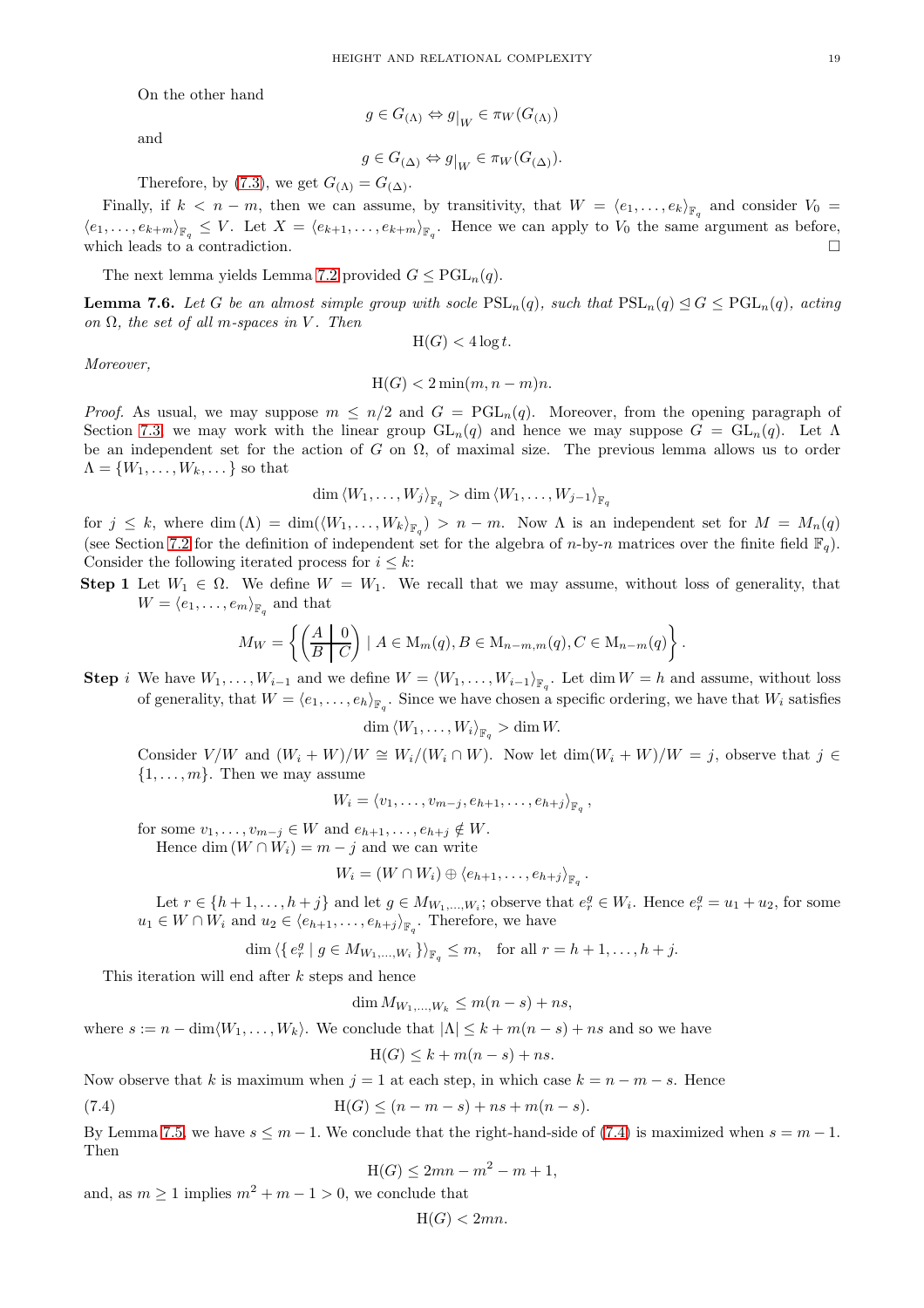Now, observe that

This implies that

Then, as  $\log q \geq 1$ , we have

Hence, using [\(7.2\)](#page-16-4), we obtain

$$
\frac{mn}{m(n-m)} \le 2 \Leftrightarrow m \le \frac{n}{2}.
$$

$$
\frac{mn}{m(n-m)} \le 2 \le 2 \log q.
$$

$$
2mn \le 4 \log q^{m(n-m)}
$$

 $H(G) < 2mn < 4 \log t$ .

Note that, in the second author's thesis, a precise version of Lemma [7.6](#page-18-1) is given for the case  $m = 1$ . It turns out that, for  $PSL_n(q) \leq G \leq PGL_n(q)$  acting on  $\Omega$ , the set of all 1-spaces in V, we have

$$
H(G, \Omega) = \begin{cases} n, & \text{if } q = 2; \\ 2n - 2, & \text{if } q > 2. \end{cases}
$$

7.4.  $G \nleq \text{PGL}_n(q)$ . We can finally prove Lemma [7.2.](#page-16-2)

*Proof of Lemma [7.2.](#page-16-2)* Let  $q = p^f$ . Suppose, first, that

$$
\mathrm{PSL}_n(q) \trianglelefteq G \leq \mathrm{P}\Gamma\mathrm{L}_n(q) = \mathrm{PGL}_n(q) \rtimes \mathcal{C}_f.
$$

Now Lemma [2.8](#page-4-3) implies that

$$
H(G) \leq H(PGL_n(q)) + \ell(\mathcal{C}_f),
$$

where  $\ell(C_f)$  is the maximum length of a strictly descending chain of subgroups in  $C_f$ . Since  $\ell(C_f) \leq \log f$  $\log \log_p q$ , we obtain

$$
H(G) < H(PGL_n(q)) + \log \log_p q.
$$

From Lemma [7.6,](#page-18-1) we immediately deduce [\(7.1\)](#page-16-5) when  $m < n/2$  and we also get

$$
H(G) < 4\log t + \log \log_p q.
$$

By  $(7.2)$ , we easily conclude  $\log \log_p q < \log t$  and hence

$$
H(G) < 5 \log t.
$$

We must deal with the possibility that  $G \nleq \text{P}\Gamma\text{L}_n(q)$ , i.e. G contains a graph-automorphism. In this case  $n \geq 4$ ,  $m = \frac{n}{2}$  and G contains a subgroup, H, of index 2 that lies in PTL<sub>n</sub>(q). By the argument above, we know that

$$
H(H) < 5 \log t.
$$

Now Lemma [2.8](#page-4-3) implies that

$$
H(G) < 5\log t + 1 < \frac{11}{2}\log t. \Box
$$

We remark that in Lemma [7.6](#page-18-1) we chose a particular ordering of our independent set  $\Lambda$  when we came to study the associated stabilizer chain. We can do this because we are studying  $H(G)$  rather than  $I(G)$  – it is precisely this ordering step which has prevented us from proving a strong enough version of Theorem [1.6](#page-1-4) to confirm Conjecture [1.7.](#page-2-1)

7.5.  $G_0 = \text{PSL}_n(q)$  and elements of  $\Omega$  are pairs of subspaces. In this section we will consider the primitive subspace actions of those almost simple groups with socle  $PSL_n(q)$  that contain an automorphism of the Dynkin diagram.

Let  $n \geq 3$ , and fix m, an integer satisfying  $1 \leq m < \frac{n}{2}$ . We denote by  $\Omega_m$  the set of all m-subspaces of V. We consider the action of G on  $\Omega^{(i)}$ , for  $i = 1, 2$ , where

$$
\begin{aligned} \Omega^{(1)} &= \left\{ \left\{ U,W \right\} \mid U,W \leq V, \dim U = m, \dim W = n-m \text{ with } m < \frac{n}{2} \text{ and } U \oplus W = V \right\}, \\ \Omega^{(2)} &= \left\{ \left\{ U,W \right\} \mid U,W \leq V, \dim U = m, \dim W = n-m \text{ with } m < \frac{n}{2} \text{ and } U < W \right\}. \end{aligned}
$$

The main result of this section is the following.

<span id="page-19-0"></span>**Lemma 7.7.** Let G be an almost simple group with socle  $PSL_n(q)$  acting on  $\Omega^{(1)}$  or  $\Omega^{(2)}$ . Then

$$
\text{H}(G) < \frac{17}{2} \log t.
$$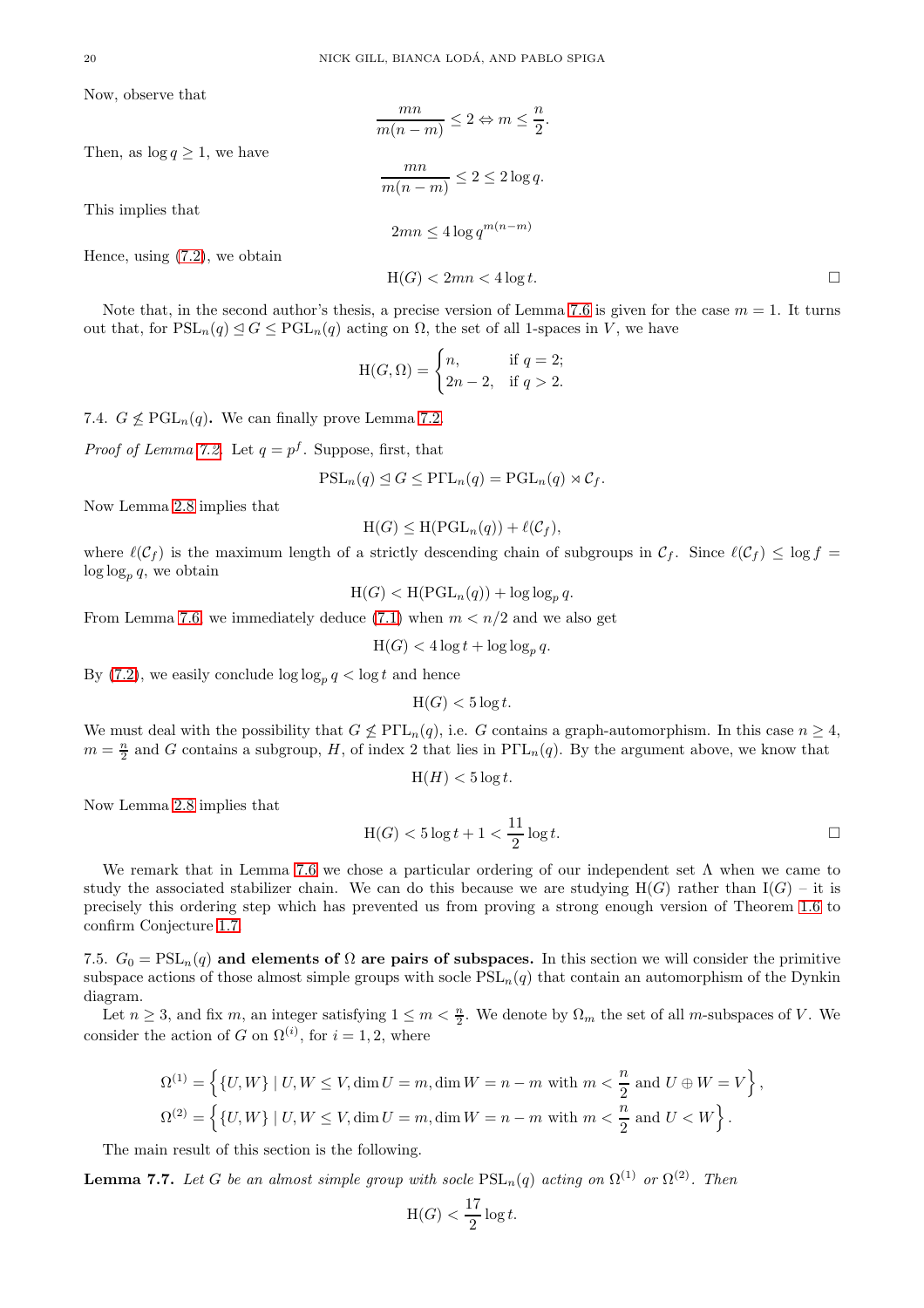We set  $t^{(i)} := |\Omega^{(i)}|$ , for  $i = 1, 2$ . Then we have

<span id="page-20-2"></span>
$$
t^{(1)} = \frac{q^{m(n-m)} \prod_{i=1}^{n} (q^{i} - 1)}{\prod_{i=1}^{m} (q^{i} - 1) \prod_{i=1}^{n-m} (q^{i} - 1)} \text{ and } t^{(2)} = \frac{\prod_{i=1}^{n} (q^{i} - 1)}{\prod_{i=1}^{m} (q^{i} - 1)^{2} \prod_{i=1}^{n-2m} (q^{i} - 1)}
$$

We saw already, in [\(7.2\)](#page-16-4), that  $|\Omega_m| > q^{m(n-m)}$ . We obtain immediately that  $(7.5)$  $^{(i)}$  ≥  $q^{m(n-m)}$ .

For the time being, for various technical reasons, we consider  $G \n\t\leq P\Gamma\mathcal{L}_n(q)$  (although the corresponding actions are not primitive any longer). We simultaneously study the action of G on  $\Omega^{(1)}$  and  $\Omega^{(2)}$ . Let  $\Lambda \subset \Omega^{(i)}$ be an independent set for the action of G on  $\Omega^{(i)}$ , with  $k := |\Lambda|$ . We define

(7.6) 
$$
\mathcal{U} = \{ U \in \Omega_m \mid \text{there exists } W \in \Omega_{n-m} \text{ with } \{ U, W \} \in \Lambda \};
$$

(7.7) 
$$
W = \{ W \in \Omega_{n-m} \mid \text{there exists } U \in \Omega_m \text{ with } \{U, W\} \in \Lambda \}.
$$

Let  $k_U := |\mathcal{U}|$  and  $k_W := |\mathcal{W}|$ . Clearly,  $k_U, k_W \leq |\Lambda| = k$ .

Notice that, since  $G \leq P\Gamma L_n(q)$ , G acts naturally on  $\Omega_m$  and  $\Omega_{n-m}$  however observe that, *a priori*, the independence of  $\Lambda$  does not imply the independence of  $\Lambda_U$  and  $\Lambda_W$ . The result that we need is the following.

<span id="page-20-0"></span>Lemma 7.8.  $k \leq H(G, \Omega_m) + H(G, \Omega_{n-m}).$ 

In order to prove Lemma [7.8](#page-20-0) we first need to define a graph Γ associated with  $\Lambda$  in the following way:  $\Gamma = (V,\Lambda)$ where  $V = U \cup W$  is the vertex set and the edge set is  $\Lambda$ .

From here, we will first prove a general fact about the length of paths in the graph Γ, and we will then split our proof of Lemma [7.8](#page-20-0) into two steps: the first is a special case which illustrates the general case; this general case will come second.

#### <span id="page-20-1"></span>Lemma 7.9. *The graph* Γ *can only have paths of length at most 2.*

*Proof.* Assume that in  $\Gamma$  we have a path of length at least 3. Then, relabelling if necessary, we have



for some  $1 \leq i \leq k_U$ ,  $1 \leq j \leq k_W$ . As  $G \leq P\Gamma L_n(q)$ , G preserves the two parts  $\Lambda_U$  and  $\Lambda_W$  of the natural bipartition of Γ. Hence

$$
G_{\{U_i, W_j\}, \{U_{i+1}, W_{j+1}\}} = G_{U_i} \cap G_{W_j} \cap G_{U_{i+1}} \cap G_{W_{j+1}} = G_{\{U_i, W_j\}, \{U_i, W_{j+1}\}, \{U_{i+1}, W_{j+1}\}}.
$$

As  $\{U_i, W_j\}$ ,  $\{U_i, W_{j+1}\}$ ,  $\{U_{i+1}, W_{j+1}\}$  are elements in  $\Lambda$ , this contradicts the independence of  $\Lambda$ .

7.6. Suppose that  $\Gamma$  is a complete matching. In other words we suppose  $\Gamma$  has no paths of length 2. This case will illustrate the general argument very well.

In this case  $\Lambda = \{ \{U_1, W_1\}, \ldots, \{U_k, W_k\} \}$ . Let us consider the action of G on  $\Omega_m$ . By Lemma [2.4,](#page-3-0) there exists  $\mathcal{I} \subset \{1, \ldots, k\}$ , say  $\mathcal{I} = \{i_1, \ldots, i_s\}$ , such that  $\{U_{i_1}, \ldots, U_{i_s}\}$  is an independent set and

$$
\bigcap_{j=1}^k G_{U_i} = \bigcap_{j=1}^s G_{U_{i_j}}.
$$

After relabelling elements, we can assume  $\mathcal{I} = \{1, \ldots, s\}$ . This yields

$$
s \leq \mathrm{H}(G, \Omega_m).
$$

Let

$$
H:=\bigcap_{i=1}^s\left(G_{U_i}\cap G_{W_i}\right)
$$

and consider its action on  $\Omega^{(i)}$ , for  $i \in \{1, 2\}$ . Recall that, by Lemma [2.2,](#page-3-2) the set

$$
\Delta = \{\{U_{s+1}, W_{s+1}\}, \ldots, \{U_k, W_k\}\}\
$$

is independent with respect to H. Now consider the action of H on  $\Omega_{n-m}$ .

**Lemma 7.10.** *The set*  $\{W_{s+1}, \ldots, W_k\}$  *is independent with respect to the action of* H *on*  $\Omega_{n-m}$ *.* 

*Proof.* Assume, for contradiction, that the set  $\{W_{s+1}, \ldots, W_k\}$  is not independent with respect to H. Then, by Lemma [2.3,](#page-3-1) there would exist  $j \in \{s+1,\ldots,k\}$  such that

$$
\bigcap_{i=s+1}^k H_{W_i} = \bigcap_{\substack{i=s+1\\i\neq j}}^k H_{W_i}.
$$

.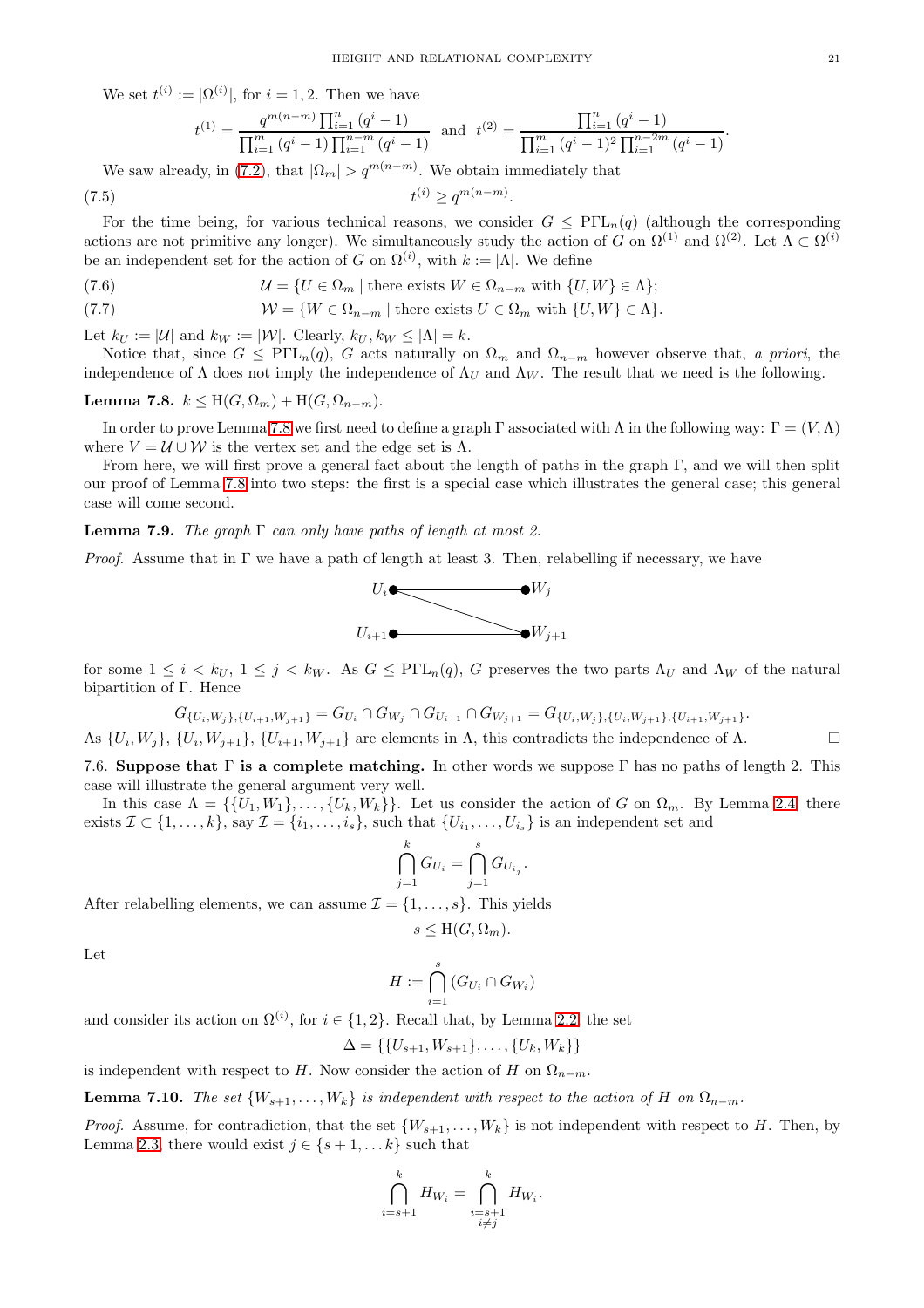Observe that

$$
\bigcap_{i=1}^s G_{U_i} = \bigcap_{i=1}^k G_{U_i} = \bigcap_{\substack{i=1 \\ i \neq j}}^k G_{U_i}.
$$

Therefore we have

$$
G_{(\Lambda)} = H \cap \bigcap_{i=s+1}^{k} G_{W_i} = \bigcap_{i=s+1}^{k} H_{W_i} = \bigcap_{\substack{i=s+1 \\ i \neq j}}^{k} H_{W_i}
$$
  
\n
$$
= H \cap \left(\bigcap_{\substack{i=s+1 \\ i \neq j}}^{k} G_{W_i}\right) = \left(\bigcap_{i=1}^{s} G_{U_i} \cap \bigcap_{i=1}^{s} G_{W_i}\right) \cap \left(\bigcap_{\substack{i=s+1 \\ i \neq j}}^{k} G_{W_i}\right)
$$
  
\n
$$
= \left(\bigcap_{\substack{i=1 \\ i \neq j}}^{k} G_{U_i}\right) \cap \left(\bigcap_{\substack{i=1 \\ i \neq j}}^{k} G_{W_i}\right) = \bigcap_{\substack{i=1 \\ i \neq j}}^{k} (G_{U_i} \cap G_{W_i})
$$
  
\n
$$
= G_{(\Lambda \setminus \{U_j, W_j\})}.
$$

This contradicts the independence of  $\Lambda$ .

The previous lemma implies that

$$
k - s \leq \mathcal{H}(H, \Omega_{n-m}).
$$

Now, by Lemma [2.2,](#page-3-2) we have  $H(H, \Omega_{n-m}) \leq H(G, \Omega_{n-m})$ . Putting these things together yields that

$$
k \le \mathcal{H}(G, \Omega_m) + \mathcal{H}(G, \Omega_{n-m}),
$$

and Lemma [7.8](#page-20-0) is proved in this special case.

7.7. Suppose that  $\Gamma$  is not a complete matching. The general argument is very similar but requires some more notation. After reordering the vertices of Γ and using a suitable labelling, the fact that Γ has no paths of length 3 implies that Γ is isomorphic to the graph in Figure [1,](#page-22-0) where  $\ell_1, \ldots, \ell_b, s_1, \ldots, s_c \geq 2$ .

Observe that, by definition, we have  $k_U$  vertices on the left,  $k_W$  vertices on the right and k edges, because these are the elements of  $\Lambda$ . Let us consider the action of G on  $\Omega_m$ , that is we focus on the action of G on the vertices on the left-hand side of the graph. By Lemma [2.4,](#page-3-0) there exists a subset  $\mathcal{U}_1$  of  $\mathcal{U}_2$ , such that  $\mathcal{U}_1$  is an independent set and

(7.8) 
$$
\bigcap_{U \in \mathcal{U}} G_U = \bigcap_{U \in \mathcal{U}_1} G_U.
$$

Let  $s := |\mathcal{U}_1|$ . We reorder the vertices on the left-hand side of the graph so that the elements of  $\mathcal{U}_1$  occur in the top s positions. Simultaneously, we take to the top exactly one edge, chosen arbitrarily, having one end in  $U$ , for each  $U \in \mathcal{U}_1$ . Note that here we allow crossings between edges. Observe that Lemma [7.9](#page-20-1) implies that this operation is well-defined. We have

<span id="page-21-0"></span>
$$
s \leq \mathrm{H}(G, \Omega_m).
$$

Let  $\Lambda_{\mathcal{U}_1} \subset \Lambda$  be the set of those chosen edges and note that  $|\Lambda_{\mathcal{U}_1}| = s$ . We define

$$
\mathcal{W}_1 = \{ W \in \mathcal{W} \mid W \text{ is an end-point for an edge in } \Lambda_{\mathcal{U}_1} \}
$$
  

$$
\mathcal{W}_2 = \mathcal{W} \setminus \mathcal{W}_1.
$$

Observe that  $|\mathcal{W}_1| \leq s$ .

**Lemma 7.11.** Let  $H := G_{(\Lambda_{U_1})}$ . Let  $\lambda \in \Lambda \setminus \Lambda_{U_1}$  and let  $U_\lambda$  and  $W_\lambda$  be, respectively, its left-hand end-point and *right-hand end-point. Then we have that*

(1) *the function*

$$
f: \Lambda \setminus \Lambda_{\mathcal{U}_1} \to \mathcal{W}_2
$$

$$
\lambda \mapsto W_{\lambda}
$$

*is a bijection. In particular,*  $|\mathcal{W}_2| = |\Lambda \setminus \Lambda_{\mathcal{U}_1}| = k - s;$ (2)  $G_{(\Lambda)} = H_{(\mathcal{W}_2)}$ .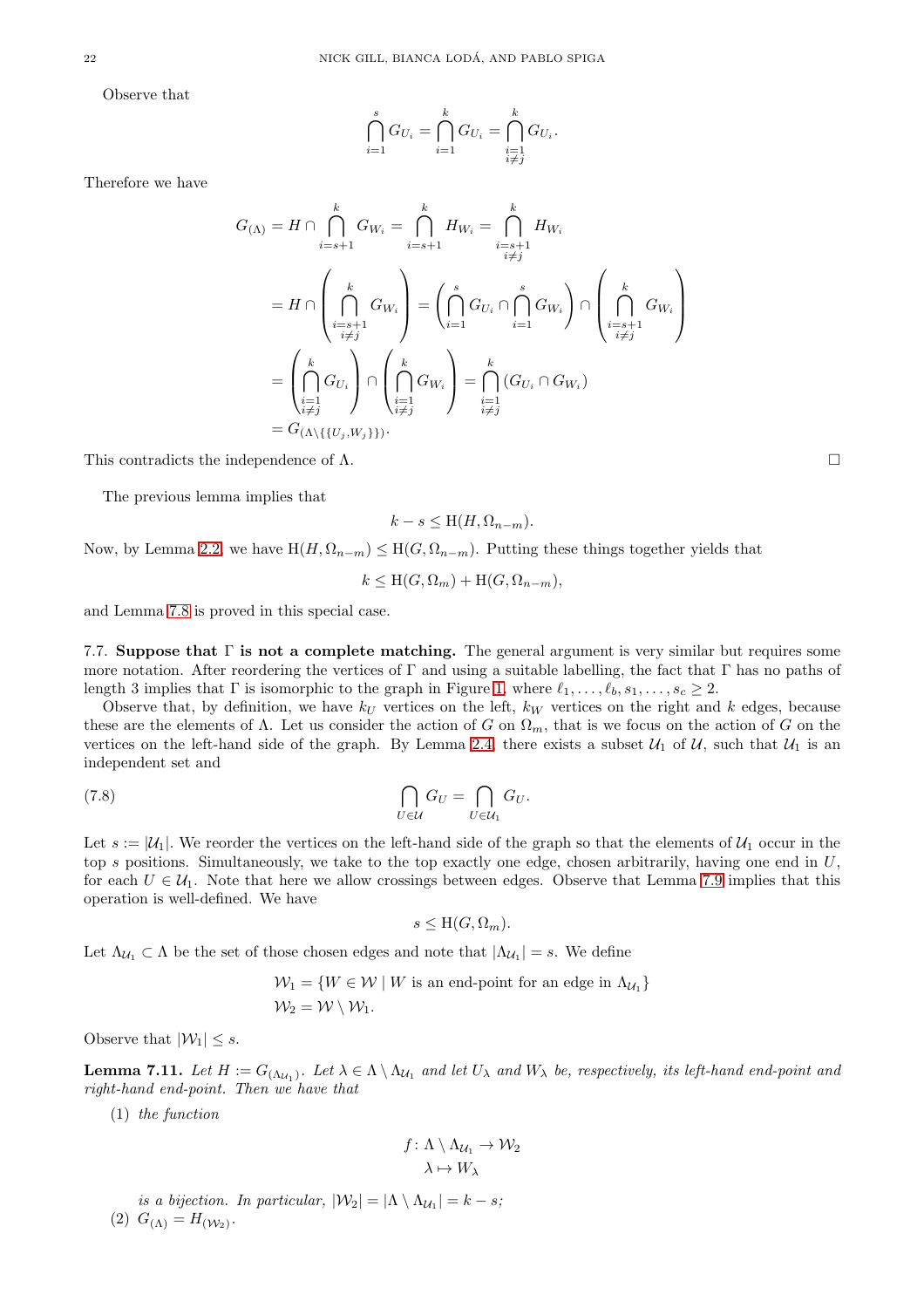<span id="page-22-0"></span>

FIGURE 1. The graph  $\Gamma$  in the general case.

*Proof.* To prove claim (1), we first prove that f is well-defined. We claim that  $W_{\lambda} \in \mathcal{W}_2$ . Indeed, if  $W_{\lambda} \in \mathcal{W}_1$ , then

$$
G_{(\Lambda_{U_1})} = \bigcap_{\substack{U \in U_1 \\ W \in W_1}} (G_U \cap G_W)
$$
  
= 
$$
\left(\bigcap_{U \in U_1 \cup \{U_\lambda\}} G_U\right) \cap \left(\bigcap_{W \in W_1} G_W\right)
$$
  
= 
$$
G_{(\Lambda_{U_1} \cup \{\lambda\})},
$$

which contradicts the independence of  $\Lambda$ . This fact implies that f is well-defined. Moreover, it is onto by definition. Finally, we prove that f is one-to-one. Assume that there exist two distinct edges  $\lambda, \mu \in \Lambda \setminus \Lambda_{U_1}$  such that  $W_{\lambda} = W_{\mu}$ . Then, by using [\(7.8\)](#page-21-0), we have

$$
G_{(\Lambda_{U_1}\cup\{\lambda,\mu\})} = \bigcap_{\substack{U \in U_1 \\ W \in W_1}} (G_U \cap G_W) \cap (G_{U_{\lambda}} \cap G_{W_{\lambda}}) \cap (G_{U_{\mu}} \cap G_{W_{\mu}})
$$
  

$$
= \left(\bigcap_{U \in U_1 \cup \{U_{\lambda}\} \cup \{U_{\mu}\}} G_U\right) \cap \left(\bigcap_{W \in W_1 \cup \{W_{\lambda}\}} G_W\right)
$$
  

$$
= \left(\bigcap_{U \in U_1 \cup \{U_{\lambda}\}} G_U\right) \cap \left(\bigcap_{W \in W_1 \cup \{W_{\lambda}\}} G_W\right)
$$
  

$$
= G_{(\Lambda_{U_1}\cup\{\lambda\})},
$$

which is a contradiction. Hence f is a bijection, in particular  $|\mathcal{W}_2| = |\Lambda \setminus \Lambda_{\mathcal{U}_1}| = k - s$ .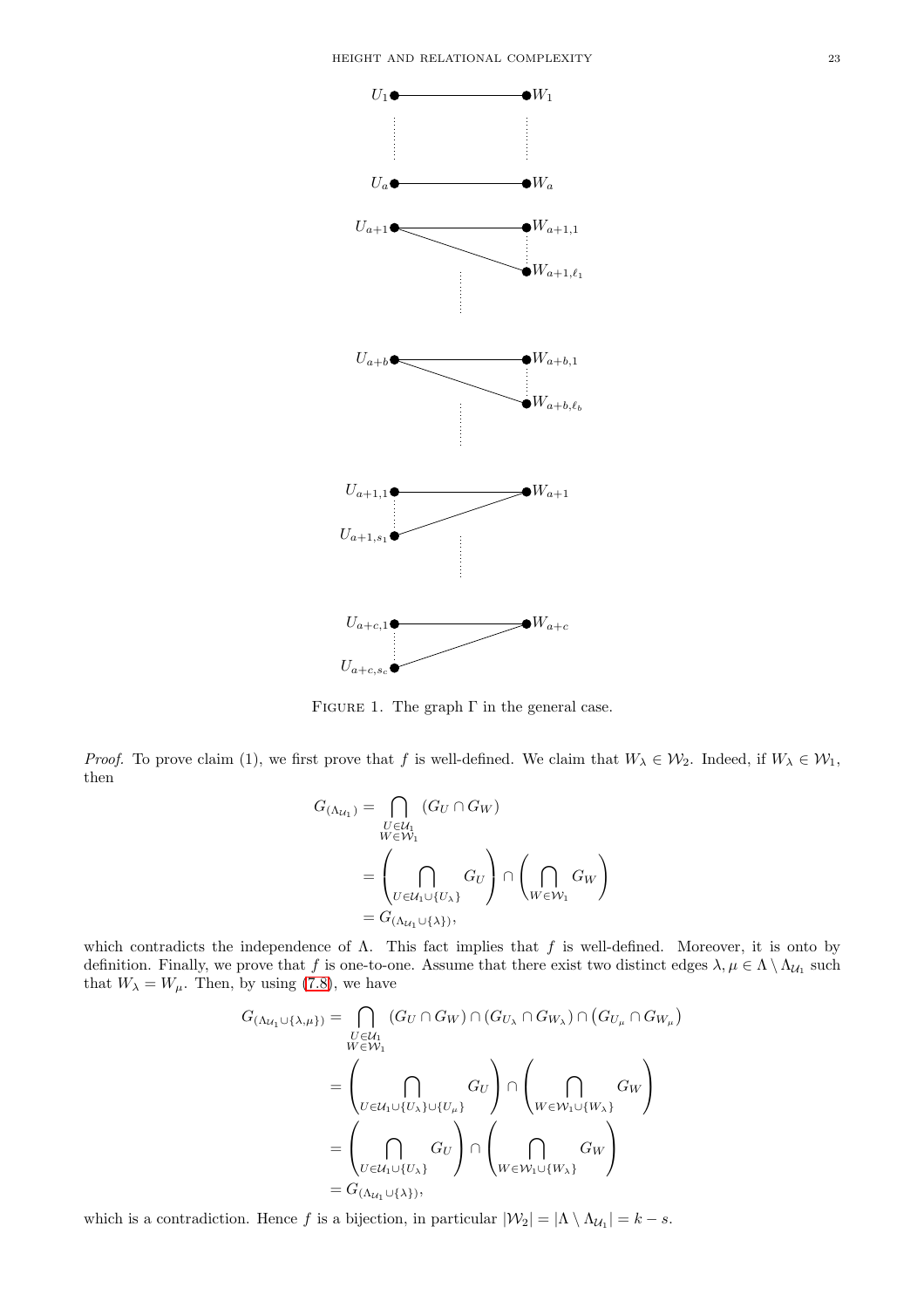For part  $(2)$ , by using the previous result and  $(7.8)$ , we have

$$
G_{(\Lambda)} = G_{(\Lambda_{U_1})} \cap G_{(\Lambda \backslash \Lambda_{U_1})} = H \cap G_{(\Lambda \backslash \Lambda_{U_1})}
$$
  
\n
$$
= H \cap \left( \bigcap_{\lambda \in \Lambda \backslash \Lambda_{U_1}} G_{U_{\lambda}} \cap G_{W_{\lambda}} \right)
$$
  
\n
$$
= \left( H \cap \bigcap_{\lambda \in \Lambda \backslash \Lambda_{U_1}} G_{U_{\lambda}} \right) \cap \left( H \cap \bigcap_{\lambda \in \Lambda \backslash \Lambda_{U_1}} G_{W_{\lambda}} \right)
$$
  
\n
$$
= H \cap \left( \bigcap_{W \in W_2} G_W \right) = H_{(W_2)}.
$$

Now consider the action of H on  $\Omega_{n-m}$ , namely we focus on the vertices on the right-hand side of the graph. As a consequence of the previous lemma, we obtain the following corollary.

**Corollary 7.12.** *The set*  $W_2$  *is independent for the action of* H *on*  $\Omega_{n-m}$ *.* 

*Proof.* Assume not, then there would exist  $\lambda \in \Lambda \setminus \Lambda_{\mathcal{U}_1}$  such that

$$
H_{(\mathcal{W}_2)} = \bigcap_{W \in \mathcal{W}_2} H_W = \bigcap_{\substack{W \in \mathcal{W}_2 \\ W \neq W_\lambda}} H_W.
$$

If  $U_{\lambda} \in \mathcal{U}_1$ , then there exists  $\mu \in \Lambda_{\mathcal{U}_1}$  such that  $U_{\lambda} = U_{\mu}$ . If  $U_{\lambda} \notin \mathcal{U}_1$ , then  $\bigcap_{U \in \mathcal{U}} G_U = \bigcap_{U \in \mathcal{U}, U}$  $U\in\mathcal{U},U\neq U_{\lambda}$  $G_U.$ 

In either case, this, along with [\(7.8\)](#page-21-0) and part (2) of the previous lemma, implies that

$$
G_{(\Lambda \setminus \{\lambda\})} = \left(\bigcap_{U \in \mathcal{U}} G_U\right) \cap \left(\bigcap_{\substack{W \in \mathcal{W} \\ W \neq W_{\lambda}}} G_W\right)
$$
  
= 
$$
\left(\bigcap_{U \in \mathcal{U}_1} G_U \cap \bigcap_{W \in \mathcal{W}_1} G_W\right) \cap \left(\bigcap_{\substack{W \in \mathcal{W}_2 \\ W \neq W_{\lambda}}} G_W\right)
$$
  
= 
$$
H \cap \bigcap_{\substack{W \in \mathcal{W}_2 \\ W \neq W_{\lambda}}} G_W
$$
  
= 
$$
\bigcap_{\substack{W \in \mathcal{W}_2 \\ W \neq W_{\lambda}}} H_W = H_{(\mathcal{W}_2)} = G_{(\Lambda)}.
$$

This contradicts the independence of  $\Lambda$ .

The previous lemma implies that

$$
k - s \le \mathcal{H}(H, \Omega_{n-m}).
$$

Now, by Lemma [2.2,](#page-3-2) we have  $H(H, \Omega_{n-m}) \leq H(G, \Omega_{n-m})$ . Putting these things together yields that

$$
k \leq \mathcal{H}(G, \Omega_m) + \mathcal{H}(G, \Omega_{n-m}),
$$

and Lemma [7.8](#page-20-0) is proved in the general case. We are ready to prove Lemma [7.7.](#page-19-0)

*Proof of Lemma [7.7.](#page-19-0)* Suppose, first that  $G \text{ } \leq P\Gamma L_n(q)$ . Recall that the actions of G on  $\Omega_m$  and  $\Omega_{n-m}$  are permutation isomorphic. Thus, Lemma [7.8](#page-20-0) and [\(7.1\)](#page-16-5) imply that

$$
H(G, \Omega^{(i)}) < 4mn + 2\log\log_p q.
$$

(Here we are tacitly assuming that  $m < n/2$  because, for instance, [\(7.1\)](#page-16-5) does use the hypothesis that  $m <$  $n/2$ . However, this is not a restriction because the duality conjugates the m-space stabilisers in  $(n - m)$ -space stabilisers.)

Now let  $G \nleq \text{P}\Gamma\text{L}_n(q)$ , that is G contains the inverse transpose automorphism. Let  $H = G \cap \text{P}\Gamma\text{L}_n(q)$ . Then H is a normal subgroup of G of index 2. Then, by Lemma [2.8](#page-4-3) we have

$$
H(G, \Omega^{(i)}) \le H(H, \Omega^{(i)}) + 1,
$$

and therefore

(7.9) 
$$
H(G, \Omega^{(i)}) < 4mn + 2\log\log_p q + 1.
$$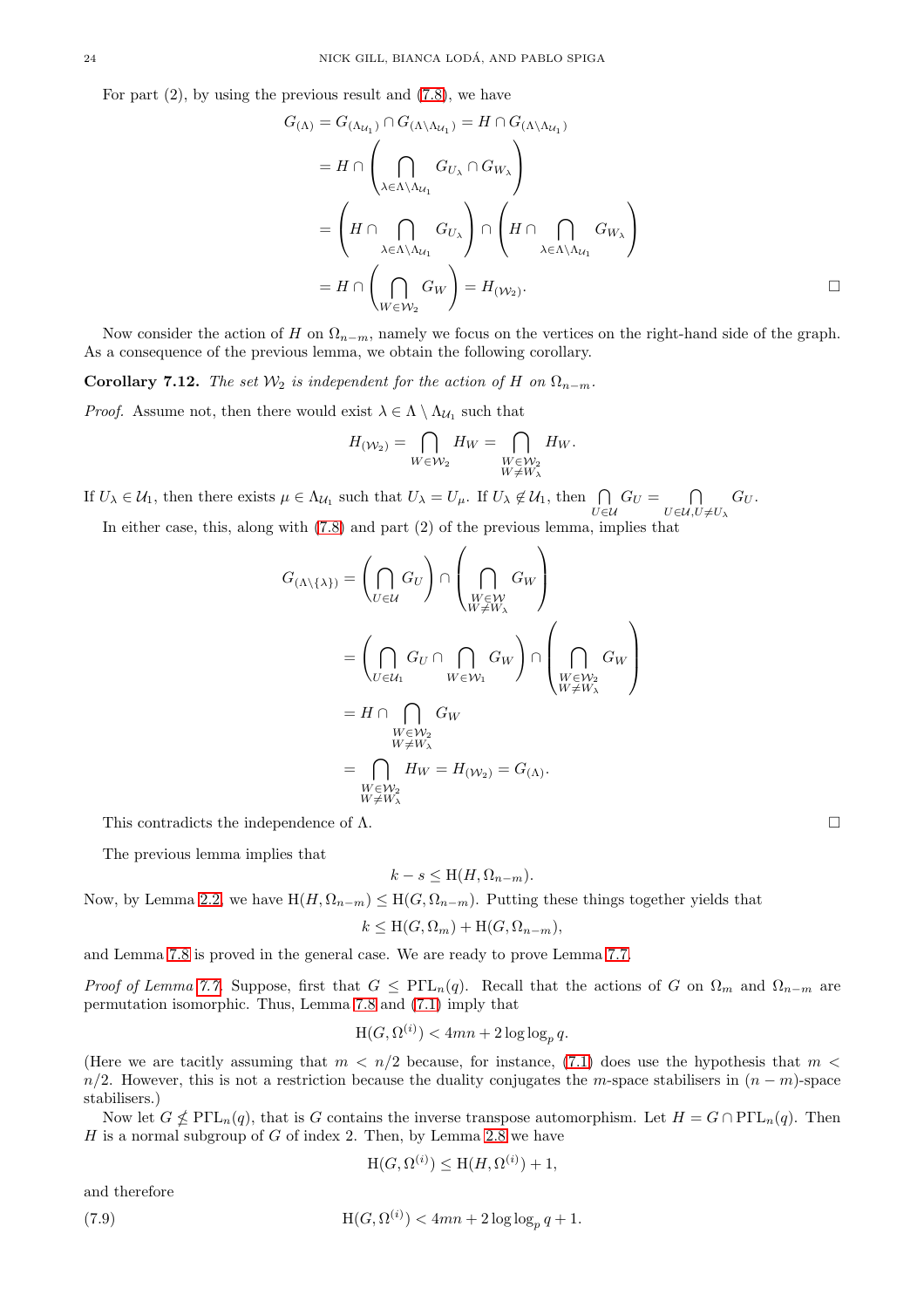In view of [\(7.5\)](#page-20-2), to prove the result it is sufficient to check that

$$
4mn + 2\log\log_p q + 1 < \frac{17}{2}\log(q^{m(n-m)}).
$$

The result follows directly.  $\Box$ 

7.8. The other classical groups. In this subsection we suppose that  $G_0 = Cl(V)$  is one of the other classical groups defined on a vector space V of dimension n over  $\mathbb{F}_q$ . In this case, m is an integer such that  $0 < m < n$ and  $\Omega$  is a G-orbit on the set of totally isotropic/ totally singular/ non-degenerate subspaces of dimension m in V. As usual we set  $t = |\Omega|$ .

The result that we need is the following.

<span id="page-24-0"></span>**Lemma 7.13.** Let G be an almost simple group with socle  $Cl_n(q)$ , and consider G as a permutation group in a *subspace action. Then*

$$
H(G) < \frac{17}{2} \log t.
$$

In [\[BG16,](#page-25-21) Table 4.1.2] we find a list of the degrees of all such actions and, using the notation just established, one can easily verify the following fact.

<span id="page-24-1"></span>**Lemma 7.14.** *Either*  $G_0 \cong \mathrm{P}\Omega_n^+(q)$  *and*  $m = \frac{n}{2}$  *or*  $t > q^{\frac{1}{2}m(n-m)}$ *.* 

*Proof.* The proof of this lemma is rather tedious: it is simply a case-by-case analysis of the cases described in Table 4.1.2 of [\[BG16\]](#page-25-21).

We make a couple of brief remarks about the proof and leave the details to the reader. Observe, first, that for a number of the cases (III, X with q odd, XI with q odd, XIII, XV, XVI), t is divisible by  $q^{\frac{1}{2}m(n-m)}$  and so the result follows immediately.

For the rest, one must demonstrate the bound directly. To illustrate we consider Case VI which is where the exception occurs; in this case  $G_0 \cong \mathrm{P}\Omega_n^+(q)$  and  $m \leq \frac{n}{2}$ . Then we have

$$
t = \frac{(q^{n/2} - 1)(q^{(n-2m)/2} + 1) \prod_{i=(n-2m)/2+(m-1)}^{(n-2m)/2+(m-1)} (q^{2i} - 1)}{\prod_{i=1}^{m} (q^{i} - 1)}
$$
  
= 
$$
\frac{(q^{n/2} - 1)(q^{(n-2m)/2} + 1)}{q^m - 1} \cdot \prod_{i=1}^{m-1} \left(\frac{q^{n-2m+2i} - 1}{q^i - 1}\right)
$$
  
> 
$$
\frac{(q^{n/2} - 1)(q^{(n-2m)/2} + 1)}{q^m - 1} \cdot \prod_{i=1}^{m-1} q^{n-2m+i}
$$
  
> 
$$
q^{n/2 - m + n/2 - m} \cdot q^{(n-2m)(m-1) + \frac{1}{2}(m-1)m}
$$
  
= 
$$
q^{nm - \frac{3}{2}m^2 - m}.
$$

Now it is easy to check that the bound is satisfied if and only if  $m < \frac{n}{2}$ , as required.

We are ready to prove Lemma [7.13.](#page-24-0)

*Proof of Lemma [7.13.](#page-24-0)* Observe first that  $G \leq PIL_n(q)$  and that the action we are studying is an action on Γ, the set of  $m$ -spaces. Then Lemma [2.2](#page-3-2) implies that

$$
H(G, \Omega) \le H( \text{P}\Gamma L_n(q), \Gamma).
$$

In Lemma [7.2](#page-16-2) we give an upper bound for  $H(PTL_n(q), \Gamma)$ :

$$
H(G) < 2\min(m, n-m)n + \log\log_p q.
$$

Thus, in light of Lemma [7.14,](#page-24-1) provided we do not have  $(G_0, m) = (P\Omega_n^+(q), \frac{n}{2})$  it is enough to prove that

$$
2\min(m, n-m)n + \log\log_p q < \frac{17}{2}\log(q^{\frac{1}{2}m(n-m)}).
$$

This is easily verified. Assume that  $(G_0, m) = (\mathbb{P}\Omega_n^+(q), \frac{n}{2})$ . In this case  $t \ge q^{\frac{n^2}{8} - \frac{n}{4}}$ . Lemma [6.13](#page-15-5) implies that we can assume that  $n \geq 10$  and thus

$$
|G| \le 2fq^{n(n-2)/4}(q^{n/2}-1)\prod_{i=1}^{n/2-1}(q^{2i}-1) < 2fq^{\frac{n^2}{2}-\frac{n}{2}} \le q^{\frac{n^2}{2}-\frac{n}{2}+1}.
$$

Now observe that

Now observe that  
\n
$$
H(G) \le \log |G| < \log (q^{\frac{n^2}{2} - \frac{n}{2} + 1}) < 5 \log (q^{\frac{n^2}{8} - \frac{n}{4}}) < 5 \log t,
$$

Proposition [7.1](#page-16-6) is a consequence of Lemmas [7.2,](#page-16-2) [7.7](#page-19-0) and [7.13.](#page-24-0)